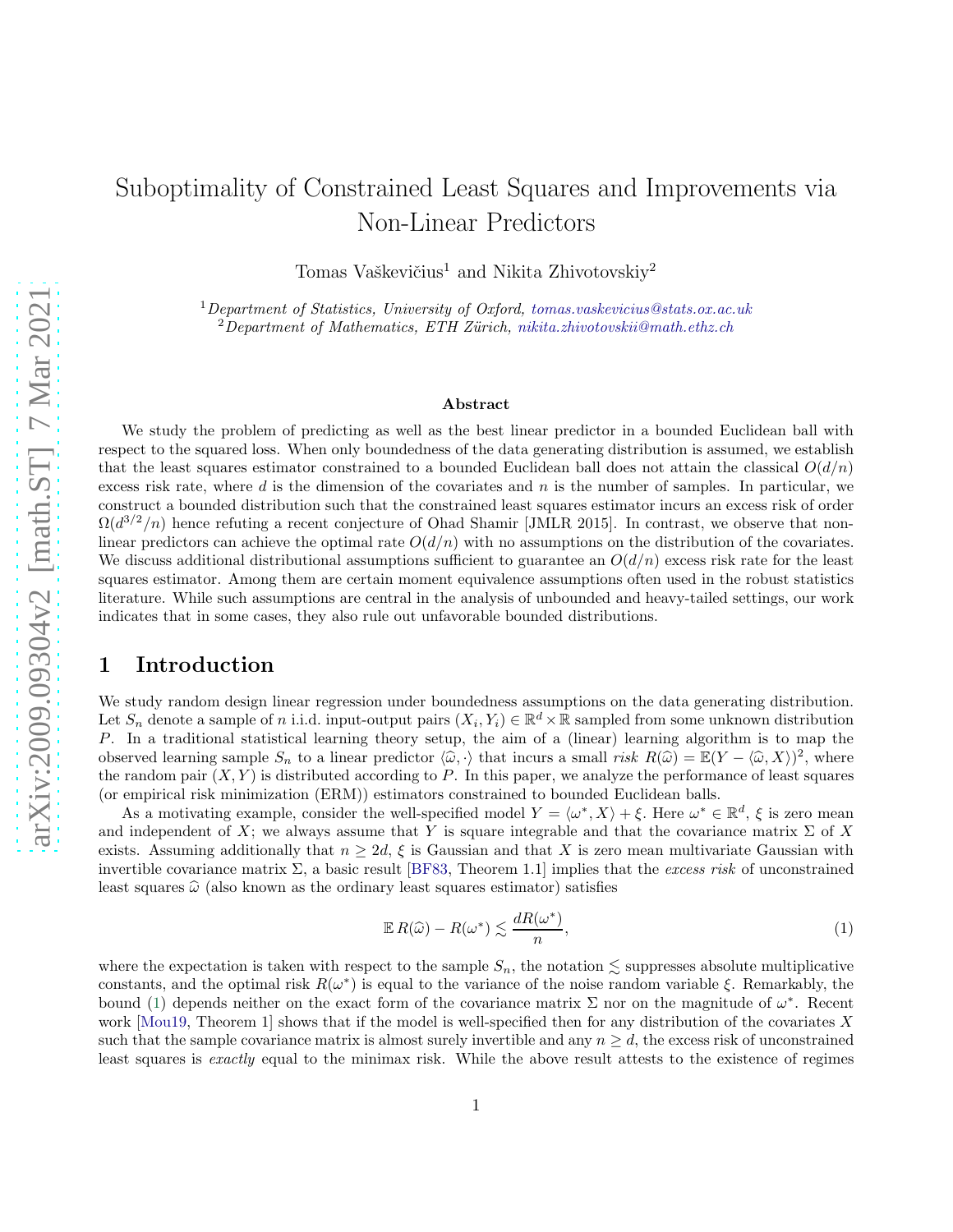where least squares is a statistically optimal estimator in a minimax sense, there is a growing interest in the statistics and machine learning communities in understanding the robustness of statistical estimators to various forms of model *misspecification*. For instance, the regression function  $\mathbb{E}(Y | X = \cdot)$  might be non-linear, or the distribution of the noise random variable  $\xi$  might depend on the corresponding covariate X.

Many authors have matched the  $O(d/n)$  rate [\(1\)](#page-0-0) for ERM-based algorithms under significantly less restrictive assumptions than that of a well-specified model with Gaussian covariates (e.g., assuming a favorable covariance structure and sub-Gaussian noise [\[HKZ14](#page-22-0)], assuming  $L_q-L_2$  (for some  $q>2$ ) moment equivalence of the marginals  $\langle \omega, X \rangle$  and the noise random variable  $\xi$  [\[AC11,](#page-21-1) [Oli16,](#page-23-1) [Cat16](#page-21-2), [Mou19\]](#page-23-0), or the weaker small-ball assumption [\[Men15](#page-23-2), [LM16\]](#page-23-3)). Moment equivalence type assumptions allow for modelling heavy-tailed distributions, and, in particular, they have played a crucial role in recent developments in the robust statistics literature (e.g., [\[Cat16,](#page-21-2) [CLL19,](#page-22-1) [LM20,](#page-23-4) [MZ20](#page-23-5)]); however, in some cases, such assumptions only hold with constants that can deteriorate arbitrarily with respect to the parameters of the unknown distribution  $P$ , even for light-tailed or bounded distributions. For instance, the smallest constant with respect to which Bernoulli $(p)$  distribution satisfies the  $L_4 - L_2$  moment equivalence can get arbitrarily large for small p. In the context of linear regression, the work [\[Cat16,](#page-21-2) a discussion following Proposition 4.8] highlights that some of the prior results on the performance of least squares relying on such assumptions can have constants that may unintentionally depend on the dimension of the covariates d. Recent literature has further accentuated this problem and witnessed an emerging interest in refining moment equivalence and small-ball assumptions [\[Sau18,](#page-23-6) [CLL19,](#page-22-1) [Men20\]](#page-23-7).

While the moment equivalence assumptions allow us to study unbounded and possibly heavy-tailed problems, such assumptions might impose undesirable structural constraints on the unknown distribution P and, in some cases, result in overly optimistic bounds, as our work suggests. In this work we take an alternative point of view, frequently adopted in the aggregation theory literature [\[Nem00,](#page-23-8) [Tsy03,](#page-24-0) [JRT08](#page-22-2), [Aud09](#page-21-3), [Lec13](#page-22-3), [RST17\]](#page-23-9): we impose no assumptions on the distribution  $P$  other than boundedness and aim to obtain a (possibly non-linear) predictor that performs at least as well as the best linear predictor in  $W_b = \{ \omega \in \mathbb{R}^d : ||\omega|| \le b \}$ , where  $|| \cdot ||$ denotes the Euclidean norm. We remark that some distributional assumptions need to be made since otherwise, any algorithm that returns a linear predictor (including least squares) can incur arbitrarily large excess risk (cf. the lower bounds in [\[Sha15,](#page-23-10) [LM16,](#page-23-3) [Cat16](#page-21-2)]).

Let  $\hat{\omega}_b = \hat{\omega}_b(S_n)$  denote a proper estimator which corresponds to a linear function  $\langle \hat{\omega}_b, \cdot \rangle$  for some  $\hat{\omega}_b \in \mathcal{W}_b$ . Otherwise, the estimator is called *improper*. Fix any proper estimator  $\hat{\omega}_b$  and any constants  $r, m > 0$ . The recent work [\[Sha15\]](#page-23-10) shows that there exists a distribution  $P = P(\hat{\omega}_b, r, m)$  satisfying  $||X|| \leq r$  almost surely and  $||Y||_{L_{\infty}(P)} \leq m$  such that the following lower bound holds for any large enough sample size n (see Section [2.4](#page-8-0)) for a more general statement):

<span id="page-1-0"></span>
$$
\mathbb{E}\,R(\widehat{\omega}_b) - \inf_{\omega \in \mathcal{W}_b} R(\omega) \gtrsim \frac{dm^2}{n} + \frac{r^2b^2}{n}.\tag{2}
$$

Note that the first term in the above lower bound corresponds to the rate in the upper bound [\(1\)](#page-0-0): the excess risk of a best predictor in class  $W_b$  is upper bounded by that of a zero function, whose risk is in turn bounded by  $m^2$ . On the other hand, the second term in [\(2\)](#page-1-0) shows that in the absence of simplifying distributional assumptions, the statistical performance of linear predictors can deteriorate arbitrarily with respect to the boundedness constants  $r, b$ , even in one-dimensional settings; in contrast, the upper bound [\(1\)](#page-0-0) does not depend on b and r.

Imposing only boundedness constraints on  $P$ , we study excess risk bounds of least squares performed over the class  $W_b$ , denoted in what follows by  $\hat{\omega}_b^{\text{ERM}}$ . A baseline for our work is a conjecture proposed in [\[Sha15](#page-23-10)] postulating the statistical optimality of the constrained least squares estimator  $\hat{\omega}_b^{\text{ERM}}$  in a sense that it matches the lower bound [\(2\)](#page-1-0). For some of the recent discussions and attempts to resolve this conjecture see, for example, the works [\[KL15](#page-22-4), [BGS16,](#page-21-4) [GSS17,](#page-22-5) [Wan18\]](#page-24-1). The existing results, however, only partially address this conjecture, restricting to the regimes where  $br \sim m$  (the notation  $a \sim b$  means  $a \leq b \leq a$ ). Specifically, the best known guarantees that can be obtained, for instance, via localized Rademacher complexity arguments [\[BBM05,](#page-21-5) [Kol06](#page-22-6), [LRS15](#page-23-11)] yielding the following upper bound

<span id="page-1-1"></span>
$$
\mathbb{E}\,R(\widehat{\omega}_b^{\text{ERM}}) - \inf_{\omega \in \mathcal{W}_b} R(\omega) \lesssim \frac{dm^2}{n} + d \cdot \frac{r^2 b^2}{n},\tag{3}
$$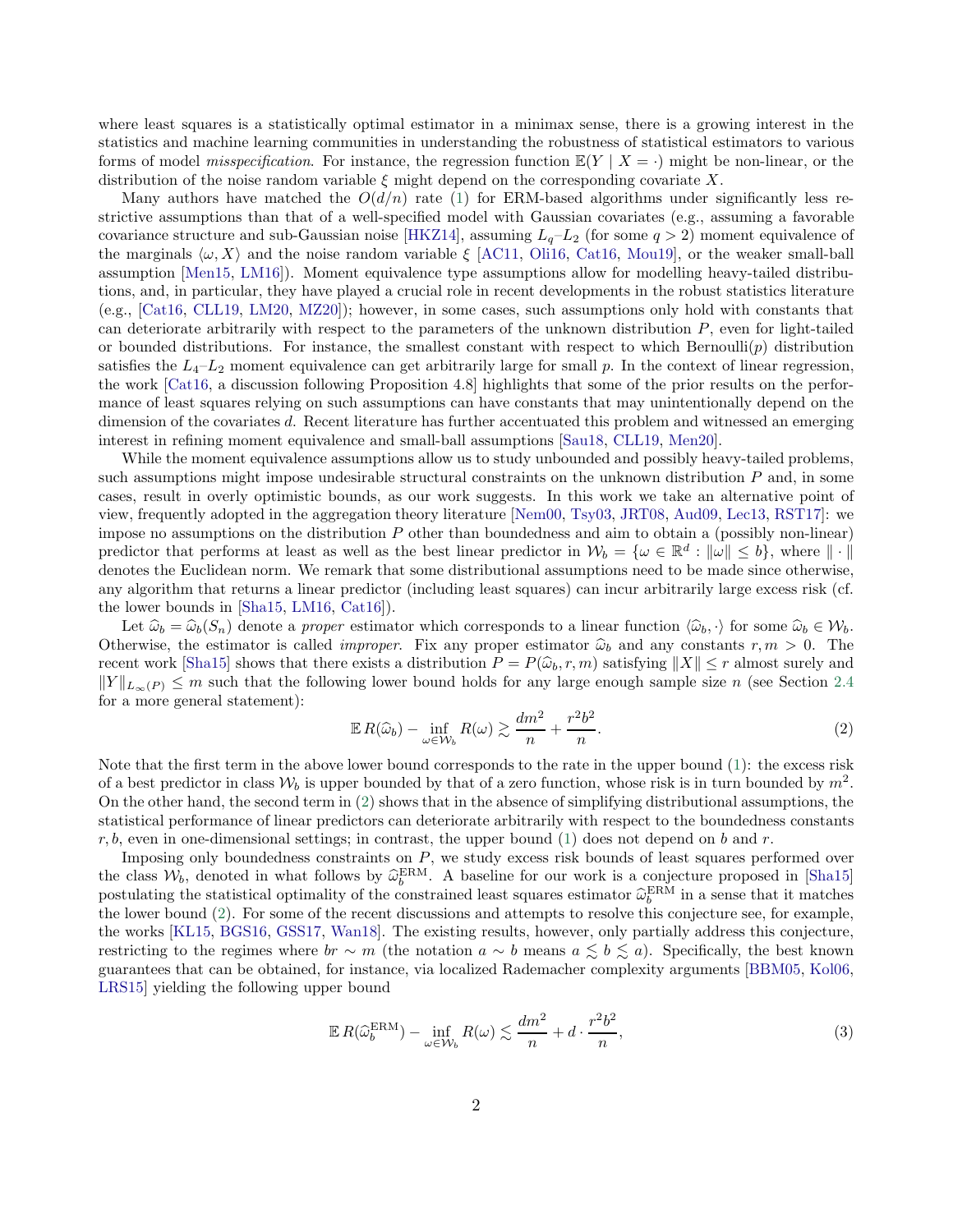We note that an overlooked aspect of the work  $|Sha15|$  is that the lower-bound [\(2\)](#page-1-0) proved for *proper* algorithms is matched there via the *improper* Vovk-Azoury-Warmuth (VAW) forecaster. Among the proper algorithms, least squares is arguably the most natural and most extensively studied candidate that could potentially match the lower bound [\(2\)](#page-1-0) (as conjetured by Shamir). Thus, a natural reformulation of Shamir's conjecture arises:

Provided that the covariate vectors and the response variable are bounded almost surely, is the constrained least squares estimator  $\hat{\omega}_b^{\text{ERM}}$  optimal among all (potentially non-linear) estimators in a sense that it always matches the lower bound [\(2\)](#page-1-0)?

We address this question by showing that there exist bounded distributions inducing a multiplicative  $\sqrt{d}$ gap between the excess risk achievable by the constrained least squares estimator  $\hat{\omega}_b^{\text{ERM}}$  and that achievable via non-linear predictors. It is important to highlight that this statistical gap holds despite performing ERM over a convex and bounded function class with respect to the squared loss, a setting considered to be favorable in the literature (see, e.g., [\[Kol11,](#page-22-7) Chapter 5]). In particular, the so-called *Bernstein class condition* (see [\[BM06\]](#page-21-6)) is always satisfied in our setup, which is known to imply fast rates for least squares in the bounded setup whenever the underlying class is not too complex. Our work identifies a contrasting scenario: we find that the least squares algorithm is suboptimal for a convex problem and as such, the failure of the least squares procedure cannot be attributed to complex/non-convex structure of the underlying class. Instead, we identify the localized multiplier process as the complexity measure giving rise to unfavorable distributions; see Sections [2](#page-6-0) and [3](#page-11-0) for an extended discussion. We now state an informal version of our main result.

**Theorem** (An informal statement). There exists a distribution P satisfying  $||X|| \leq 1$  almost surely and  $||Y||_{L_{\infty}} \leq$ 1 (i.e.,  $r = m = 1$ ) such that for any large enough d,  $b \sim \sqrt{d}$  and large enough n the following holds:

$$
\mathbb{E}\,R(\widehat{\omega}_b^{\text{ERM}}) - \inf_{\omega \in \mathcal{W}_b} R(\omega) \gtrsim \frac{d^{3/2}}{n} \sim \sqrt{d} \cdot \left(\frac{dm^2}{n} + \frac{r^2 b^2}{n}\right). \tag{4}
$$

At the same time, there exists a non-linear predictor  $\hat{f}(\cdot)$  such that for any boundedness constant  $m > 0$ , any distribution P (with no assumptions on the distribution of the covariates) satisfying  $||Y||_{L_{\infty}} \leq m$ , and any  $d, n > 0$ , the following holds:

<span id="page-2-1"></span><span id="page-2-0"></span>
$$
\mathbb{E}\,R(\widehat{f}) - \inf_{\omega \in \mathbb{R}^d} R(\omega) \lesssim \frac{dm^2}{n}.\tag{5}
$$

In particular, the lower bound [\(4\)](#page-2-0) resolves the conjecture of Ohad Shamir on the optimality of  $\hat{\omega}_b^{\text{ERM}}$  in the negative. The distribution  $P$  used to prove the lower bound relies on a mixture of dense and sparse covariate vectors, with the majority of the samples having dense covariates; intuitively, the sparse covariates have high statistical leverage which in turn forces least squares to overfit on a small subset of the observed data.

The construction of such a distribution is guided by our upper bounds presented in Section [2,](#page-6-0) where we prove a refined version of the upper bound  $(3)$  that allows us to get rid of the excess factor d appearing in the second term of [\(3\)](#page-1-1), while replacing the first term with a quantity that appears in minimax lower bounds for the well-specified model. In Section [2.4,](#page-8-0) we demonstrate that some additional assumptions, such as  $L_4-L_2$  moment-equivalence of the marginals  $\langle \omega, X \rangle$  and the noise, are enough to ensure that the constrained least squares estimator matches the lower bound [\(2\)](#page-1-0). An emerging picture is that there exist scenarios (namely, when statistical leverage scores are suitably correlated with the noise as we discuss in Section [3\)](#page-11-0) under which the performance of least squares is sensitive to the constants with respect to which such assumptions are satisfied. Consequently, unfavorable distributions exist even when both the covariates and the response variables are bounded. Our lower bound [\(4\)](#page-2-0) is proved by constructing one such distribution with the moment equivalence constants proportional to  $\sqrt{d}$ . Rather than viewing our lower bound as an isolated case, we note that there exists a spectrum of bounded distributions, ranging from the ones that satisfy moment equivalence conditions with absolute constants, to the ill-behaved ones used to prove our theorem above.

On the positive side, our work unveils the potential statistical improvements offered by non-linear predictors. In the theorem statement above,  $\hat{f}$  denotes a modified Vovk-Azoury-Warmuth forecaster [\[Vov01,](#page-24-2) [AW01](#page-21-7)]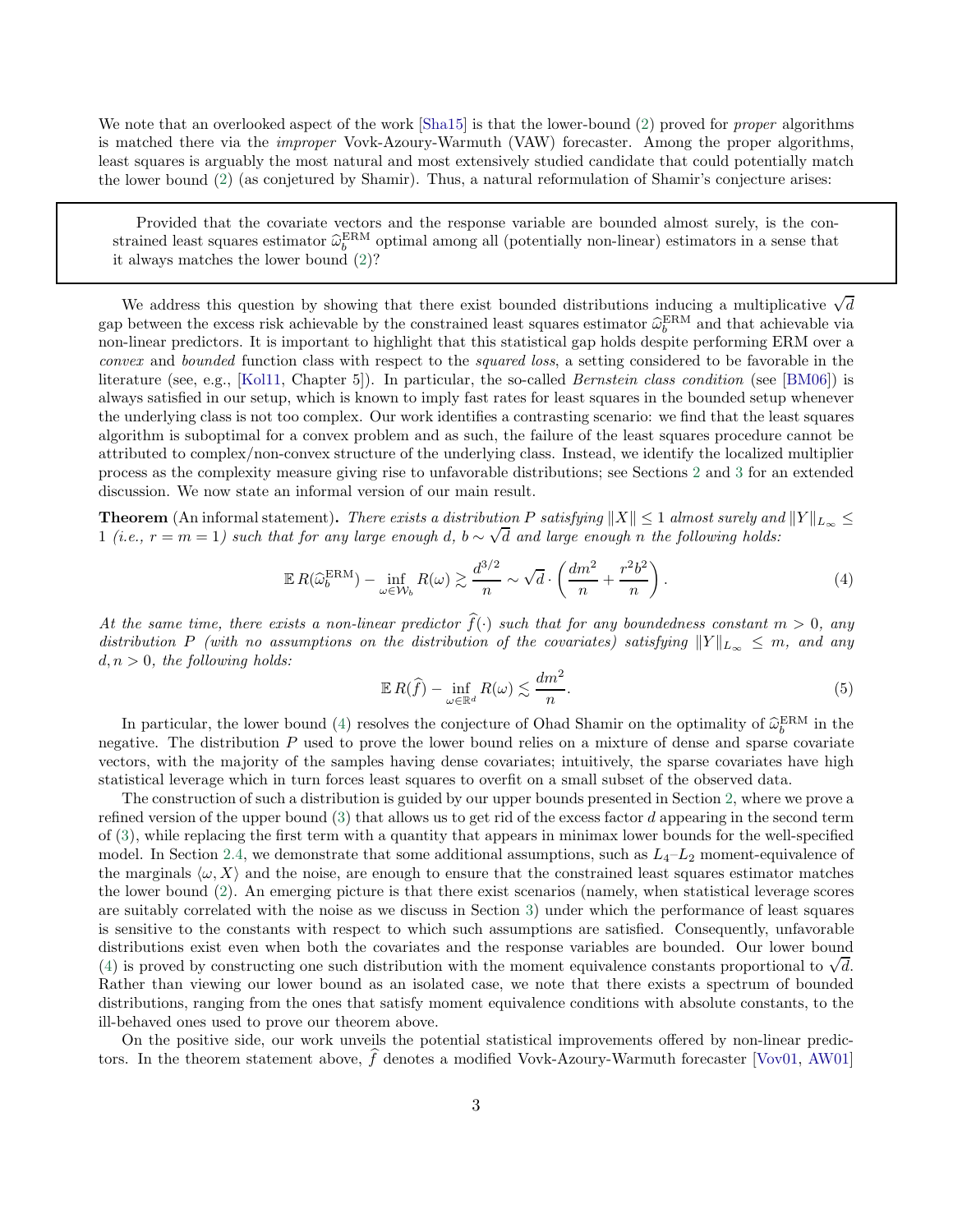introduced in [\[FW02](#page-22-8)]. In addition to the  $\sqrt{d}$  gap between [\(4\)](#page-2-0) and [\(5\)](#page-2-1), the non-linear predictor  $\hat{f}$  surpasses the lower bound [\(2\)](#page-1-0) that holds for any algorithm returning a linear predictor in  $\mathcal{W}_b$ . In particular, it removes the dependence on the boundedness constants  $b$  and  $r$  appearing in the lower bound [\(2\)](#page-1-0) completely removing any dependence on the distribution of the covariates.

Regarding the terminology, we note the word pairs proper and linear, as well as improper and non-linear are used synonymously in this work. Thus, the separation between proper and improper learning is not to be confused with the separation between linear and non-linear *procedures* considered in other works. For example, the work [\[DJ98\]](#page-22-9) finds a statistical gap between minimax rates achievable by procedures that are linear and non-linear in the observed response variables. In contrast, in our case, the linearity/properness means that an estimator always selects a predictor of the form  $x \mapsto \langle x, w \rangle$  for some  $w \in \mathcal{W}_b$ , while non-linear/improper predictor is allowed to select predictors that are not of the above form.

Finally, we highlight that the construction used to prove our main lower bound [\(4\)](#page-2-0) is specifically designed to simultaneously satisfy moment equivalence assumptions (on the noise and the design) with ill-behaved constants. The fact that non-linear estimators can always achieve the optimal  $d/n$  rate shows that they are insensitive to moment equivalence constants. Thus, the observed statistical gap between proper and improper estimators is of interest to the line of work investigating estimators (typically proper) robust to heavy-tailed data. Indeed, following the first appearance of the preprint of this work, this observation has motivated the design of a nonlinear statistical estimator robust to heavy-tailed data that works without any assumptions on the distribution of the covariates [\[MVZ21](#page-23-12)].

#### <span id="page-3-0"></span>1.1 Related Work

Linear regression. Ordinary least squares and its variations (e.g., ridge regression or constrained least squares) have been studied extensively in the literature, with most of the results primarily focusing on the upper bounds. Many variations of our problem were previously considered in the literature (e.g., fixed-design regression, distributional assumptions different from boundedness or performance metrics that differ from the excess risk); see [\[Sha15\]](#page-23-10) for a detailed comparison of different setups. For comprehensive surveys of existing work, we refer to [\[AC10,](#page-21-8) [AC11,](#page-21-1) [HKZ14,](#page-22-0) [Mou19](#page-23-0)] and the books [\[GKKW02,](#page-22-10) [Kol11,](#page-22-7) [Wai19\]](#page-24-3). The lower bound [\(2\)](#page-1-0) is due to [\[Sha15\]](#page-23-10), and it is the tightest lower bound in the literature that covers the setting considered in our work. The best known upper bound in such a setting is of the form given in [\(3\)](#page-1-1); the gap between [\(2\)](#page-1-0) and [\(3\)](#page-1-1) is currently not addressed in the literature.

Many of the existing upper bounds in the literature hold with high probability. In contrast, we focus on establishing suboptimality of constrained least squares and demonstrating a form of statistical separation between proper and improper estimators; thus, we concentrate on in-expectation analysis to convey our main findings without introducing additional technicalities. In the bounded regime, our upper bound for constrained least squares can be translated into high-probability results via standard arguments based on Talagrand's concentration inequality for empirical processes (see discussions in the book [\[Kol11\]](#page-22-7)). At the same time, our upper bounds for ridge regression and Vovk-Azoury-Warmuth estimators are based on stability and online-to-batch arguments, respectively, neither of which easily generalizes to a high-probability counterpart.

(Sub)optimality of ERM. Understanding statistical guarantees pertaining to estimators based on ERM has been a subject of intense study in many contexts. Among the simplest problems where ERM is known to incur suboptimal excess risk rates is the *model selection aggregation* [\[Nem00](#page-23-8), [Tsy03](#page-24-0)], where the aim is to predict as well as the best function in a given finite class of bounded functions of size  $M$ . It is well-known that the nonconvex structure of finite classes inhibits the excess risk achievable by any proper estimator (including ERM over the class); in particular, proper estimators can only achieve a  $\sqrt{\log M/n}$  rate as opposed to the optimal log  $M/n$ rate achievable by improper estimators [\[JRT08\]](#page-22-2). Among the similarities between the aggregation setup and our work is that optimal rates are often achieved via procedures taking their roots in the sequential prediction setup (in our case, the Vovk-Azoury-Warmuth forecaster) [\[Aud09](#page-21-3)]. A key difference, however, is the fact that our results establish suboptimality of ERM for a convex and bounded class, albeit with respect to the dependence on d instead of n.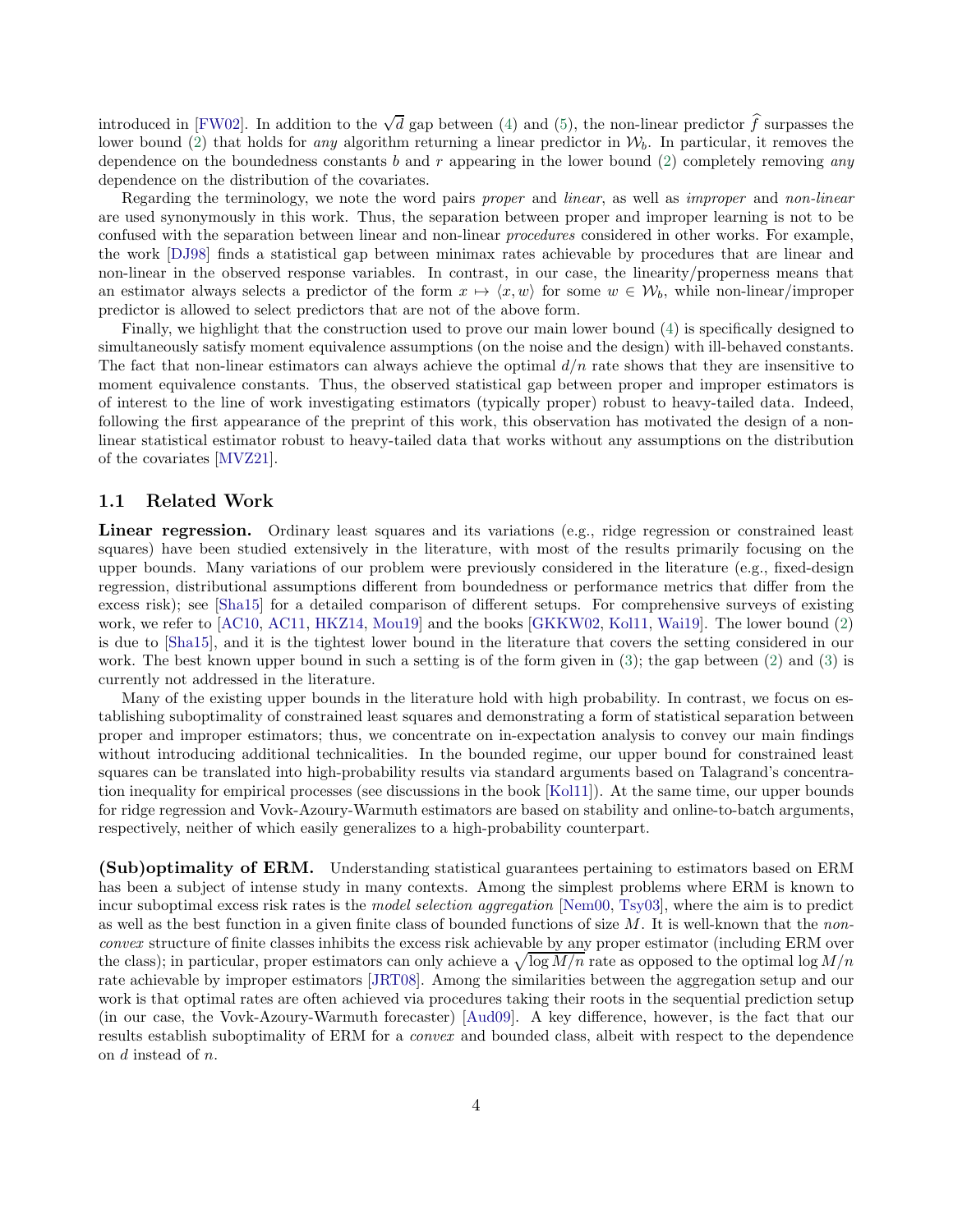Constrained ERM with the squared loss is also actively studied in an on-going line of work concerning the shape restricted regression literature (e.g., [\[Cha14,](#page-22-11) [CGS15,](#page-21-9) [Bel18](#page-21-10), [HWCS19\]](#page-22-12)), where the least squares projection is performed over constraint sets that may be significantly more complex than Euclidean balls. In particular, when considering some expressive nonparametric classes of functions, ERM can be either optimal [\[HWCS19](#page-22-12)] or suboptimal [\[BM93](#page-21-11), [KRG20](#page-22-13)], depending on some additional properties of these classes. In contrast, our results establish suboptimality of the constrained least squares estimator for a parametric class that has a small intrinsic complexity. The work [\[Cha14\]](#page-22-11) allows more general convex constraints and shows that ERM can be rate suboptimal. However, establishing suboptimality of ERM in our setting is more complicated: we are not free to choose an arbitrary ill-behaved convex constraint set and also, we study a random design setting and thus cannot choose a fixed set of ill-behaved covariates  $X_i$ . We additionally refer to [\[Bir06\]](#page-21-12) for an extensive discussion on optimality and suboptimality of least squares and maximum likelihood estimators in different setups.

A phenomenon separating statistical performance achievable by proper and improper estimators, related to the one observed in our work for linear regression, has recently attracted considerable attention in the logistic regression literature. Consider the setting of online logistic regression over a bounded Euclidean ball  $W_b$  in  $\mathbb{R}^{\tilde{d}}$  and denote the number of rounds by  $\tilde{t}$  (for the background on the setup see [\[FKL](#page-22-14)+18]). In this case, the cumulative regret of the online Newton step algorithm [\[HAK07](#page-22-15)] is of order  $e^b d \log t$ . The exponential dependence on b lead to a question formulated in [\[MS12\]](#page-23-13) asking whether there exists an algorithm with logarithmic regret but polynomial dependence on the radius b of the constraint set. The work [\[HKL14](#page-22-16)] shows that such an algorithm does not exist in the class of proper estimators; the work [\[FKL](#page-22-14)<sup>+</sup>18] provides an improper algorithm that attains a cumulative regret guarantee of order  $d \log(bt)$  with a doubly-exponential improvement in the dependence on b.

#### 1.2 Summary of our Techniques and Results

As mentioned above, the upper bound [\(3\)](#page-1-1) can also be readily obtained via the classical localized Rademacher complexity arguments [\[BBM05](#page-21-5), [Kol06\]](#page-22-6) or the more recently introduced offset Rademacher complexity [\[LRS15](#page-23-11)]. Crucially, the lower bound  $(2)$  and the upper bound  $(3)$  differ by a factor of d in the worst case. It appears that the suboptimal dependence on the boundedness constants br and  $m$  arises due to an application of the Ledoux-Talagrand contraction inequality [\[LT13](#page-23-14)]. In particular, when  $||Y||_{L_{\infty}(P_r)} \leq m$ , the quadratic loss is  $2(br + m)$ -Lipschitz on  $\mathcal{W}_b$ , and the constant  $(br + m)^2$  propagates into the resulting upper bounds. It is wellknown that in the context of unbounded distributions, the application of the contraction argument can yield suboptimal bounds [\[Men15\]](#page-23-2); our work shows that the same is true in the classical bounded setup. In order to avoid the contraction step, we base our analysis on two components. First, we reduce our proof to the analysis of the *localized multiplier and quadratic processes* as in [\[LM13](#page-23-15), [Men15](#page-23-2)]. Second, we use a version of Rudelson's inequality [\[Rud99](#page-23-16)] for sums of rank-one operators due to Oliveira [\[Oli10](#page-23-17)] to analyze the localized quadratic process. We believe that our approach can also be used in the case of unbounded distributions: there is a version of Oliveira's bound for unbounded matrices [\[KZ20](#page-22-17)] that can be used to replace the assumption  $||X|| \leq r$  with a strictly weaker sub-Gaussian tail assumption on the norms  $||X||$ ; this could be seen as a step towards incorporating unbounded distributions within our framework while not relying on moment equivalence assumptions discussed above.

Using the notion of average stability, we prove a tight excess risk upper bound for the ridge regression estimator (see [\[SSBD14](#page-24-4), [KL15](#page-22-4), [GSS17](#page-22-5)] for a detailed account of stability in our context). The novel ingredient in our proof is the exploitation of the curvature of the squared loss in the *stability-fitting trade-off*. As a result, we show that the ridge estimator does not suffer from an excess factor  $\log(\min\{n, d\})$  that appears in an upper bound on the localized quadratic process. Moreover, we demonstrate that this logarithmic term is unavoidable for least squares in some regimes, thus showing an interesting performance gap between constrained and penalized least squares.

Finally, the proof of our main lower bound, presented in Section [3,](#page-11-0) relies on a combination of some delicate exact computations and multiple applications of the matrix Chernoff and Bernstein inequalities [\[Tro15](#page-24-5)]. Technical difficulties aside, the main challenge in proving our lower bound is constructing the example distribution used to establish that constrained least squares is suboptimal. In addition to the restrictions imposed by the boundedness constraints, we discuss other distributional assumptions sufficient to ensure that constrained least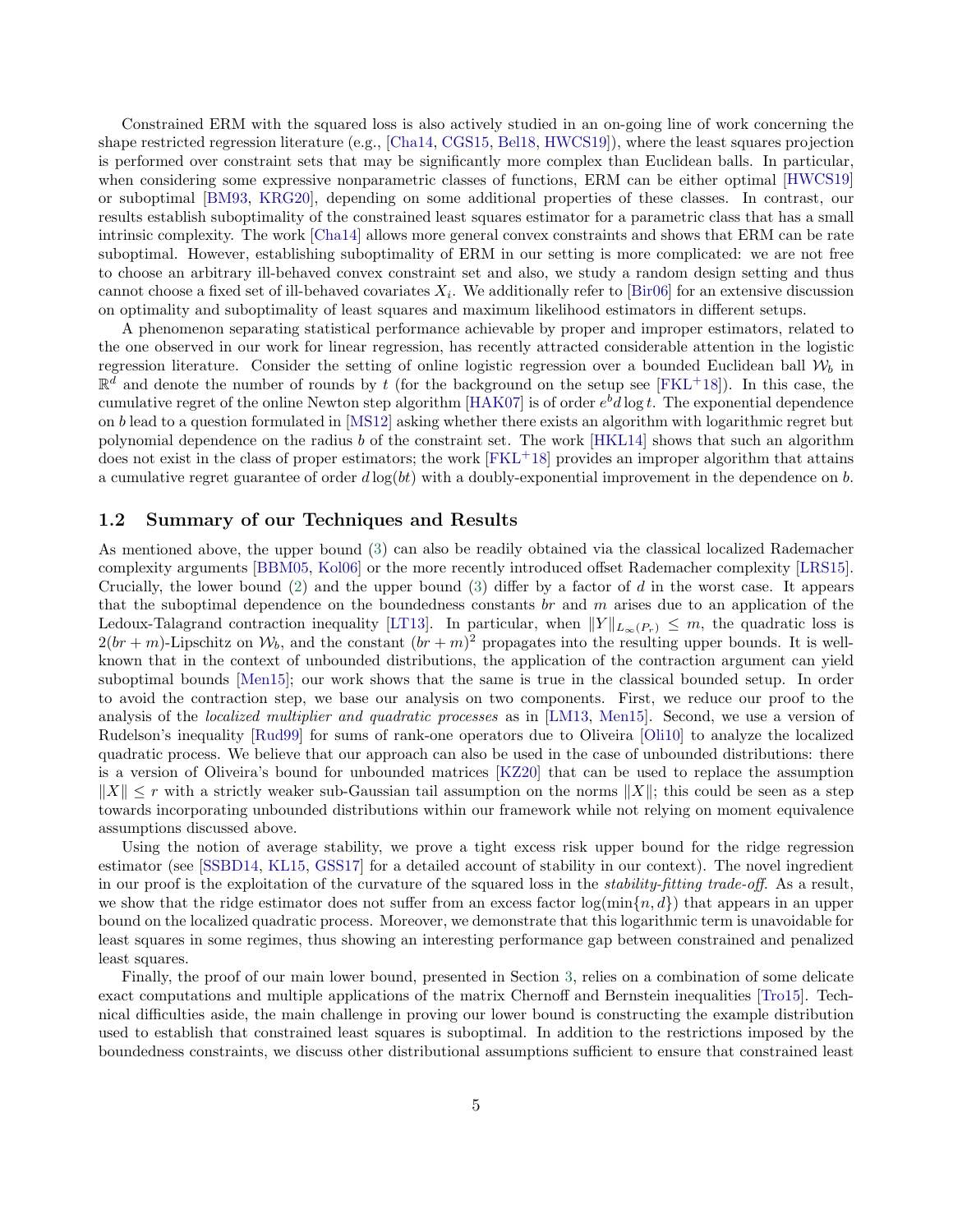squares matches the rate [\(2\)](#page-1-0) (see Section [2.4\)](#page-8-0), thus making our main lower bound impossible. The intuition behind our construction is rooted in the form taken by our upper bounds. In particular, we construct a distribution tailored to make the localized multiplier process ill-behaved by simultaneously violating moment equivalence assumptions on the noise and statistical leverage score distributions. See Section [3](#page-11-0) for more details.

Below is a summary of our main contributions.

- 1. In Theorem [2.1,](#page-6-1) we prove a tight upper bound on the expected excess risk of any constrained least squares estimator  $\hat{\omega}_{b}^{\text{ERM}}$ . We demonstrate that the localized multiplier process is equal to the correlation between the squared noise and the statistical leverage scores of the covariates, a quantity that appears in minimax lower bounds in the well-specified case with independent noise [\[Mou19\]](#page-23-0). In Proposition [2.3,](#page-7-0) we construct a distribution for which there exists a least squares solution  $\hat{\omega}_b^{\text{ERM}}$  whose excess risk is lower-bounded by the localized quadratic process. Hence, both terms appearing in our upper bound are not improvable in general.
- 2. In Theorem [2.2,](#page-7-1) we prove a tight excess risk upper bound for the ridge regression estimator. We recover the excess risk upper bound proved for constrained least squares, with the localized quadratic term replaced by a bias term that yields a logarithmic improvement.
- 3. Section [2.4](#page-8-0) is dedicated to corollaries of our upper bounds. We show that under some assumptions frequently considered in the literature, the localized multiplier process is, up to log factors, upper-bounded by a term of order  $dm^2/n$ . Consequently, in such regimes, the constrained least squares and the ridge regression estimators match the rate of the lower bound [\(2\)](#page-1-0) up to logarithmic factors.
- 4. In Theorem [3.1,](#page-11-1) we construct a distribution P with  $r = 1$  and  $m = 1$  such that for  $b \sim \sqrt{d}$ , any constrained Least squares estimator  $\hat{\omega}_b^{\text{ERM}}$  incurs an excess risk that is larger by a  $\sqrt{d}$  factor than the lower bound [\(2\)](#page-1-0) proved in [\[Sha15\]](#page-23-10). In particular, we refute the conjecture of Ohad Shamir on the optimality of the constrained least squares estimator.
- 5. The lower bound [\(2\)](#page-1-0) that only holds for proper linear predictors was matched in [\[Sha15](#page-23-10)] via the non-linear Vovk-Azoury-Warmuth (VAW) forecaster without tuning the regularization parameter. We observe that once the regularization parameter is tuned, the VAW forecaster yields an exponential improvement on the parameters b and r in the lower bound  $(2)$ ; in particular, our observation demonstrates a fundamental gap between the performance achievable by proper and improper estimators. In addition, we discuss a modified version of the VAW forecaster due to [\[FW02](#page-22-8)] that completely removes the dependence on the boundedness constants  $b$  and  $r$  in its excess risk upper bound.

We present the proofs of the main results in Section [4](#page-13-0) with some of the details delegated to the appendix.

#### 1.3 Notation

The subscript r in  $P_r$  denotes that the distribution  $P_r$  of the random pair  $(X, Y)$  that satisfies  $||X|| \leq r$  almost surely. The boundedness constant m is an upper bound on the  $L_{\infty}$  norm of the response variable Y. We denote Euclidean balls with radius b by  $W_b = \{ \omega \in \mathbb{R}^d : ||\omega|| \leq b \}$ . Let  $\widehat{\omega}_b^{\text{ERM}}$  denote any ERM over  $W_b$ , that is, any solution to

<span id="page-5-0"></span>
$$
\widehat{\omega}_b^{\text{ERM}} \in \underset{\omega \in \mathcal{W}_b}{\arg \min} \sum_{i=1}^n (Y_i - \langle \omega, X_i \rangle)^2.
$$
 (6)

For any  $\lambda \geq 0$ , denote the *regularized sample second moment matrix* by

<span id="page-5-2"></span><span id="page-5-1"></span>
$$
\widehat{\Sigma}_{\lambda} = \frac{1}{n} \left( \lambda I_d + \sum_{k=1}^{n-1} X_k X_k^{\mathsf{T}} + XX^{\mathsf{T}} \right),\tag{7}
$$

where we write X instead of  $X_n$  in order to simplify the notation in our main results, and correspondingly, we write Y and  $\xi$  instead of  $Y_n$  and  $\xi_n$ . Given a regularization parameter  $\lambda > 0$ , the *ridge estimator* is defined as

$$
\widehat{\omega}_{\lambda} = \underset{\omega \in \mathbb{R}^d}{\arg \min} \sum_{i=1}^n (Y_i - \langle \omega, X_i \rangle)^2 + \lambda ||\omega||^2 = \left( n \widehat{\Sigma}_{\lambda} \right)^{-1} \left( \sum_{i=1}^n Y_i X_i \right). \tag{8}
$$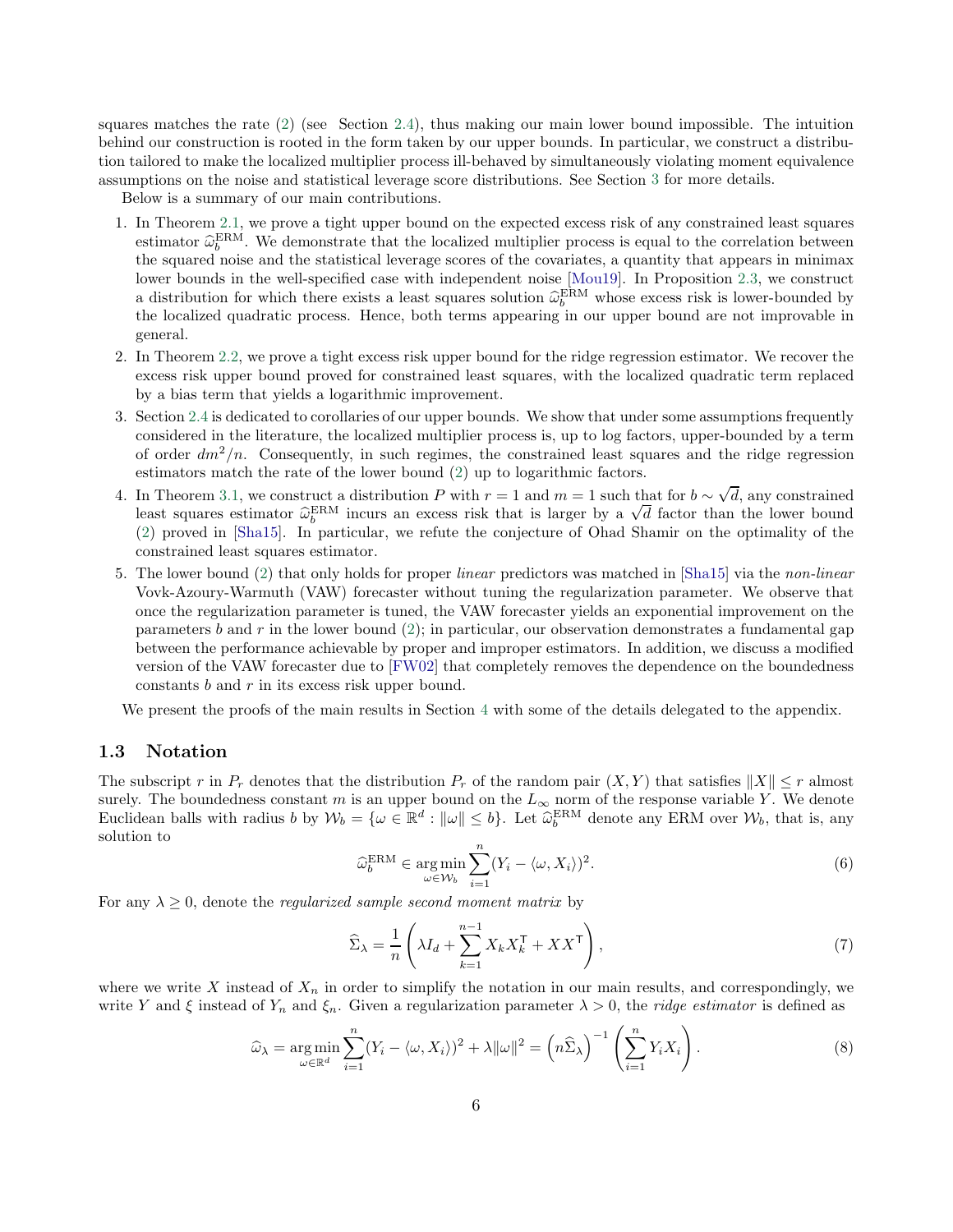Further, let  $\omega_b^*$  denote any solution minimizing the population risk  $R(\cdot)$  over  $\mathcal{W}_b$  and let  $\xi$  denote the noise variable:

<span id="page-6-2"></span>
$$
\omega_b^* \in \operatorname*{arg\,min}_{\omega \in \mathcal{W}_b} R(\omega) \quad \text{and} \quad \xi = \xi_b(X, Y) = Y - \langle \omega_b^*, X \rangle,\tag{9}
$$

We denote positive numerical constants by  $c, c_1, \ldots$  and note that their values may change from line to line; a  $\leq b$  denotes the existence of a numerical constant c such that  $a \leq cb$ ;  $a \sim b$  is a shorthand for  $b \leq a \leq b$ . The notation  $\|\cdot\|$  denotes the Euclidean norm for vectors and the operator norm for matrices. For any  $p \in [1,\infty]$ ,  $\lVert \cdot \rVert_{L_p}$  denotes the  $L_p(P)$  norm, where the distribution P will always be clear from the context. With a slight abuse of notation, for any  $\omega \in \mathbb{R}^d$ , we let  $\|\omega\|_{L_2}^2 = \|\langle \omega, X \rangle\|_{L_2}^2 = \mathbb{E} \langle \omega, X \rangle^2$ . The  $d \times d$  identity matrix is denoted by  $I_d$  and  $Diag(a_1, \ldots, a_d)$  denotes the diagonal matrix formed by  $a_1, \ldots, a_d$ . Finally, the indicator function of an event E is denoted by  $1_E$ .

## <span id="page-6-0"></span>2 Upper Bounds

In this section, we provide two upper bounds: the first is for constrained least squares and the second is for the ridge estimator. These bounds will later motivate our construction separating the performance of least squares and non-linear predictors under the boundedness assumption.

### 2.1 Performance of Constrained Least Squares

Our first theorem is an upper bound on the excess risk of any constrained least squares estimator  $\hat{\omega}_b^{\text{ERM}}$ . The proof is deferred to Section [4.1.](#page-13-1) We remark that the below upper bound is non-asymptotic, in contrast to the agnostic upper bound proved in  $[AC11, Theorem 2.1]$ . Also, we make no restrictions on the sample size n and the uniqueness of least squares, as opposed to results that hold for the unconstrained least squares estimator (e.g., [\[Mou19,](#page-23-0) Proposition 1]).

<span id="page-6-1"></span>**Theorem 2.1.** For any  $n, d, b, r > 0$  and any distribution  $P_r$  satisfying  $\mathbb{E}Y^2 < \infty$  it holds that

$$
\mathbb{E}\,R(\widehat{\omega}_{b}^{\text{ERM}}) - R(\omega_{b}^{*}) \lesssim \inf_{\lambda > 0} \left( \frac{\mathbb{E}\,\xi^{2}X^{\mathsf{T}}\widehat{\Sigma}_{\lambda r^{2}}^{-1}X}{n} + \frac{\lambda r^{2}b^{2}}{n} \right) + \frac{r^{2}b^{2}\log(\min\{n, d\})}{n},\tag{10}
$$

where  $\widehat{\omega}_{b}^{\text{ERM}}, \widehat{\Sigma}_{\lambda r^2}$  and  $\omega_{b}^{*}, \xi$  are defined in [\(6\)](#page-5-0), [\(7\)](#page-5-1) and [\(9\)](#page-6-2) respectively.

We comment on the structure of the above bound. Assume for the sake of presentation that  $\hat{\Sigma}_0$  is invertible. Then, with the choice  $\lambda = 0$ , we may rewrite the above upper bound as follows:

<span id="page-6-4"></span><span id="page-6-3"></span>
$$
\mathbb{E}R(\widehat{\omega}_{b}^{\text{ERM}}) - R(\omega_{b}^{*}) \lesssim \underbrace{\frac{\mathbb{E}\xi^{2}X^{\mathsf{T}}\widehat{\Sigma}_{0}^{-1}X}{n}}_{\text{Interaction with the noise}} + \underbrace{\frac{r^{2}b^{2}\log(\min\{n,d\})}{n}}_{\text{Low-noise complexity}}.
$$
\n(11)

The first term, which arises from the supremum of the localized multiplier process, shows the correlation between the noise  $\xi$  and the *statistical leverage score*  $X^{\mathsf{T}}\hat{\Sigma}_{0}^{-1}X$  (let  $\mathbf{X} \in \mathbb{R}^{n \times d}$  denote the matrix with the *i*-th row equal to  $X_i$ ; we may write  $X^{\mathsf{T}}\widehat{\Sigma}_0^{-1}X = H_{nn}$ , where  $H \in \mathbb{R}^{n \times n}$  is the "hat matrix" defined as  $H = \mathbf{X}(\mathbf{X}^{\mathsf{T}}\mathbf{X})^{-1}\mathbf{X}^{\mathsf{T}}$ ). If  $d \leq$ n and the noise random variable  $\xi$  is independent of X, then the first term in [\(11\)](#page-6-3) corresponds essentially to the minimax optimal rate for unconstrained least squares regression [\[Mou19,](#page-23-0) Theorem 2] and is hence unimprovable in general. The second term in [\(11\)](#page-6-3), which arises from the supremum of the localized quadratic process, intuitively captures the problem complexity in low-noise regimes, that is, when  $\xi$  is relatively small. In Proposition [2.3,](#page-7-0) we demonstrate a *noiseless* problem such that for *some* constrained least squares solutions the second term in [\(11\)](#page-6-3) is tight.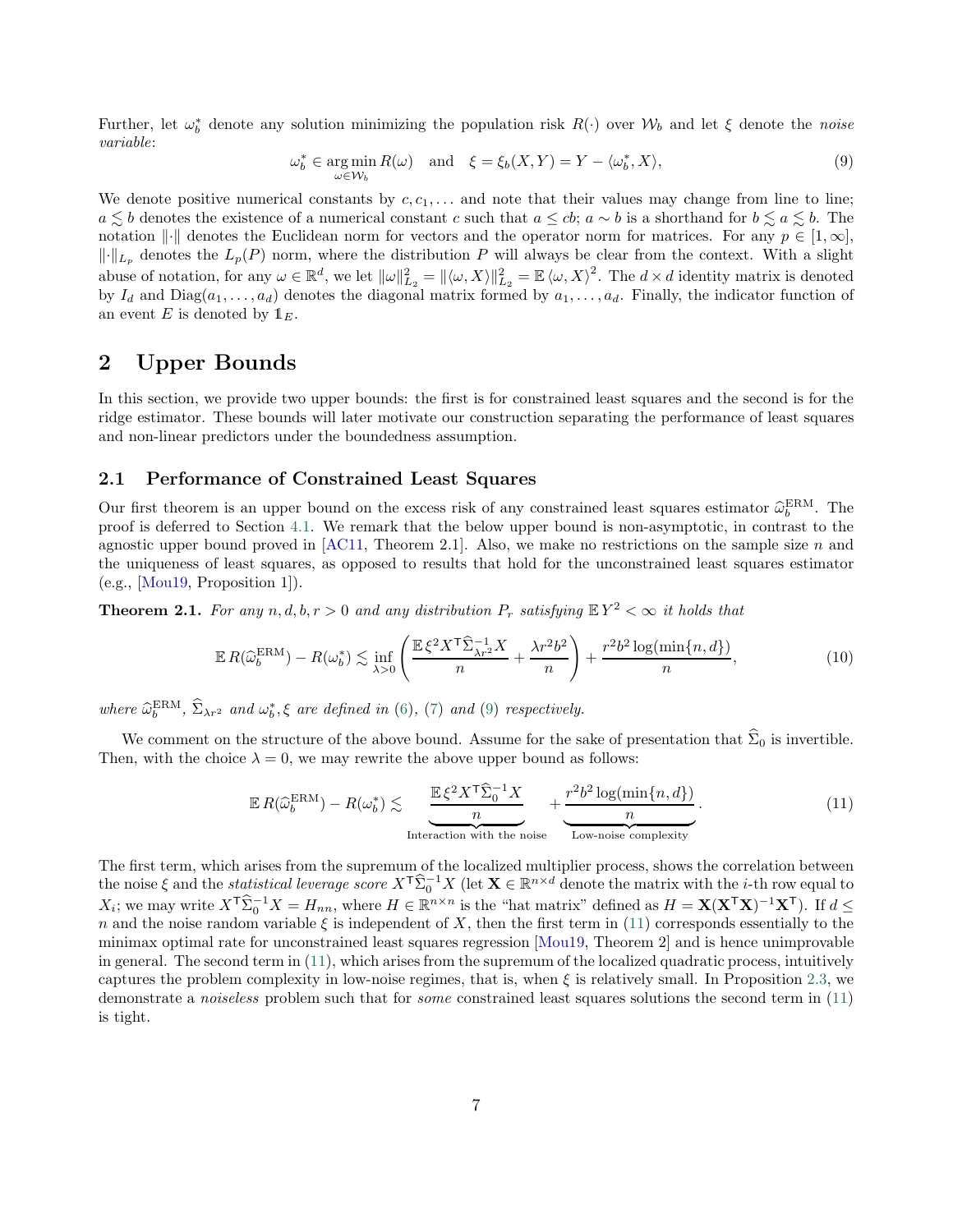#### 2.2 Performance of the Ridge Regression Estimator

We now turn to our second result, which provides an excess risk upper bound for the ridge regression estimator. The proof is deferred to Appendix [A.](#page-24-6)

<span id="page-7-1"></span>**Theorem 2.2.** For any  $n, d, b, r > 0$ , any distribution  $P_r$  satisfying  $\mathbb{E}Y^2 < \infty$ , and any choice of the regular*ization parameter*  $\lambda \gtrsim r^2$ , *it holds that* 

$$
\mathbb{E} R(\widehat{\omega}_{\lambda}) - R(\omega_b^*) \lesssim \frac{\mathbb{E} \xi^2 X^{\mathsf{T}} \widehat{\Sigma}_{\lambda}^{-1} X}{n} + \frac{\lambda b^2}{n},
$$

where  $\widehat{\omega}_{\lambda}$ ,  $\Sigma_{\lambda}$  and  $\omega_b^*$ ,  $\xi$  are defined in [\(8\)](#page-5-2), [\(7\)](#page-5-1) and [\(9\)](#page-6-2) respectively.

We remark that one may not choose an arbitrary small value of  $\lambda$  and hence the above theorem does not directly imply the result of Theorem [2.1.](#page-6-1) Also, note that the empirical risk functional is not normalized in our work, and hence the above choice of  $\lambda$  corresponds to the regularization parameter scaling as  $r^2/n$  for normalized empirical risks considered in some other works.

#### 2.3 Discussion on the Optimality of Theorems [2.1](#page-6-1) and [2.2](#page-7-1)

At the first sight, the upper bounds presented in Theorems [2.1](#page-6-1) and [2.2](#page-7-1) look similar; however, there are several important differences that we emphasize below:

- The ridge estimator  $\hat{\omega}_{\lambda}$  does not necessarily belong to the set  $\mathcal{W}_b$  and hence it is an *improper* estimator, in contrast to the least squares estimator  $\hat{\omega}_{b}^{ERM}$ . In addition, a single ridge regression estimator  $\hat{\omega}_{\lambda}$  provides a family of upper bounds, one for each choice of b, whereas the least squares estimator  $\hat{\omega}_b^{\text{ERM}}$  itself depends on the choice of b.
- The parameter  $\lambda$  in Theorem [2.1](#page-6-1) is used to optimize the trade-off between the two terms and does not affect the estimator itself. In Section [2.4,](#page-8-0) we demonstrate how the flexibility to optimize  $\lambda$  in the upper bound in Theorem [2.1](#page-6-1) allows to match the "slow rate" term in a more general version of the lower bound [\(2\)](#page-1-0). It is not immediately evident whether the same is true for the ridge estimator  $\hat{\omega}_{\lambda}$  in view of Theorem [2.2.](#page-7-1)
- Theorem [2.1](#page-6-1) contains an extra factor  $\log(\min\{n, d\})$  that is not present in Theorem [2.2.](#page-7-1) In Proposition [2.3](#page-7-0) below, we show that this logarithmic factor is inherent for constrained least squares.
- The analysis of the constrained least squares estimator is based on the empirical process theory and concentration inequalities for random matrices; the analysis of the ridge estimator is based on an average stability argument.

The next result, proved in Appendix [B,](#page-27-0) shows that the extra logarithmic factor that appears in Theorem [2.1](#page-6-1) but not in Theorem [2.2](#page-7-1) is unavoidable. Our proof technique is based on an instance of the coupon collector problem, a common tool for establishing that some logarithmic factors are unimprovable in the noise-free binary classification problem (see, e.g., [\[BHMZ20\]](#page-21-13) and the references therein). We remark that the below lower bound holds for *some* ERM, yet there might exist other ERMs which may violate the below lower bound.

<span id="page-7-0"></span>**Proposition 2.3.** For any large enough sample size n, any  $d \ge n$ , and any  $r, b > 0$ , there exists a distribution  $P_r = P_r(n, d, b)$  with  $\xi = 0$  such that the following lower bound holds for some constrained least squares estimator:

<span id="page-7-2"></span>
$$
\mathbb{E} R(\widehat{\omega}_b^{\text{ERM}}) - R(\omega_b^*) \gtrsim \frac{r^2 b^2 \log n}{n}.
$$

We now discuss some closely related lower bounds indicating that Theorem [2.1](#page-6-1) and Theorem [2.2](#page-7-1) cannot be improved in a certain sense. First, [\[Mou19,](#page-23-0) Theorem 2] shows that if  $d \leq n$ , then for any distribution of the covariates X such that the sample covariance matrix is invertible almost surely and any linear predictor  $\tilde{\omega}$ , there is a joint distribution  $(X, Y)$  with independent zero mean Gaussian noise  $\xi$  such that the following holds:

$$
\mathbb{E}\,R(\tilde{\omega}) - R(\omega_{\infty}^*) \ge \mathbb{E}\,\xi^2 \left(\mathbb{E}\,\frac{X^{\mathsf{T}}\widehat{\Sigma}_0^{-1}X}{n - X^{\mathsf{T}}\widehat{\Sigma}_0^{-1}X}\right) = \mathbb{E}\left(\frac{\xi^2 X^{\mathsf{T}}\widehat{\Sigma}_0^{-1}X}{n - X^{\mathsf{T}}\widehat{\Sigma}_0^{-1}X}\right),\tag{12}
$$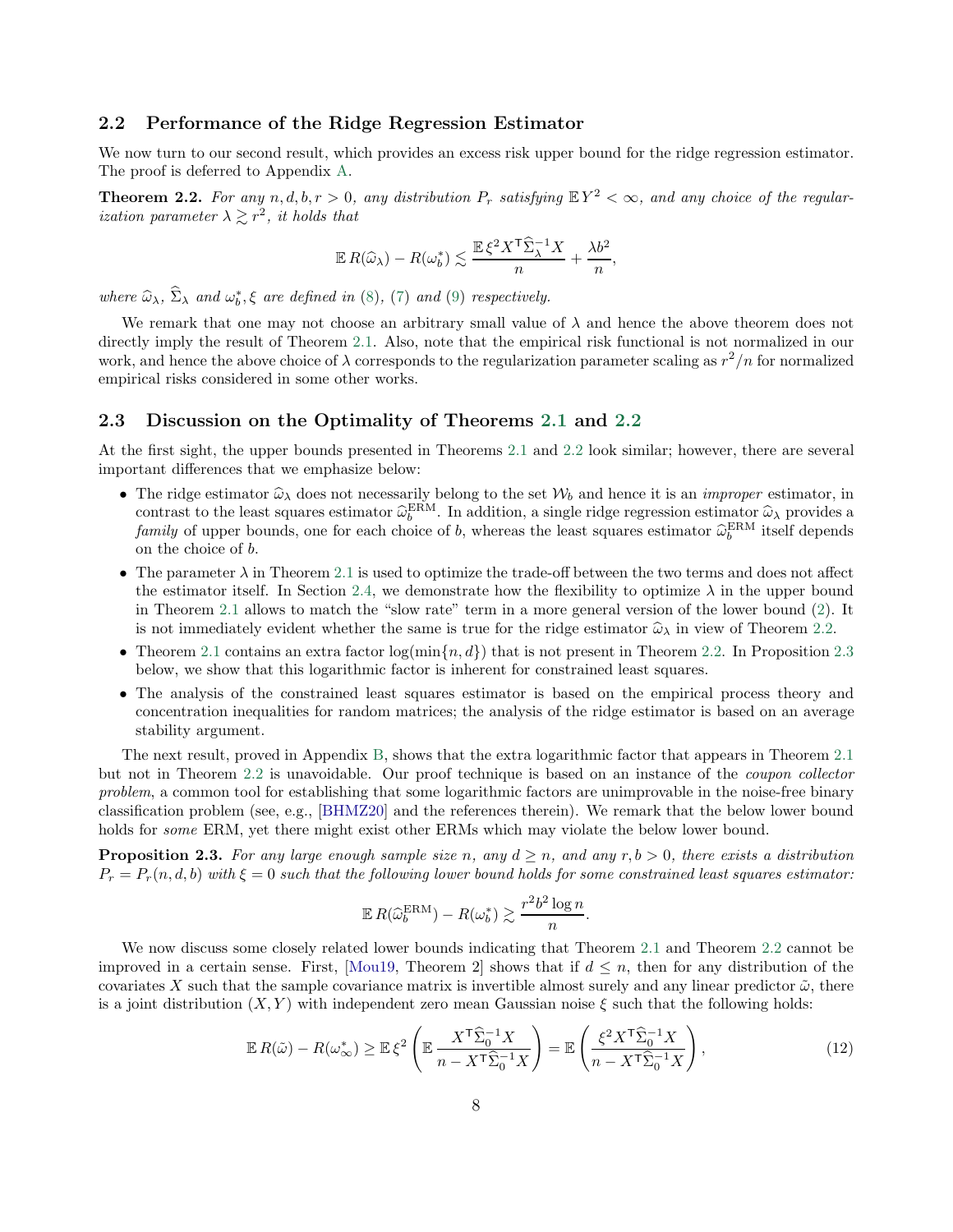where  $\omega_{\infty}^*$  minimizes the risk among all vectors in  $\mathbb{R}^d$ . This term is an exact analog of the first term in the upper bounds [\(10\)](#page-6-4) whenever  $\frac{1}{n}X^{\mathsf{T}}\hat{\Sigma}_{0}^{-1}X$  is separated from 1 and  $\lambda = 0$ . Second, it is shown in [\[Sha15,](#page-23-10) Theorem 3] that for  $d = 1$ , any  $m, b, r$  satisfying  $br \geq 2m$ , and any estimator  $\tilde{\omega}$  taking its value in  $\mathcal{W}_b$ , there exists a distribution  $P_r$  such that  $||Y||_{L_{\infty}} \leq m$  and

<span id="page-8-1"></span>
$$
\mathbb{E}\,R(\tilde{\omega}) - R(\omega_b^*) \gtrsim \min\left\{m^2, \frac{r^2b^2}{n}\right\}.
$$
\n(13)

Proposition [2.3](#page-7-0) and the lower bounds [\(12\)](#page-7-2), [\(13\)](#page-8-1) indicate the existence of regimes such that none of the terms appearing in Theorems [2.1](#page-6-1) and [2.2](#page-7-1) can be improved in general; the full picture is, however, more subtle. In particular, for constrained least squares  $\widehat{\omega}_{b}^{\text{ERM}}$  (i.e.,  $b < \infty$ ) we obtain a non-trivial upper bound even in the regimes when the leverage scores  $\frac{1}{n}X^{\mathsf{T}}\hat{\Sigma}_0^{-1}X$  are close to 1. On the other hand, the global bound (i.e.,  $b = \infty$ ) stated in [\(12\)](#page-7-2) can deteriorate if the leverage scores are close to 1. We also remark that the construction of distributions used to prove the lower bound [\(13\)](#page-8-1) rely on non-zero noise problems, in contrast to the construction of the distribution used to prove Proposition [2.3](#page-7-0) in our work. Therefore, the term  $\frac{r^2b^2}{n}$  $\frac{b^2b^2}{n}$  that appears in the lower bound [\(2\)](#page-1-0) is not directly related to the problem complexity in the low-noise regimes, as opposed to the second term in Theorem [2.1.](#page-6-1)

#### <span id="page-8-0"></span>2.4 Bounds on the Multiplier Term

The upper bounds presented in Theorems [2.1](#page-6-1) and [2.2](#page-7-1) hold assuming boundedness of the covariates  $||X|| \leq r$ , and square integrability of the labels  $EY^2 < \infty$ . In this section, we turn to the bounded setting when in addition it holds that  $||Y||_{L_{\infty}} \leq m$ . Note that the terms  $r^2b^2\log(\min\{n,d\})/n$  and  $r^2b^2/n$  appearing in Theorems [2.1](#page-6-1) and [2.2](#page-7-1) respectively match the corresponding term (up to the logarithmic factor) that appears in the lower bound [\(2\)](#page-1-0). As a result, the constrained least squares and the ridge estimators can only exhibit suboptimal behaviour when the multiplier term  $\mathbb{E} \xi^2 X^T \widehat{\Sigma}_{\lambda}^{-1} X/n$  is significantly larger than  $dm^2/n$  (cf. the discussion following Theorem [2.1\)](#page-6-1). In this section, we discuss several distributional assumptions that in addition to boundedness ensure a well-behaved multiplier term. Intuitively, all the assumptions considered below introduce a form of independence between the noise variable and the statistical leverage scores. In Section [3,](#page-11-0) we demonstrate that once such assumptions are violated, the multiplier term can be larger than  $dm^2/n$  by a multiplicative  $\sqrt{d}$  factor, despite the restriction to a family of bounded distributions.

The main result of the current section is Proposition [2.8,](#page-10-0) which shows that the constrained least squares and the ridge estimators match the lower bound  $(2)$  under  $L_4-L_2$  moment equivalence assumptions specified below. We remark, however, that tighter lower bounds than that of [\(2\)](#page-1-0) might be possible under some of the assumptions considered below. In particular, it is well-known that assumptions closely related to moment equivalence considered below (e.g., small-ball [\[Men15](#page-23-2)]) might simplify the quadratic process, which gives rise to the  $r^2d^2\log(\min\{n,d\})/n$  term in Theorem [2.1.](#page-6-1) However, as discussed above, the multiplier term is responsible for the suboptimality of constrained least squares and in this section we are mainly trying to understand the conditions sufficient to ensure a well-behaved multiplier term.

Before discussing the upper bounds on the multiplier term, let us briefly review a more general version of the lower bound  $(2)$  that holds without any restrictions on the sample size *n*:

<span id="page-8-3"></span>
$$
\mathbb{E}\,R(\tilde{\omega}) - \inf_{\omega \in \mathcal{W}_b} R(\omega) \gtrsim \min\left\{m^2, \min\left\{\frac{dm^2}{n}, \frac{rbm}{\sqrt{n}}\right\} + \frac{r^2b^2}{n}\right\},\tag{14}
$$

where  $\tilde{\omega}$  is any linear predictor in the set  $W_b^1$  $W_b^1$ . First, observe that the term  $m^2$  is matched by a zero predictor that corresponds to  $\tilde{\omega} = 0$ . In Proposition [2.3](#page-7-0) presented in the previous section, we demonstrate a distribution with  $m = 0$  (i.e.,  $Y = 0$  almost surely) under which a provably non-zero lower bound holds for some constrained least squares estimator. However, this is not the primary reason for the suboptimality that we establish in Theorem [3.1](#page-11-1) with respect to the above lower bound and hence we ignore the term  $m^2$  in what follows.

<span id="page-8-2"></span><sup>&</sup>lt;sup>1</sup>The statement of Theorem 1 in [\[Sha15\]](#page-23-10) allows for  $\hat{\omega} \in \mathbb{R}^d$  instead of  $\hat{\omega} \in \mathcal{W}_b$ . However, Lemma 2 in [Sha15], upon which the proof of the lower bound is built, requires that  $\hat{\omega} \in \mathcal{W}_{b}$ . We formulate the bound in this weaker form.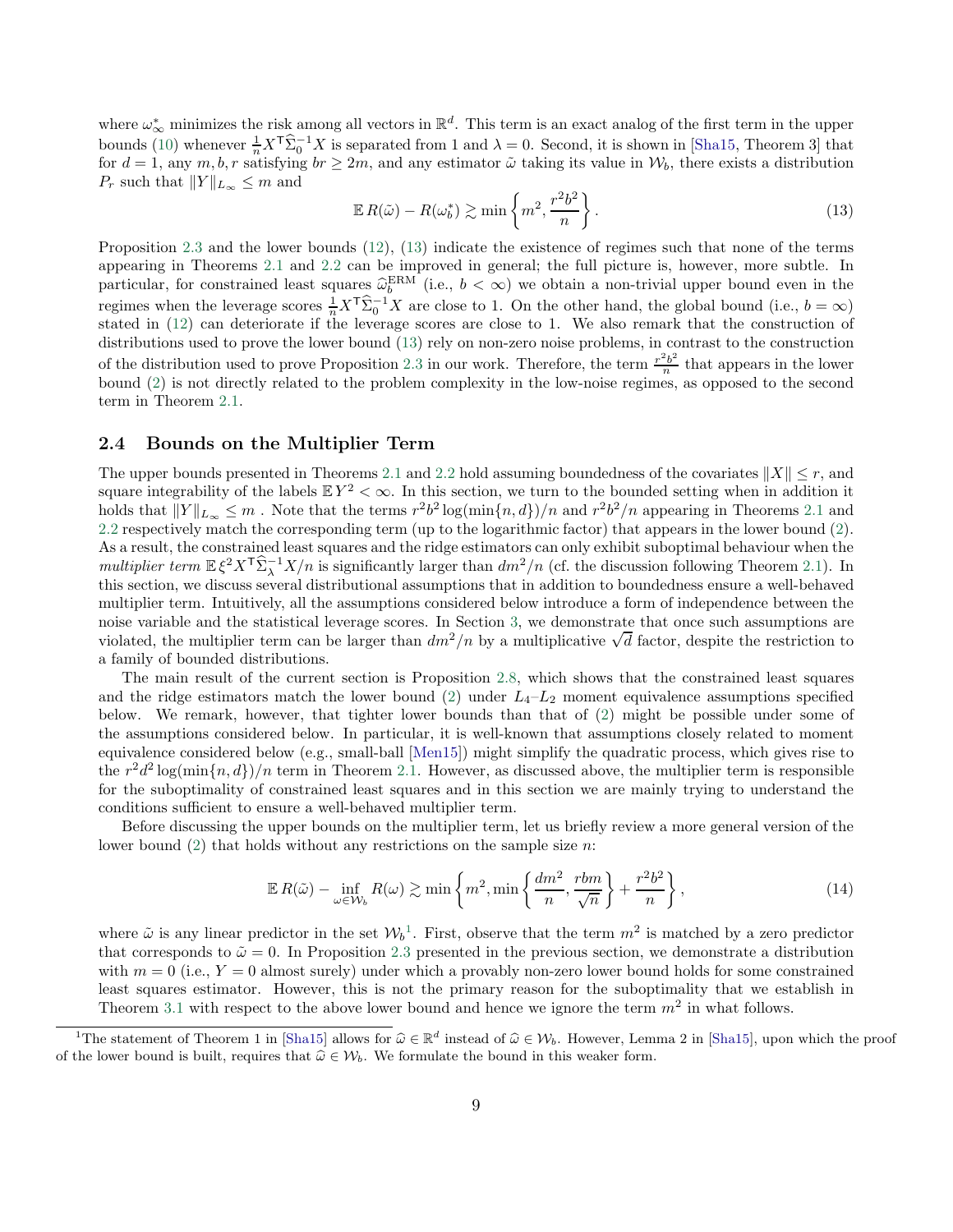Second, for constrained least squares, the "slow rate" term  $rbm/\sqrt{n} + r^2b^2/n$  is matched by optimizing the first term in Theorem [2.1](#page-6-1) with the choice  $\lambda =$  $\frac{\sqrt{R(\omega_b^*)n}}{rb}$ . To see that, note that  $\frac{1}{n}\hat{\Sigma}_{\lambda r^2}^{-1} \preceq (\lambda r^2)^{-1}I_d$  and hence

$$
\inf_{\lambda>0} \left\{ \frac{\mathbb{E}\xi^2 X^{\mathsf{T}} \hat{\Sigma}_{\lambda r^2}^{-1} X}{n} + \frac{\lambda r^2 b^2}{n} \right\} \le \inf_{\lambda>0} \left\{ \frac{\mathbb{E}\xi^2 X^{\mathsf{T}} X}{\lambda r^2} + \frac{\lambda r^2 b^2}{n} \right\}
$$
\n
$$
\le \inf_{\lambda>0} \left\{ \frac{\mathbb{E}\xi^2}{\lambda} + \frac{\lambda r^2 b^2}{n} \right\} \le 2\sqrt{\frac{R(\omega_b^*) r^2 b^2}{n}}
$$

,

where the last line follows by noting that  $\mathbb{E}\xi^2 = R(\omega_b^*)$  and plugging in the choice of  $\lambda$  defined above. Finally, since  $0 \in \mathcal{W}_b$ , we have

$$
R(\omega_b^*) \le R(0) \le m^2,
$$

and the result follows.

Since the above discussion establishes that constrained least squares does not match the  $m^2$  term in [\(14\)](#page-8-3) but matches the slow rate term, in what follows we focus on the fast rate term  $dm^2/n + r^2b^2/n$ , that is, the lower bound stated in [\(2\)](#page-1-0). We demonstrate that the constrained least squares and the ridge regression estimators match this lower bound up to logarithmic factors under several assumptions widely considered in the literature. The key observation is that  $\mathbb{E}\xi^2 = R(\omega_b^*) \leq m^2$  and for any  $\lambda > 0$ ,  $\mathbb{E} X^T \widehat{\Sigma}_{\lambda r^2}^{-1} X = \mathbb{E} \text{Tr}(\widehat{\Sigma}_{\lambda r^2}^{-1} \widehat{\Sigma}_0) \leq d$ . In particular, any independence-like assumption that allows to "split" the noise and the leverage scores in the localized multiplier term, perhaps at the price of extra logarithmic factors, establishes a form of optimality of the constrained least squares and the ridge estimators with respect to the lower bound [\(2\)](#page-1-0).

We begin with the simplest example, which matches the lower bound [\(2\)](#page-1-0) under the assumption that the noise random variables  $\xi_i$  are independent of the covariates  $X_1, \dots, X_n$ . Note that such an assumption is weaker than assuming that the model is well-specified, since we do not assume that  $\xi_i$  are zero mean. To simplify the notation we write  $\lambda$  instead of  $\lambda r^2$  in what follows.

<span id="page-9-0"></span>**Example 2.4.** Assume that the noise variable  $\xi$  is independent of  $X_1, \ldots, X_n$ . Then

$$
\frac{\mathbb{E}\,\xi^2 X^{\mathsf{T}} \widehat{\Sigma}_{\lambda}^{-1} X}{n} = \frac{\left(\mathbb{E}\,\xi^2\right)\left(\mathbb{E}\,X^{\mathsf{T}} \widehat{\Sigma}_{\lambda}^{-1} X\right)}{n} = \frac{R(\omega_b^*)\,\mathbb{E}\,\text{Tr}(\widehat{\Sigma}_{\lambda}^{-1} \widehat{\Sigma}_0)}{n}
$$

$$
\leq \frac{R(\omega_b^*)\,\text{Tr}((\Sigma + \lambda I_d/n)^{-1} \Sigma)}{n},
$$

where the last step follows by Jensen's inequality and the fact that that  $A \mapsto \text{Tr}((A + \lambda I_d/n)^{-1}A)$  is a concave map for  $A \succeq 0$ . Note that the quantity quantity Tr( $(\Sigma + \lambda I_d/n)^{-1}\Sigma$ ), known as the effective dimension (cf.  $(HKZ14)$ , is never larger than d.

Our second example shows how to upper bound the multiplier term given an  $L_{\infty}$  bound on the noise variable ξ. Among the prior work that proves upper bounds under such an assumption see [\[AC11](#page-21-1), Theorem 2.1] and [\[Mou19,](#page-23-0) Equation (7)]. For a closely related assumption see [\[BM13](#page-21-14), Assumpton A6], which is also imposed in order to decouple the noise variables from the statistical leverage scores in the spirit of moment equivalence assumptions.

**Example 2.5.** Let  $\Sigma = \mathbb{E} X X^{\mathsf{T}}$ . Then, for any  $\lambda > 0$  we have

$$
\frac{\mathbb{E}\,\xi^2X^\mathsf{T}\widehat{\Sigma}_\lambda^{-1}X}{n} \leq \frac{\|\xi\|_{L_\infty}^2\,\mathbb{E}\,X^\mathsf{T}\widehat{\Sigma}_\lambda^{-1}X}{n} \leq \frac{\|\xi\|_{L_\infty}^2\,\text{Tr}((\Sigma+\lambda I_d/n)^{-1}\Sigma)}{n},
$$

where the last step follows by Jensen's inequality (cf. Example  $2.4$ ).

We now turn to an example that requires a less restrictive control on the noise variables  $\xi$ .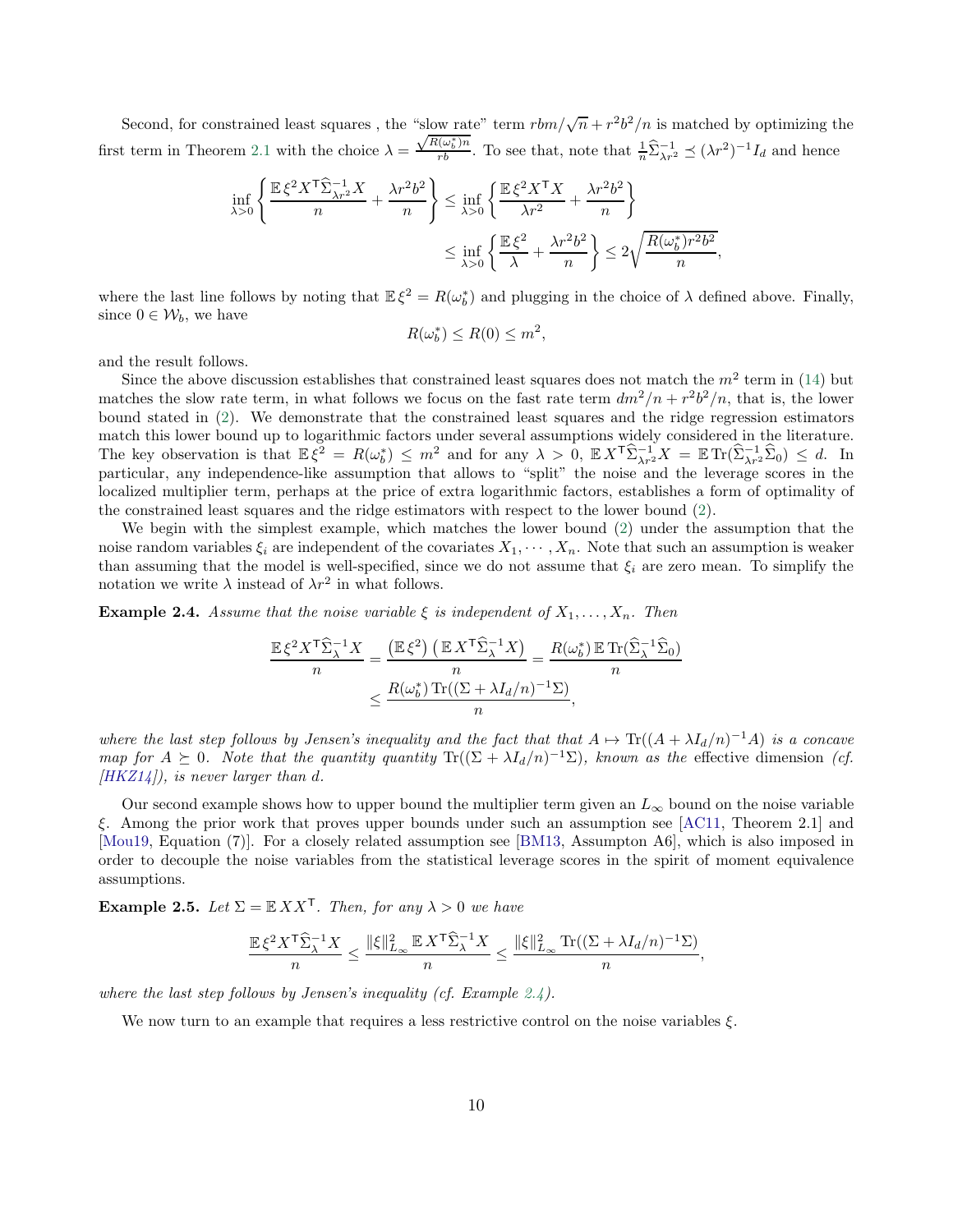**Example 2.6.** Let  $\xi_1, \ldots, \xi_n$  denote independent copies of  $\xi$ . Then, for any  $\lambda > 0$  we have

<span id="page-10-1"></span>
$$
\frac{\mathbb{E}\,\xi^2 X^{\mathsf{T}} \widehat{\Sigma}_{\lambda}^{-1} X}{n} \le \frac{d \|\max_{i} \xi_i\|_{L_2}^2}{n}.\tag{15}
$$

The above inequality follows by noting that

$$
\frac{\mathbb{E}\xi^2 X^{\mathsf{T}} \widehat{\Sigma}_{\lambda}^{-1} X}{n} \le \frac{\mathbb{E}\left(\max_i \xi_i^2\right) \cdot \sum_{i=1}^n X_i^{\mathsf{T}} \widehat{\Sigma}_{\lambda}^{-1} X_i}{n^2} = \frac{\mathbb{E}\left(\max_i \xi_i^2\right) \cdot \text{Tr}(\widehat{\Sigma}_{\lambda}^{-1}(n\widehat{\Sigma}_0))}{n^2}
$$

and using the fact that  $\text{Tr}(\widehat{\Sigma}_{\lambda}^{-1}(n\widehat{\Sigma}_0)) \leq nd$ .

A sub-Gaussian norm of a random variable Z is defined as (see e.g., Definition 2.5.6 in [\[Ver16\]](#page-24-7))

$$
||Z||_{\psi_2} = \inf \{ c > 0 : \mathbb{E} \exp(Z^2/c^2) \le 2 \}.
$$

Below, we show how an assumption that the noise  $\xi$  is well-behaved yields to a simplification of the upper bound stated in the above example. We emphasize that the above assumption does not impose any restrictions on the covariates, other than boundedness assumption used throughout this paper.

<span id="page-10-2"></span>**Example 2.7.** Suppose that the noise random variable  $\xi$  satisfies the sub-Gaussian assumption of the form  $\|\xi\|_{\psi_2} \lesssim \|\xi\|_{L_2}$ . Then, by standard sub-Gaussian maximum inequalities (e.g., [\[LT13](#page-23-14)]), we have  $\|\max_i \xi_i\|_{L_2}^2 \lesssim$  $\|\xi\|_{L_2}^2 \log n = R(\omega^*) \log n$  and hence the upper bound [\(15\)](#page-10-1) simplifies to

$$
\frac{\mathbb{E}\,\xi^2X^\mathsf{T}\widehat{\Sigma}_\lambda^{-1}X}{n} \lesssim \frac{dR(\omega_b^*)\log n}{n}.
$$

Our final example weakens the above assumption on the distribution of the noise  $\xi$  but requires an  $L_4-L_2$ moment equivalence for the marginals  $\langle \omega, X \rangle$ . For related work proving excess risk bounds under similar moment equivalence assumptions see [\[LM20,](#page-23-4) Assumption 2.1], [\[Oli16](#page-23-1), Theorem 1.2] and [\[Mou19](#page-23-0), Assumptions 2 and 3]. The proof of the below proposition is based on controlling the lower tail of random quadratic forms using a result in [\[Oli16\]](#page-23-1). See Appendix [C](#page-28-0) for details.

<span id="page-10-0"></span>**Proposition 2.8.** Suppose that  $\Sigma = \mathbb{E} X X^{\mathsf{T}}$  is of full rank and assume that the following holds:

$$
\|\xi\|_{L_4} \lesssim \|\xi\|_{L_2} \quad \text{and for all } \omega \in \mathbb{R}^d \text{ we have } \mathbb{E} \langle \omega, X \rangle^4 \lesssim \left( \mathbb{E} \langle \omega, X \rangle^2 \right)^2.
$$

Then, for any  $\lambda > 0$  and any  $n \geq d$ , it holds that

$$
\frac{\mathbb{E}\,\xi^2X^\mathsf{T}\widehat{\Sigma}_\lambda^{-1}X}{n} \lesssim \frac{dm^2}{n} + \frac{r^2b^2}{n}.
$$

As demonstrated in this section, the upper bound of order  $dm^2/n + r^2b^2/n$  is achievable by the least squares and the ridge regression estimators under various distributional assumptions frequently considered in the literature. It is important to emphasize, however, that in Example [2.7](#page-10-2) and Proposition [2.8](#page-10-0) we used the most favorable versions of moments equivalence assumptions, where the corresponding norms are linked via absolute constants. As we mentioned, in some cases these constants may depend on the dimension of the problem leading to suboptimal results. Indeed, once such assumptions are violated, we prove in Theorem [3.1](#page-11-1) presented in the next section, that the optimistic rate  $dm^2/n + r^2b^2/n$  is not always achievable. In contrast, the above rate can be achieved and surpassed by improper estimators (see Section [3.1\)](#page-12-0).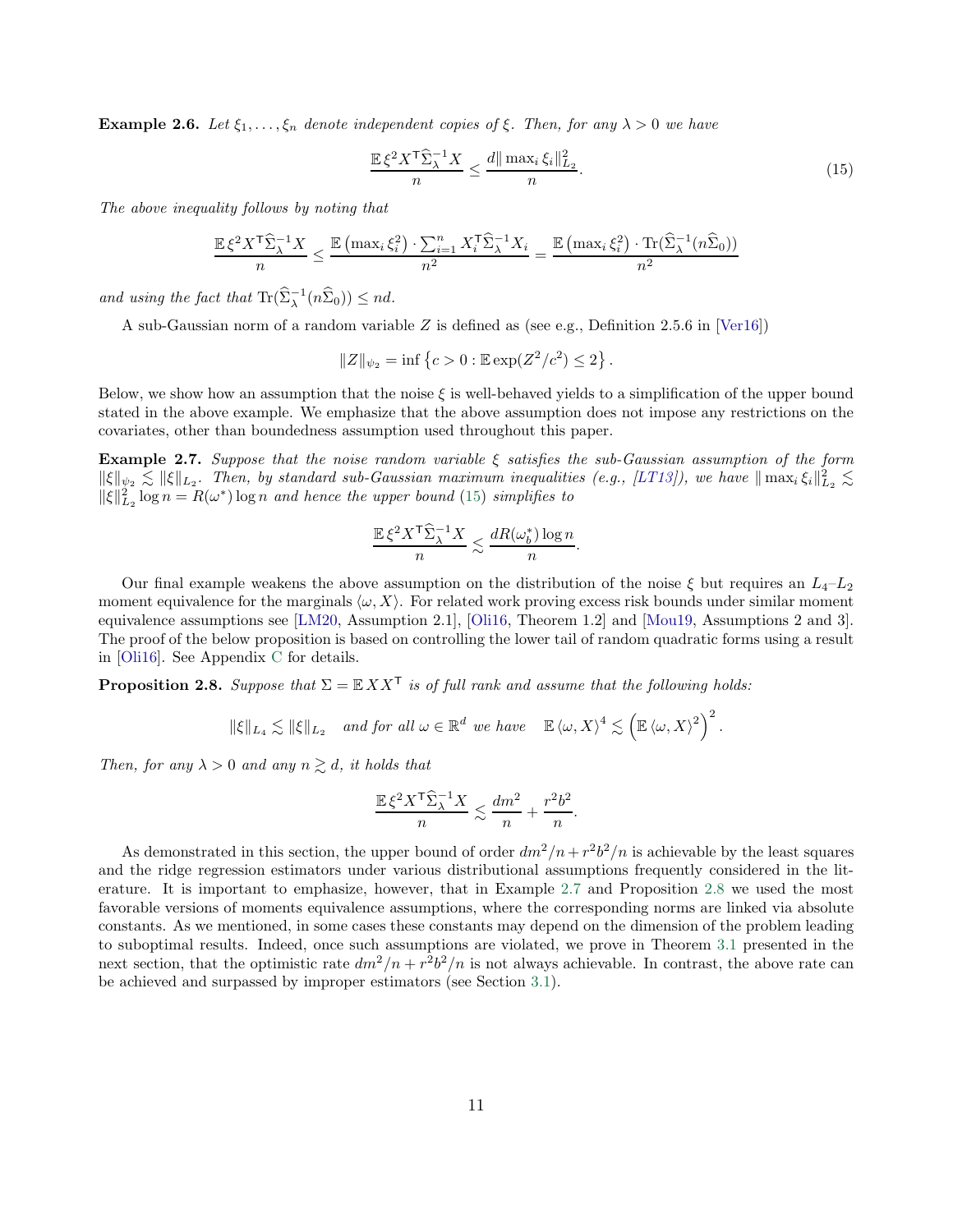## <span id="page-11-0"></span>3 Main Results

In this section, we present our main result: a construction of a bounded distribution under which constrained least squares exceeds the lower bound  $(2)$  by a factor proportional to  $\sqrt{d}$ . The regime considered in our lower bound is essential to establishing a separation between the performance of constrained least squares and nonlinear estimators in our bounded setup. As discussed in Section [2.4,](#page-8-0) various distributional assumptions ensure that the gap between the performance of constrained least squares and that of the lower bound [\(2\)](#page-1-0) is at most logarithmic. As a result, we need to construct a bounded distribution that violates all the assumptions considered in Section [2.4.](#page-8-0)

If the noise variables and the leverage scores satisfy the assumptions that allow us to split them apart in the multiplier term, then we obtain an upper bound that matches the lower bound [\(2\)](#page-1-0). Since Bernoulli random variables with a small parameter p satisfy  $L_4-L_2$  moment equivalence with an ill-behaved constant  $1/p$ , we aim to construct a distribution such that the noise random variables and the leverage scores both approximately follow Bernoulli distributions with a small parameter that depends on the dimension d. Besides, the noise variables and the leverage scores need to be *highly correlated*; otherwise, the multiplier term would be too small. We remark that our construction could be considered somewhat extreme only with respect to the constants appearing in the moment equivalence assumptions discussed in Section [2.4.](#page-8-0) At the same time, our distribution is bounded with the favorable choice of constants, the Bernstein class assumption is satisfied and therefore, by the upper bound [\(3\)](#page-1-1), the constrained least squares estimator satisfies non-trivial fast rate excess risk guarantee, making the construction of our main lower bound more challenging.

Let us now present our construction. For simplicity, we assume that  $\sqrt{d}$  is an integer in what follows. Let 1 denote an all-ones vector. For a support set  $S \subseteq \{1, \ldots, d\}$ , let  $\mathbf{1}_S$  denote a vector such that  $(\mathbf{1}_S)_i = 1$  if  $i \in S$ and 0 otherwise. Let  $\mathcal{S}_{\sqrt{d}} = \{S \subseteq \{1, ..., d\} : |S| = \sqrt{d}\}$ . We consider the following distribution:

$$
(X,Y) = \begin{cases} (d^{-1}\mathbf{1},1) & \text{with probability } 1 - d^{-1/2}, \\ (d^{-1/4}\mathbf{1}_S,0) & \text{with probability } d^{-1/2}, \text{ where } S \sim \text{Uniform}(\mathcal{S}_{\sqrt{d}}). \end{cases} \tag{16}
$$

A simple calculation shows that  $\omega_{\infty}^* \approx \frac{1}{2}$  and hence for  $b \gtrsim \sqrt{d}$  we have  $\omega_b^* = \omega_{\infty}^*$ . In particular,  $\xi_i^2$  is smaller than 1 for the "high probability" points  $(X_i, Y_i) = (d^{-1}\mathbf{1}, 1)$ , while  $\xi_i^2 \approx$  $\sqrt{d}$  for the "low probability" points  $(X_i, Y_i) = (d^{-1/4} \mathbf{1}_S, 0)$ . This establishes that  $\xi_i^2$  behaves as Bernoulli random variables. Similarly, since all the "high probability" points are exactly the same, they essentially have zero leverage. On the other hand, the "low probability" points all have high leverage, thus the leverage scores also approximately follow the Bernoulli distribution. Finally, since  $\xi_i^2$  is large exactly for the high leverage points, the squared noise random variables are correlated with the leverage scores. Intuitively, the multiplier term (i.e., the first term in Theorem [2.1](#page-6-1) and [2.2\)](#page-7-1) scales as  $d^{3/2}/n$  under the distribution [\(16\)](#page-11-2), while the lower bound [\(2\)](#page-1-0) scales only as  $d/n$  provided that  $b \sim \sqrt{d}$ . The main result of our paper is presented below. The proof is deferred to Section [4.2.](#page-18-0)

<span id="page-11-1"></span>**Theorem 3.1.** Suppose that the distribution P of  $(X, Y)$  is given by [\(16\)](#page-11-2). Then, for any constrained least squares estimator  $\hat{\omega}_b^{\text{ERM}}$  defined by [\(6\)](#page-5-0), the following lower bound holds, provided that d is large enough,  $b \sim \sqrt{d}$ and  $n \gtrsim d^3 \log d$ :

<span id="page-11-2"></span>
$$
\mathbb{E} R(\widehat{\omega}_b^{\text{ERM}}) - R(\omega_b^*) \gtrsim \frac{d^{3/2}}{n}.
$$

For the distribution [\(16\)](#page-11-2) we have  $r = 1$  and  $m = 1$ ; hence, the lower bound [\(2\)](#page-1-0) scales only as  $d/n$ .

We now comment on the above result. Recall that the aim of the construction [\(16\)](#page-11-2) is to maximize the multiplier term under boundedness constraints on the underlying distribution. In view of the lower bound [\(2\)](#page-1-0), the parameters  $m, r, b$  are chosen the most relevant way in the sense explained below. First, because of the homogeneity, we may always set  $m = 1$ . Second, the choice  $b \sim \sqrt{d}$  is natural for d-dimensional vectors, particularly, for the underlying parameter  $w_b^*$ . Finally, the scaling  $dm^2 \sim r^2 d^2$  equalizes the two terms in the lower bound [\(2\)](#page-1-0) and according to the results in Section [3.1](#page-12-0) leaves open the possibility that in such regimes improper estimators offer no statistical improvements. Indeed, the best upper bound for non-linear estimators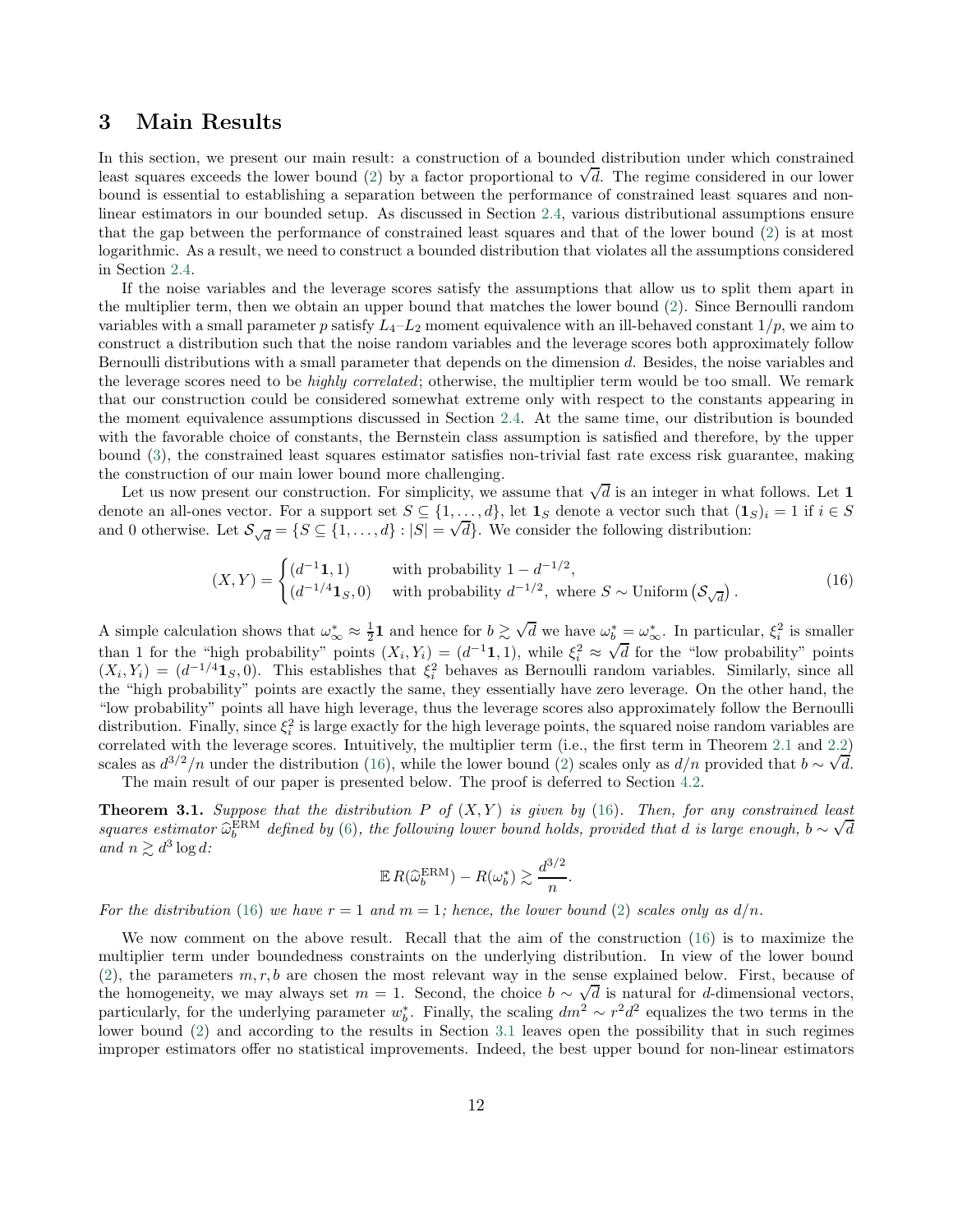scales as  $dm^2/n$ . It also follows from the proof of Theorem [3.1](#page-11-1) that under the distribution [\(16\)](#page-11-2), the constrained least squares estimator  $\hat{\omega}_b^{\text{ERM}}$  coincides with the global least squares solution, so that any larger value of b can be chosen in Theorem [3.1](#page-11-1) without changing the statement. More importantly, our construction can be extended to a family of bounded distributions with the lower bound scaling as  $d^{1+\alpha}/n$  for any  $\alpha \in [0, 1/2]$ , while improper estimators (as shown in Section [3.1\)](#page-12-0) can still achieve the optimal  $d/n$  rate. In all these cases, there is still a gap between the lower bound [\(2\)](#page-1-0) and the performance of constrained least squares. To simplify the presentation, we focus only on one particular distribution [\(16\)](#page-11-2), which maximizes the exhibited performance gap.

#### <span id="page-12-0"></span>3.1 Improvements via Non-Linear Predictors

In this section, we observe that non-linear predictors can surpass the lower bound [\(2\)](#page-1-0) that holds for linear predictors in  $W_b$ . In particular, via known results in the literature, we first demonstrate that the Vovk-Azoury-Warmuth (VAW) forecaster yields an exponential improvement on the boundedness constants b and r compared to the lower bound [\(2\)](#page-1-0). We remark that in our setup, the VAW forecaster was previously used to match the lower bound [\(2\)](#page-1-0) in [\[Sha15\]](#page-23-10); the difference in the result below is that we tune the regularization parameter and use the resulting upper bound to demonstrate a statistical separation between proper and improper algorithms, rather than matching a lower bound that holds for proper algorithms. Finally, we discuss a less known modification of the VAW forecaster due to Forster and Warmuth [\[FW02](#page-22-8)] that can completely remove the dependence on the boundedness constants  $b$  and  $r$  and removes any assumptions on the distribution of the covariates.

The VAW forecaster is defined as follows. Given a (random) sample  $S_n$ , a regularization parameter  $\lambda > 0$ , and any point  $X \in \mathbb{R}^d$  we first compute

$$
\widehat{\omega}_{\lambda,n}(X) = \underset{\omega \in \mathbb{R}^d}{\arg \min} \sum_{i=1}^n (Y_i - \langle \omega, X_i \rangle)^2 + \lambda ||\omega||^2 + \langle \omega, X \rangle^2
$$

and then output a prediction

<span id="page-12-1"></span>
$$
\widehat{f}_{\lambda}^{\text{VAW}}(X) = \langle \widehat{\omega}_{\lambda,n}(X), X \rangle.
$$

Thus, in order to make a prediction, a new linear predictor  $\langle \hat{\omega}_{\lambda,n}(X), \cdot \rangle$  is computed for every point X and in particular, the VAW forecaster is non-linear. For background on the VAW forecaster and regret bounds we refer to [\[Vov98,](#page-24-8) [CBL06,](#page-21-15) [Ora19\]](#page-23-18). Below, for any predictor  $f(\cdot)$  we denote  $R(f(X)) = \mathbb{E}(Y - f(X))^2$ . Our key observation is that the sequence of weights  $\widehat{\omega}_{\lambda^*,j}(X)$  for  $j = 1, ..., n$  and  $\lambda^* = \frac{dm^2}{b}$  can be immediately translated into a non-linear estimator  $f_{\lambda^*}^{\text{VAW}}(\cdot)$  satisfying in the notation of the lower bound [\(2\)](#page-1-0):

$$
\mathbb{E}\,R(\widetilde{f}_{\lambda^*}^{\text{VAW}}(X)) - R(\omega_b^*) \lesssim \frac{dm^2}{n} \log\left(1 + \frac{r^2 b^2 n}{d^2 m^2}\right). \tag{17}
$$

The proof of this fact follows from the regret bound for the VAW forecaster (see the survey [\[Ora19,](#page-23-18) Theorem 7.25]) and the standard online-to-batch conversion. The above bound yields an exponential improvement on the boundedness constants  $b$  and  $r$  compared to the lower bound  $(2)$ .

More importantly, there exists a modification of the VAW forecaster due to [\[FW02](#page-22-8)] that can remove the logarithmic factor in [\(17\)](#page-12-1).<sup>[2](#page-12-2)</sup> Let us introduce the modified VAW forecaster. Given a sample  $S_n$  and any  $X \in$  $\mathbb{R}^d$ , let  $h_X = X^{\mathsf{T}}(\sum_{i=1}^n X_i X_i^{\mathsf{T}} + XX^{\mathsf{T}})^{\dagger} X$  denote the leverage of the point X with respect to the covariates  $X_1, \ldots, X_n, X$ , where the notation  $A^{\dagger}$  denotes the Moore-Penrose inverse of a matrix A. The modified VAW predictor  $f$  is then defined pointwise as follows:

<span id="page-12-3"></span>
$$
\widehat{f}(X) = (1 - h_X)\widehat{f}_0^{\text{VAW}}(X). \tag{18}
$$

Thus, the above function outputs the predictions of the VAW forecaster (with  $\lambda = 0$ , where the VAW predictions are computed by taking a Moore-Penrose inverse of the sample covariance matrix), albeit reweighted by the factor  $(1-h_X)$ . Intuitively, the above predictor avoids making large errors for high leverage points. The following theorem describes the main property of this estimator.

<span id="page-12-2"></span> $2W$ e are thankful to Manfred Warmuth for pointing us to the modified VAW forecaster.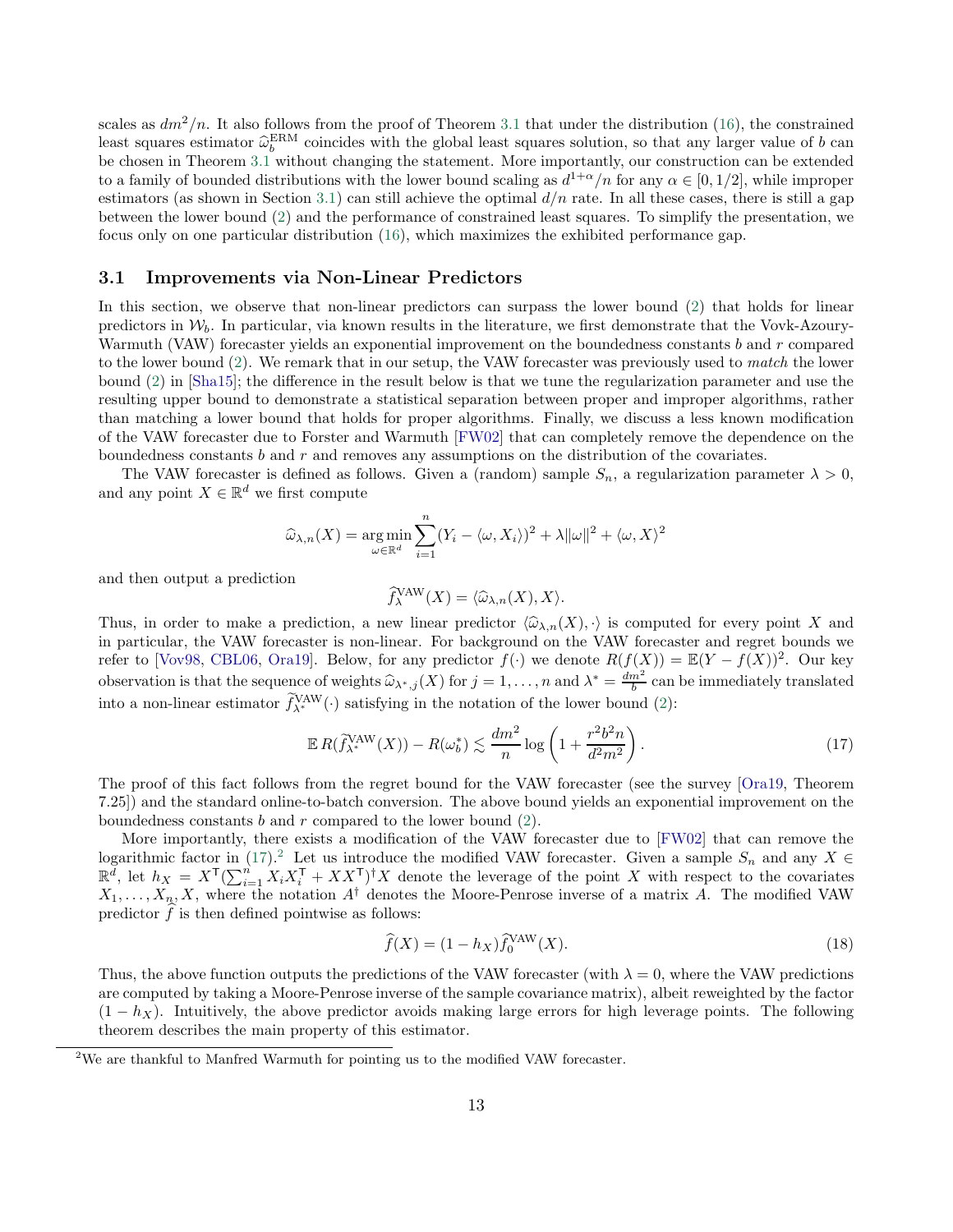**Theorem** (Theorem 6.2 in [\[FW02\]](#page-22-8)). Let  $\hat{f}(\cdot)$  denote the non-linear predictor defined in [\(18\)](#page-12-3). Let P be any distribution (with possibly unbounded covariates) satisfying  $||Y||_{L_{\infty}} \leq m$ . Then, for any  $d, n > 0$ , the following holds:

<span id="page-13-2"></span>
$$
\mathbb{E}\,R(\widehat{f}(X)) - \inf_{\omega \in \mathbb{R}^d} R(\omega) \lesssim \frac{dm^2}{n}.\tag{19}
$$

For the reader's convenience, we reproduce the proof of the above result in Appendix [E](#page-35-0) and compare some of the steps with the proof of Theorem [2.2.](#page-7-1) Observe that the bound [\(19\)](#page-13-2) is closely related to the upper bound [\(1\)](#page-0-0) that holds for unconstrained least squares in the well-specified setup with Gaussian design: both bounds do not depend on the magnitude of the covariates, specific properties of the covariance structure, and the norm of the optimal linear predictor  $\omega^* = \arg \inf_{\omega \in \mathbb{R}^d} R(\omega)$ . The difference is that  $R(\omega^*)$  is replaced by  $m^2$ . It is reported in [\[FW02\]](#page-22-8) that the authors could not prove a bound similar to [\(19\)](#page-13-2) for the least squares estimator. Given the lower bound [\(2\)](#page-1-0) and Proposition [2.3,](#page-7-0) it is not surprising. In our setting, the performance of least squares is affected by the boundedness constants  $r, b$ , which can be arbitrarily bad in the theorem above.

Finally, note that once the pseudoinverse of the sample covariance matrix is computed, pointwise evaluation of the non-linear estimator [\(59\)](#page-35-1) can be done in  $O(d^2)$  operations. In contrast, only  $O(d)$  operations are needed to evaluate a linear function. It is unknown whether a more computationally efficient algorithm that matches the upper bounds [\(17\)](#page-12-1) and [\(19\)](#page-13-2) exists and, more broadly, whether there exist inherent statistical-computational trade-offs needed to attain the optimal rate in the distribution-free setting. The search for computationally efficient improper algorithms in a related phenomenon observed for logistic regression (cf. Section [1.1\)](#page-3-0) is currently an active line of research [\[FKL](#page-22-14)<sup>+</sup>18, [MG19,](#page-23-19) [JGR20\]](#page-22-18).

### <span id="page-13-1"></span><span id="page-13-0"></span>4 Proofs

#### 4.1 Proof of Theorem [2.1](#page-6-1)

This section is devoted to the proof of Theorem [2.1.](#page-6-1) First, notice that by convexity of the quadratic loss and convexity of the class  $W_b$ , the following inequality holds sometimes called the Bernstein condition in the literature:

$$
R(\omega) - R(\omega_b^*) \ge \mathbb{E}(\langle \omega - \omega_b^*, X \rangle)^2 = ||\omega - \omega_b^*||_{L_2}^2
$$
\n(20)

<span id="page-13-3"></span>,

Our analysis is split into three parts. First, we provide the excess risk bound in terms of the localized complexities corresponding to the quadratic and multiplier terms. Then, we prove sharp bounds for both of them. To simplify the notation, in what follows we write  $\hat{\omega}, \omega^*$  instead of  $\hat{\omega}_b^{\text{ERM}}, \omega_b^*$ .

**Localization.** For any  $\omega, x \in \mathbb{R}^d, y \in \mathbb{R}$  define the excess loss functional

$$
\mathcal{L}_{\omega}(x,y) = (\langle \omega, x \rangle - y)^2 - (\langle \omega^*, x \rangle - y)^2.
$$

Let us split the empirical excess risk to the quadratic and multiplier components as follows:

$$
P_n \mathcal{L}_{\omega} = \frac{1}{n} \sum_{i=1}^n \mathcal{L}_{\omega}(X_i, Y_i) = \underbrace{\frac{1}{n} \sum_{i=1}^n \langle \omega - \omega^*, X_i \rangle^2}_{P_n \mathcal{Q}_{\omega - \omega^*}} + \underbrace{\frac{2}{n} \sum_{i=1}^n (\langle \omega^*, X_i \rangle - Y_i) \cdot \langle \omega - \omega^*, X_i \rangle}_{P_n \mathcal{M}_{\omega - \omega^*}}
$$

where  $P_n\mathcal{Q}_\omega$  and  $P_n\mathcal{M}_\omega$  denote empirical quadratic and multiplier processes respectively, both indexed by  $\omega \in \mathbb{R}^d$ . We denote their population counterparts by

$$
\mathbb{E}\,\mathcal{Q}_{\omega-\omega^*}=\|\omega-\omega^*\|_{L_2}^2\quad\text{and}\quad\mathbb{E}\,\mathcal{M}_{\omega-\omega^*}=\mathbb{E}\,2(\langle\omega^*,X\rangle-Y)\cdot\langle\omega-\omega^*,X\rangle\,.
$$

Since  $\hat{\omega}$  defined in [\(6\)](#page-5-0) minimizes the empirical excess risk  $P_n\mathcal{L}_{\omega}$  over  $\omega \in \mathcal{W}_b$ , we have  $P_n\mathcal{L}_{\hat{\omega}} \leq 0$ . Thus, it suffices to show that, with high probability, if  $\mathbb{E}\mathcal{L}_{\omega}\geq q^2$  for some  $q>0$ , then  $P_n\mathcal{L}_{\omega}>0$ . This will imply by contradiction that with high probability  $\mathbb{E}\mathcal{L}_{\widehat{\omega}} = R(\widehat{\omega}) - R(\omega^*) \leq q^2$ .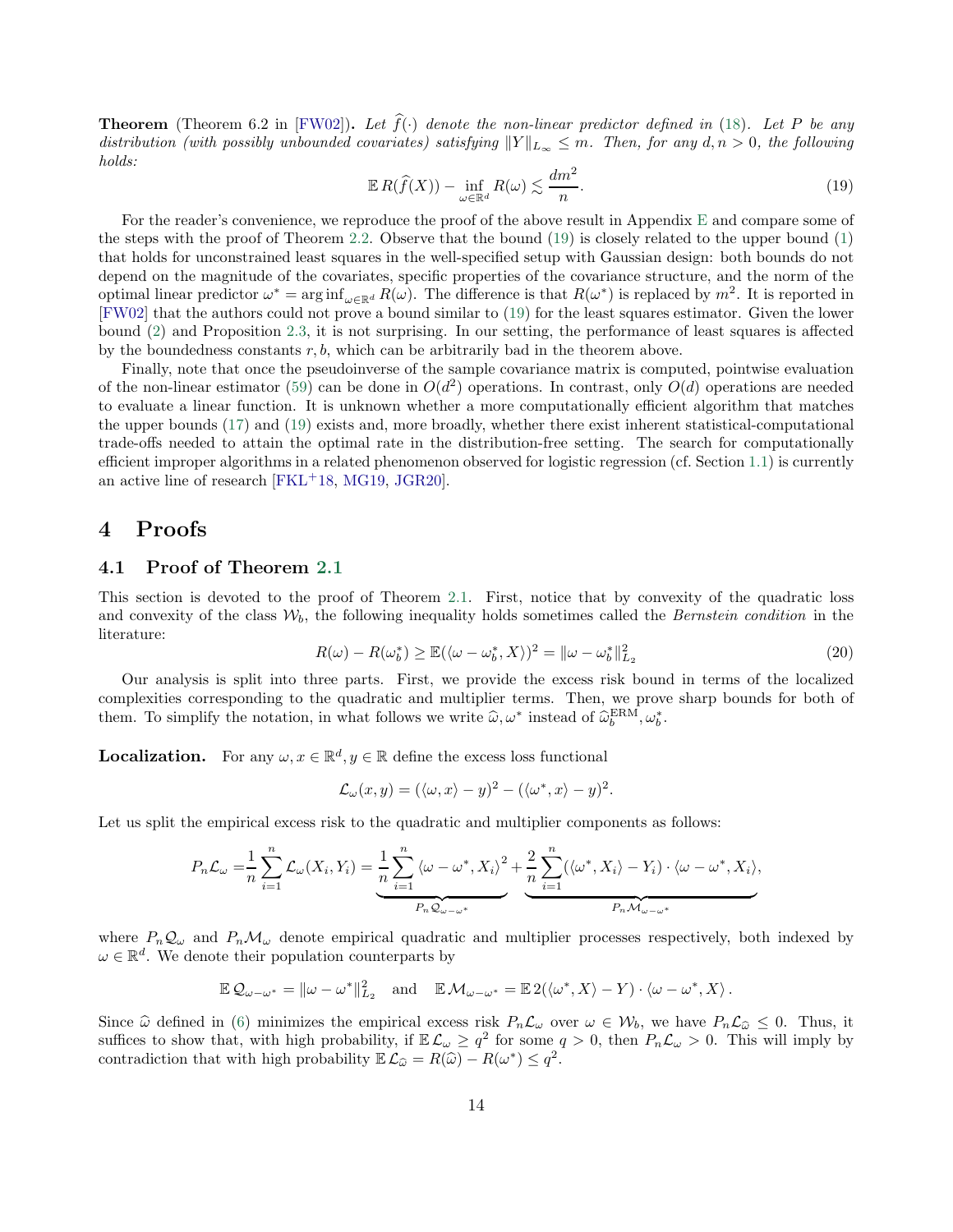Recall that  $\|\omega\|_{L_2}^2 = \mathbb{E} \langle \omega, X \rangle^2$ . As a first step, let us show that if  $\|\omega - \omega^*\|_{L_2}^2$  is larger than a maximum of suitably defined fixed points (see below), then  $P_n\mathcal{L}_{\omega} > 0$ , thus implying that  $\|\hat{\omega} - \omega^*\|_{L_2}^2$  is small.

Fix some  $\omega \in W_b$  and let  $s^2 = ||\omega - \omega^*||_{L_2}^2$ . We aim to investigate under what assumptions on s it holds that  $P_n\mathcal{L}_{\omega} > 0$ . Using the Bernstein assumption [\(20\)](#page-13-3) we have

$$
P_n \mathcal{L}_{\omega} = P_n \mathcal{Q}_{\omega - \omega^*} + P_n \mathcal{M}_{\omega - \omega^*}
$$
  
=  $(P_n \mathcal{Q}_{\omega - \omega^*} - \mathbb{E} \mathcal{Q}_{\omega - \omega^*}) + (P_n \mathcal{M}_{\omega - \omega^*} - \mathbb{E} \mathcal{M}_{\omega - \omega^*}) + \mathbb{E} \mathcal{L}_{\omega}$   
 $\ge (P_n \mathcal{Q}_{\omega - \omega^*} - \mathbb{E} \mathcal{Q}_{\omega - \omega^*}) + (P_n \mathcal{M}_{\omega - \omega^*} - \mathbb{E} \mathcal{M}_{\omega - \omega^*}) + s^2.$  (21)

Observe that if s satisfies

<span id="page-14-5"></span><span id="page-14-0"></span>
$$
\sup_{\omega \in \mathcal{W}_b, \|\omega - \omega^*\|_{L_2} \le s} |P_n \mathcal{Q}_{\omega - \omega^*} - \mathbb{E} \mathcal{Q}_{\omega - \omega^*}| \le \frac{s^2}{10}
$$
  
and 
$$
\sup_{\omega \in \mathcal{W}_b, \|\omega - \omega^*\|_{L_2} \le s} |P_n \mathcal{M}_{\omega - \omega^*} - \mathbb{E} \mathcal{M}_{\omega - \omega^*}| \le \frac{s^2}{10},
$$
 (22)

then  $P_n\mathcal{L}_{\omega} \geq -\frac{2s^2}{10} + s^2 > 0$ . The inequality  $P_n\mathcal{L}_{\omega} > 0$  extends to all  $\omega' \in \mathcal{W}_b$  such that  $\|\omega' - \omega^*\|_{L_2} \geq s$  via a standard star-shapedness argument of the class  $W_b$ . To see that, suppose that  $\|\omega' - \omega^*\|_{L_2} = s' > s$ . Then,

<span id="page-14-1"></span>
$$
\omega' - \omega^* = \frac{s'}{s} \left( \underbrace{\frac{s}{s'} \omega' + \frac{s' - s}{s'} \omega^*}_{\omega'_s} - \omega^* \right) = \frac{s'}{s} \left( \omega'_s - \omega^* \right). \tag{23}
$$

By convexity of  $\mathcal{W}_b, \omega_s' \in \mathcal{W}_b$ . Further,  $\|\omega_s' - \omega^*\|_{L_2} = \frac{s}{s'}\|\omega' - \omega^*\|_{L_2} = s$ . Hence, it follows that

$$
P_n \mathcal{L}_{\omega'} = P_n \mathcal{Q}_{\omega' - \omega^*} + P_n \mathcal{M}_{\omega' - \omega^*}
$$
  
=  $\left(\frac{s'}{s}\right)^2 P_n \mathcal{Q}_{\omega'_s - \omega^*} + \frac{s'}{s} P_n \mathcal{M}_{\omega'_s - \omega^*} \ge \frac{s'}{s} \left(P_n \mathcal{Q}_{\omega'_s - \omega^*} + P_n \mathcal{M}_{\omega'_s - \omega^*}\right) > 0.$ 

Therefore, we are interested in the smallest value of s that satisfies the two conditions in  $(22)$ . This leads to the definition of the (random) fixed point corresponding to the quadratic term:

<span id="page-14-3"></span>
$$
s_Q^* = \inf \left\{ s > 0 : \sup_{\omega \in \mathcal{W}_b, \|\omega - \omega^*\|_{L_2} \le s} |P_n \mathcal{Q}_{\omega - \omega^*} - \mathbb{E} \mathcal{Q}_{\omega - \omega^*}| \le \frac{s^2}{10} \right\} \tag{24}
$$

and the (random) fixed point corresponding to the multiplier term:

$$
s_{\mathcal{M}}^* = \inf \left\{ s > 0 : \sup_{\omega \in \mathcal{W}_b, \|\omega - \omega^*\|_{L_2} \le s} |P_n \mathcal{M}_{\omega - \omega^*} - \mathbb{E} \mathcal{M}_{\omega - \omega^*}| \le \frac{s^2}{10} \right\}.
$$
 (25)

We conclude by proving the excess risk bound for the constrained least squares estimator  $\hat{\omega}$  in terms of the fixed points  $s^*_{\mathcal{M}}$  and  $s^*_{\mathcal{Q}}$  defined above. Observe that if  $\|\omega - \omega^*\|_{L^2}^2 \ge \max\{s^*_{\mathcal{M}}, s^*_{\mathcal{Q}}\}^2$ , then by the argument above,  $P_n \mathcal{L}_\omega > 0$ . Therefore,  $\widehat{\omega}$  satisfies  $\|\widehat{\omega} - {\omega}^*\|_{L_2}^2 \leq \max\{s_M^*, s_Q^*\}^2$ . Assume for the sake of contradiction that  $\mathbb{E}\,\mathcal{L}_{\widehat{\omega}}>3\max\{s_{\mathcal{M}}^*,s_{\mathcal{Q}}^*\}^2$ . Then,

$$
3\max\{s_M^*,s_Q^*\}^2 < \mathbb{E}\,\mathcal{L}_{\widehat{\omega}} = \mathbb{E}\,\mathcal{Q}_{\widehat{\omega}-\omega^*} + \mathbb{E}\,\mathcal{M}_{\widehat{\omega}-\omega^*} \leq \max\{s_M^*,s_Q^*\}^2 + \mathbb{E}\,\mathcal{M}_{\widehat{\omega}-\omega^*}.
$$

The above inequality implies that  $\mathbb{E} \mathcal{M}_{\hat{\omega}-\omega^*} > 2 \max\{s^*_{\mathcal{M}}, s^*_{\mathcal{Q}}\}^2$ . Therefore, using the fact that  $P_n\mathcal{L}_{\hat{\omega}} \ge$  $P_n\mathcal{M}_{\widehat{\omega}-\omega^*} = \mathbb{E}\mathcal{M}_{\widehat{\omega}-\omega^*} + P_n\mathcal{M}_{\widehat{\omega}-\omega^*} - \mathbb{E}\mathcal{M}_{\widehat{\omega}-\omega^*}$  we have

<span id="page-14-4"></span><span id="page-14-2"></span>
$$
P_n \mathcal{L}_{\widehat{\omega}} \ge P_n \mathcal{M}_{\omega - \omega^*} - |P_n \mathcal{M}_{\widehat{\omega} - \omega^*} - \mathbb{E} \mathcal{M}_{\widehat{\omega} - \omega^*}|
$$
  
\n
$$
\ge 2(\max\{s_{\mathcal{M}}^*, s_{\mathcal{Q}}^*\})^2 - |P_n \mathcal{M}_{\widehat{\omega} - \omega^*} - \mathbb{E} \mathcal{M}_{\widehat{\omega} - \omega^*}|.
$$
\n(26)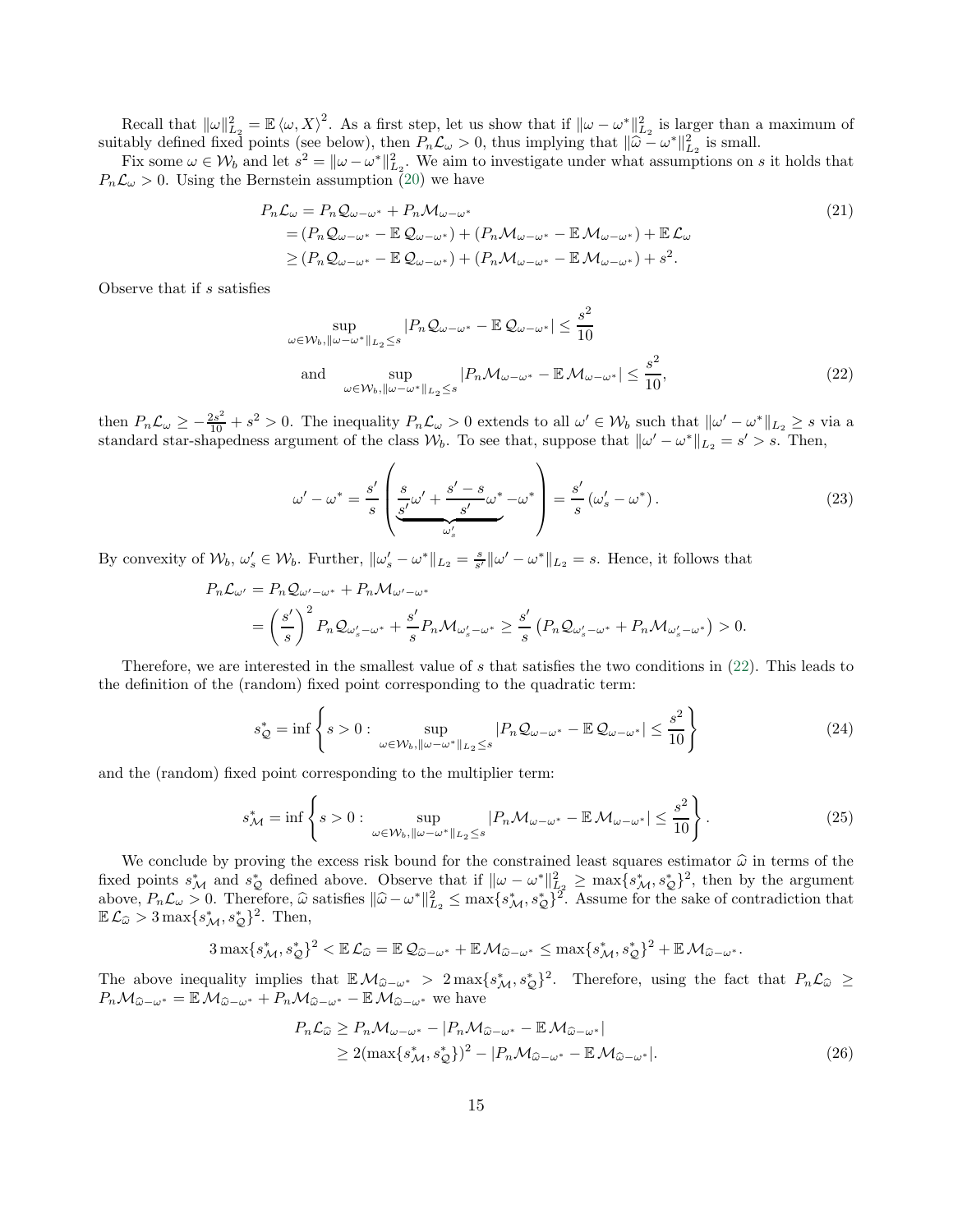We now aim to upper bound  $|P_nM_{\hat{\omega}-\omega^*}-\mathbb{E}M_{\hat{\omega}-\omega^*}|$  in order to conclude that  $P_nL_{\hat{\omega}}>0$ , which will yield the desired contradiction. Recall that  $\|\hat{\omega} - \omega^*\|_{L_2}^2 \le \max\{s_M^*, s_Q^*\}^2$ . By the star-shapedness argument (cf. Equation [\(23\)](#page-14-1)), for all  $\omega \in W_b$  with  $s^*_{\mathcal{M}} < ||\omega - \omega^*||_{L_2} \leq \max\{s^*_{\mathcal{M}}, s^*_{\mathcal{Q}}\}\,$ , there exists some  $\omega' \in W_b$  such that  $\omega - \omega^* = \frac{\max\{s_M^*, s_\mathcal{Q}^*\}}{s_M^*} (\omega' - \omega^*)$  and  $\|\omega' - \omega^*\|_{L_2} \leq s_M^*$ . To simplify the notation, for any  $r > 0$ , denote  $\mathcal{B}(r) = \{\omega \in \mathcal{W}_b : ||\omega - \omega^*||_{L_2} \leq r\}.$  Then, we have

$$
|P_n\mathcal{M}_{\widehat{\omega}-\omega^*} - \mathbb{E}\mathcal{M}_{\widehat{\omega}-\omega^*}| \le \sup_{\omega \in \mathcal{B}(\max\{s_M^*, s_{\mathcal{Q}}^*\})} |P_n\mathcal{M}_{\omega-\omega^*} - \mathbb{E}\mathcal{M}_{\omega-\omega^*}|
$$
  

$$
\le \frac{\max\{s_M^*, s_{\mathcal{Q}}^*\}}{s_M^*} \cdot \left(\sup_{\omega \in \mathcal{B}(s_M^*)} |P_n\mathcal{M}_{\omega-\omega^*} - \mathbb{E}\mathcal{M}_{\omega-\omega^*}| \right)
$$
  

$$
\le \frac{(\max\{s_M^*, s_{\mathcal{Q}}^*\})^2}{10}.
$$

Combining the above inequality with [\(26\)](#page-14-2) yields  $P_n\mathcal{L}_{\hat{\omega}} > 0$ , which contradicts the assumption that  $\hat{\omega}$  is an empirical risk minimizer over  $W<sub>b</sub>$ . Therefore, we have

<span id="page-15-2"></span>
$$
\mathbb{E}R(\widehat{\omega}) - R(\omega^*) \le 3 \mathbb{E}(\max\{s^*_{\mathcal{M}}, s^*_{\mathcal{Q}}\})^2 \le 3 \mathbb{E}(s^*_{\mathcal{M}})^2 + 3 \mathbb{E}(s^*_{\mathcal{Q}})^2 \tag{27}
$$

and we turn to the upper bounds on  $\mathbb{E}(s_{\mathcal{Q}}^*)^2$  and  $\mathbb{E}(s_{\mathcal{M}}^*)^2$  in the sequel.

**Quadratic term.** In this part of the analysis we obtain an upper bound on  $\mathbb{E}(s_{\mathcal{Q}}^*)^2$ . Denote the second moment matrix by  $\Sigma = \mathbb{E} X X^{\dagger}$  and assume without loss of generality that  $\lambda_1^2 \geq \lambda_2^2 \geq \ldots \geq \lambda_d^2 > 0$ . Indeed, if some of the eigenvalues are equal to zero then the distribution of X is supported on a subspace of  $\mathbb{R}^d$ . Then we may restrict our analysis to this subspace only.

We may write  $X = \Sigma^{\frac{1}{2}}Z$ , where Z is an *isotropic* vector ( $\mathbb{E} Z Z^{\mathsf{T}} = I_d$ ) and the eigenvalues of  $\Sigma^{\frac{1}{2}}$  satisfy  $\lambda_1 \geq \lambda_2 \geq \ldots \geq \lambda_d > 0$ . Observe that

$$
\|\omega - \omega^*\|_{L_2}^2 \le s^2
$$
 is equivalent to  $(\omega - \omega^*)^T \Sigma (\omega - \omega^*) \le s^2$ .

Denoting  $v = \sum^{\frac{1}{2}} (\omega - \omega^*)$  and  $\mathcal{V} = {\sum^{\frac{1}{2}} (\omega - \omega^*) : \omega \in \mathcal{W}_b}$  we may write

<span id="page-15-0"></span>
$$
\sup_{\omega \in \mathcal{W}_b, \|\omega - \omega^*\|_{L_2} \le s} \left| \frac{1}{n} \sum_{i=1}^n \left\langle X_i, \omega - \omega^* \right\rangle^2 - \mathbb{E} \left\langle X, \omega - \omega^* \right\rangle^2 \right|
$$
\n
$$
= \sup_{v \in \mathcal{V}, \|\nu\| \le s} \left| \frac{1}{n} \sum_{i=1}^n \left\langle Z_i, v \right\rangle^2 - \mathbb{E} \left\langle Z, v \right\rangle^2 \right|.
$$
\n(28)

In what follows, our idea is to replace the supremum over the set  $\{v : v \in V, ||v|| \leq s\}$  in [\(28\)](#page-15-0) by the supremum over the unit ball by considering a special vector W defined below which replaces  $X$  (and  $Z$ ). This will put us in position to apply the concentration result of Oliveira [\[Oli10\]](#page-23-17).

Since the matrix  $\Sigma$  is real and symmetric, we may write  $\Sigma = U^T \text{Diag}(\lambda_1^2, \dots, \lambda_d^2) U$ , where U is an orthogonal  $d \times d$  matrix, and therefore,  $\Sigma^{\frac{1}{2}} = \text{Diag}(\lambda_1, \ldots, \lambda_d)U$ . Denote by  $B(s)$  the closed Euclidean ball in  $\mathbb{R}^d$  of radius s centred at zero. Since  $\|\omega - \omega^*\| \le 2b$  we have

$$
\{v : v \in \mathcal{V}, ||v|| \leq s\} \subseteq B(s) \cap \Sigma^{\frac{1}{2}}B(2b) = B(s) \cap \text{Diag}(\lambda_1, \dots, \lambda_d)B(2b),
$$

where the last inequality holds since the orthogonal matrix does not change the Euclidean ball  $B(2b)$ . Let  $e_1,\ldots,e_d$  denote the standard basis in  $\mathbb{R}^d$ . It is easy to verify that any point  $(x_1,\ldots,x_d)$  that belongs to the intersection of the ball and the ellipsoid  $B(s) \cap \text{Diag}(\lambda_1, \ldots, \lambda_d) B(2b)$  satisfies for any  $1 \leq k \leq d$ ,

<span id="page-15-1"></span>
$$
\sum_{i=1}^{k} x_i e_i + \sum_{i=k+1}^{d} \left(\frac{s}{2b\lambda_i}\right) x_i e_i \in B(2s).
$$
\n(29)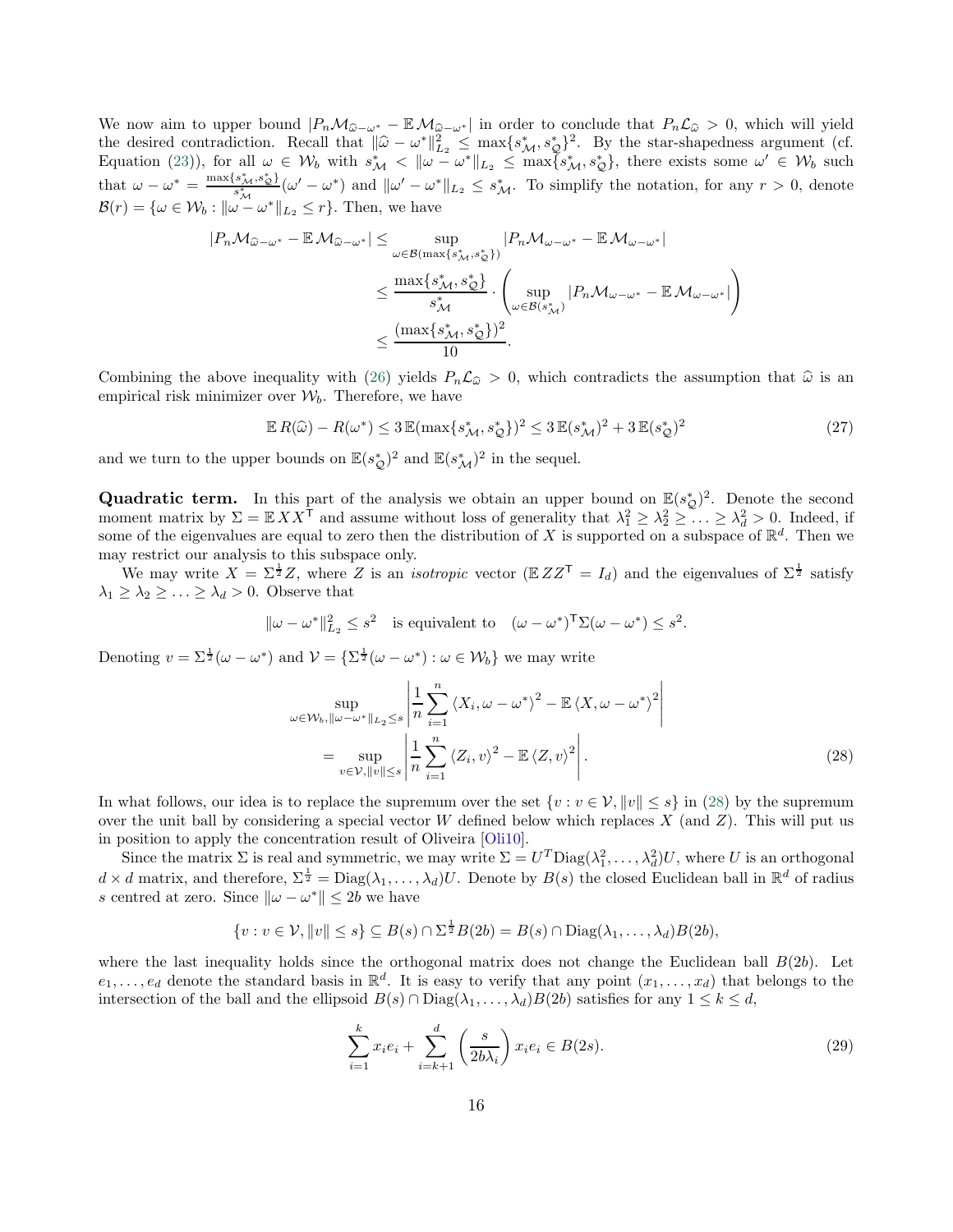Indeed, we have  $\sum_{n=1}^{d}$  $i=1$  $x_i^2 \leq s^2$  and  $\sum_{i=1}^d$  $i=1$  $\frac{s^2 x_i^2}{4b^2 \lambda_i^2} \leq s^2$  which leads to  $\sum_{i=1}^k$  $i=1$  $x_i^2 \leq s^2$  and  $\sum_{i=1}^d$  $\scriptstyle i=k+1$  $\frac{s^2 x_i^2}{4b^2 \lambda_i^2} \leq s^2$  implying [\(29\)](#page-15-1). In what follows, let k be the largest integer that satisfies  $s \leq 2b\lambda_k$ . Finally, the set consisting of all  $(x_1, \ldots, x_d)$ satisfying [\(29\)](#page-15-1) contains  $\{v : v \in V, ||v|| \leq s\}$  as a subset. Denote  $Z = (z_1, \ldots, z_d)$ . For the same value of k define the random vector  $W = (w_1, \ldots, w_d)$ ,

$$
W = \left(z_1, \ldots, z_k, \frac{2b\lambda_{k+1}}{s}z_{k+1}, \ldots, \frac{2b\lambda_n}{s}z_n\right).
$$

We may rewrite

$$
\langle Z, v \rangle = \sum_{i=1}^{k} v_i z_i + \sum_{i=k+1}^{d} \left( \frac{s}{2b\lambda_i} \right) v_i \left( \frac{2b\lambda_i}{s} \right) z_i = \sum_{i=1}^{k} v_i w_i + \sum_{i=k+1}^{d} \left( \frac{s}{2b\lambda_i} \right) v_i w_i.
$$

These computations imply that

$$
\sup_{v \in \mathcal{V}, ||v|| \le s} \left| \frac{1}{n} \sum_{i=1}^{n} \left\langle Z_i, v \right\rangle^2 - \mathbb{E} \left\langle Z, v \right\rangle^2 \right| \le \sup_{v \in B(2s)} \left| \frac{1}{n} \sum_{i=1}^{n} \left\langle W_i, v \right\rangle^2 - \mathbb{E} \left\langle W, v \right\rangle^2 \right| \tag{30}
$$

Finally, we provide two properties of the defined random vector  $W$ :

• Note that  $\sum_{ }^{d}$  $i=1$  $\lambda_i^2 z_i^2 = ||\Sigma^{1/2} Z||^2 = ||X||^2 \le 1$  almost surely. We have  $||W||^2 = \sum_{i \le k} \frac{1}{\lambda_i^2} \cdot (\lambda_i^2 z_i^2) +$  $4b^2$  $\frac{4b^2}{s^2} \sum_{i=k+1}^d \lambda_i^2 z_i^2 \le \max\left\{\frac{1}{\lambda_k^2}, \frac{4b^2}{s^2}\right\}$  $\left\{\frac{1}{s^2}\right\}$ , and recalling that  $s \leq 2\lambda_k b$ , it implies that almost surely

$$
||W|| \le \frac{2b}{s}
$$

<span id="page-16-0"></span>.

• For every  $v \in \mathbb{R}^d$ , since  $2\lambda_i b \leq s$  for  $i \geq k+1$ ,

$$
\mathbb{E}\left\langle W,v\right\rangle^2 = \sum_{i\leq k} v_i^2 + \sum_{i=k+1}^d v_i^2 \left(\frac{2b\lambda_i}{s}\right)^2 \leq \|v\|_2^2.
$$

Combining these two properties with [\(30\)](#page-16-0) we apply a version of Rudelson's inequality for rank one operators [\[Oli10](#page-23-17), Lemma 1] which implies that with probability at least  $1 - \delta$ 

$$
\sup_{v \in B(2s)} \left| \frac{1}{n} \sum_{i=1}^{n} \langle W_i, v \rangle^2 - \mathbb{E} \langle W, v \rangle^2 \right| = 4s^2 \sup_{v \in B(1)} \left| \frac{1}{n} \sum_{i=1}^{n} \langle W_i, v \rangle^2 - \mathbb{E} \langle W, v \rangle^2 \right|
$$
  

$$
\leq 32bs \sqrt{\frac{2 \log(\min\{n, d\}) + 2 \log 2 + \log \frac{1}{\delta}}{n}},
$$

provided that  $\frac{8b}{s}$  $\sqrt{\frac{2\log(\min\{n,d\}+2\log 2+\log \frac{1}{\delta})}{n}} \leq 2$ . Recalling the definition [\(24\)](#page-14-3) of  $s^*_{\mathcal{Q}}$  and solving the fixed point inequality  $32bs\sqrt{\frac{2\log(\min\{n,d\}+2\log 2+\log \frac{1}{\delta})}{n}} \leq \frac{s^2}{10}$ , we may choose a large enough numerical constant  $c_1$  such that, with probability at least  $1 - \delta$ ,

$$
(s_Q^*)^2 \le c_1 \frac{b^2(\log(\min\{n,d\}) + \log\frac{1}{\delta})}{n}.
$$

Integrating the last inequality we have for  $u' = c_2 \frac{b^2 \log(\min\{n,d\})}{n}$ , where  $c_2$  is some numerical constant

$$
\mathbb{E}(s_{\mathcal{Q}}^{*})^{2} = \int_{0}^{\infty} \Pr\left((s_{\mathcal{Q}}^{*})^{2} > u\right) du \le u' + \int_{u'}^{\infty} \exp\left(-\frac{nu}{b^{2}c_{1}} + \log(\min\{n, d\})\right) du
$$
  

$$
\lesssim \frac{b^{2} \log(\min\{n, d\})}{n}.
$$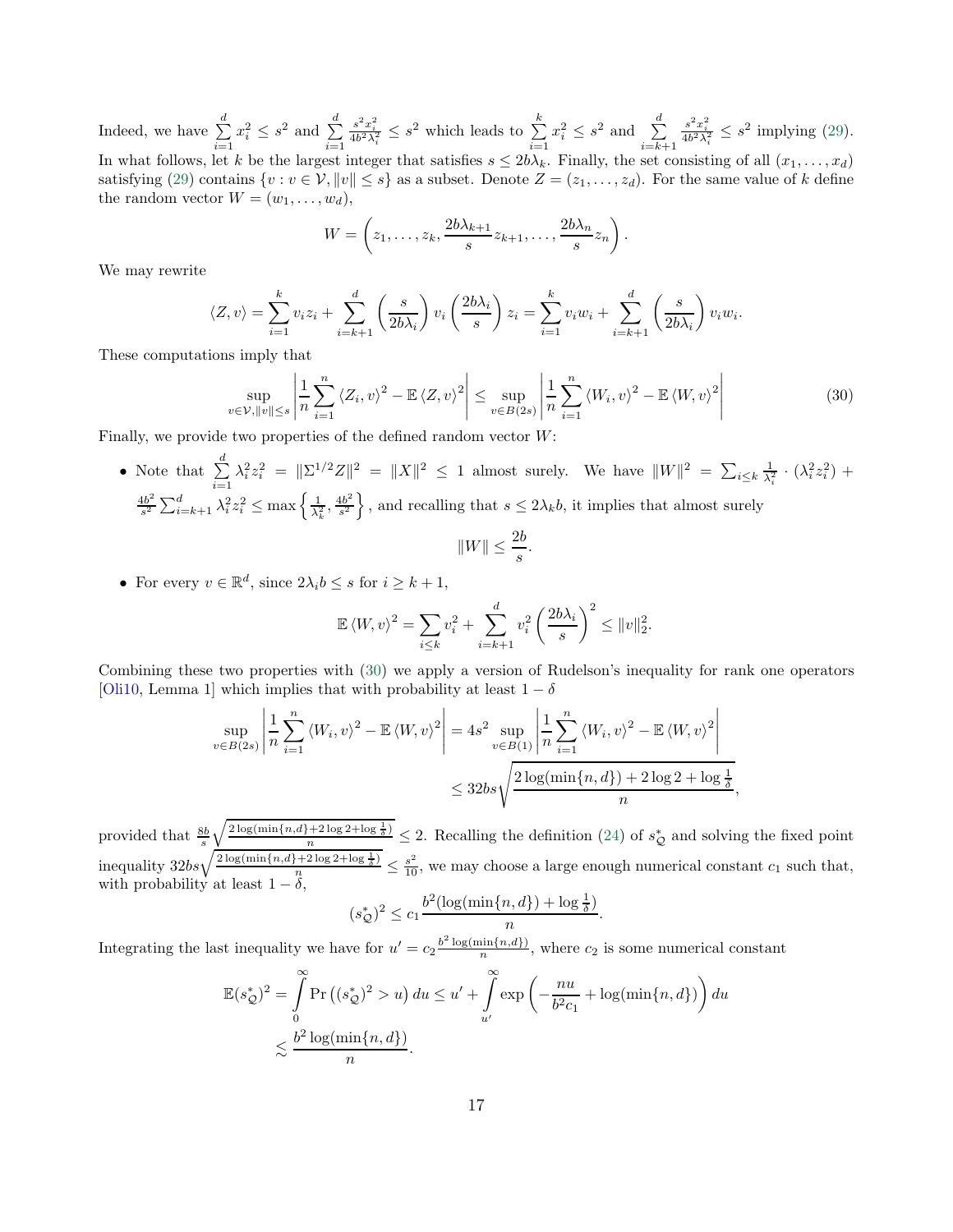And for  $r > 0$  we have due to homogeneity

<span id="page-17-0"></span>
$$
\mathbb{E}(s_{\mathcal{Q}}^*)^2 \lesssim \frac{r^2 b^2 \log(\min\{n, d\})}{n}.\tag{31}
$$

**Multiplier term.** In this part of the proof we work with general  $r > 0$  and we aim to upper bound  $\mathbb{E}(s_M^*)^2$ . Recall that  $\xi = Y - \langle \omega^*, X \rangle$ . Fix any  $\lambda > 0$  and consider the event E that  $s_M^*/2 > s_Q^*$ . Denote  $W' = \{\omega : \omega \in W_b, \ \|\omega - \omega^*\|_{L_2} \leq s^*_{\mathcal{M}}/2\}$  Plugging  $s = s^*_{\mathcal{M}}/2$  into [\(25\)](#page-14-4) we have on E,

$$
(s_{\mathcal{M}}^*)^2 \leq \sup_{\omega \in \mathcal{W}'} 80 \left| \frac{1}{n} \sum_{i=1}^n \xi_i \langle X_i, \omega^* - \omega \rangle - \mathbb{E} \xi \langle X, \omega^* - \omega \rangle \right|
$$
  
\n
$$
\leq \sup_{\omega \in \mathcal{W}'} \left( 80 \left| \frac{1}{n} \sum_{i=1}^n \xi_i \langle X_i, \omega^* - \omega \rangle - \mathbb{E} \xi \langle X, \omega^* - \omega \rangle \right| + \|\omega - \omega^* \|^2_{L_2} - \frac{1}{n} \sum_{i=1}^n \langle X_i, \omega - \omega^* \rangle^2 - \frac{2\lambda r^2 \|\omega - \omega^* \|^2}{n} \right)
$$
  
\n
$$
+ \frac{(s_{\mathcal{M}}^*)^2}{40} + \frac{8\lambda r^2 b^2}{n}
$$
  
\n
$$
\leq \sup_{\omega \in \mathcal{W}'} \left( 80 \left| \frac{1}{n} \sum_{i=1}^n \xi_i \langle X_i, \omega^* - \omega \rangle - \mathbb{E} \xi \langle X, \omega^* - \omega \rangle \right| - \|\omega - \omega^* \|^2_{L_2} - \frac{1}{n} \sum_{i=1}^n \langle X_i, \omega - \omega^* \rangle^2 - \frac{2\lambda r^2 \|\omega - \omega^* \|^2}{n} \right)
$$
  
\n
$$
+ (s_{\mathcal{M}}^*)^2 \left( \frac{1}{2} + \frac{1}{40} \right) + \frac{8\lambda r^2 b^2}{n}.
$$

In the first step above we used the definition [\(24\)](#page-14-3) of  $s^*_{\mathcal{Q}}$  together with the star-shapedness argument (cf. the localization part of the proof above), the inequality  $s^*_{\mathcal{M}}/2 > s^*_{\mathcal{Q}}$ , and the fact that  $\$ In the second inequality we have used the definition of  $\mathcal{W}'$ .

Let  $\varepsilon_1,\ldots,\varepsilon_n$  be independent random signs and let  $\mathbb{E}'$  denote the expectation with respect to an independent copy of the sample  $S_n$ . We now show how to control the multiplier term on the event E, that is, the term  $\mathbb{E}(s_M^*)^2 \mathbb{1}_E$ . By Jensen's inequality, the symmetrization argument and the symmetry of  $\mathbb{R}^d$  used to remove the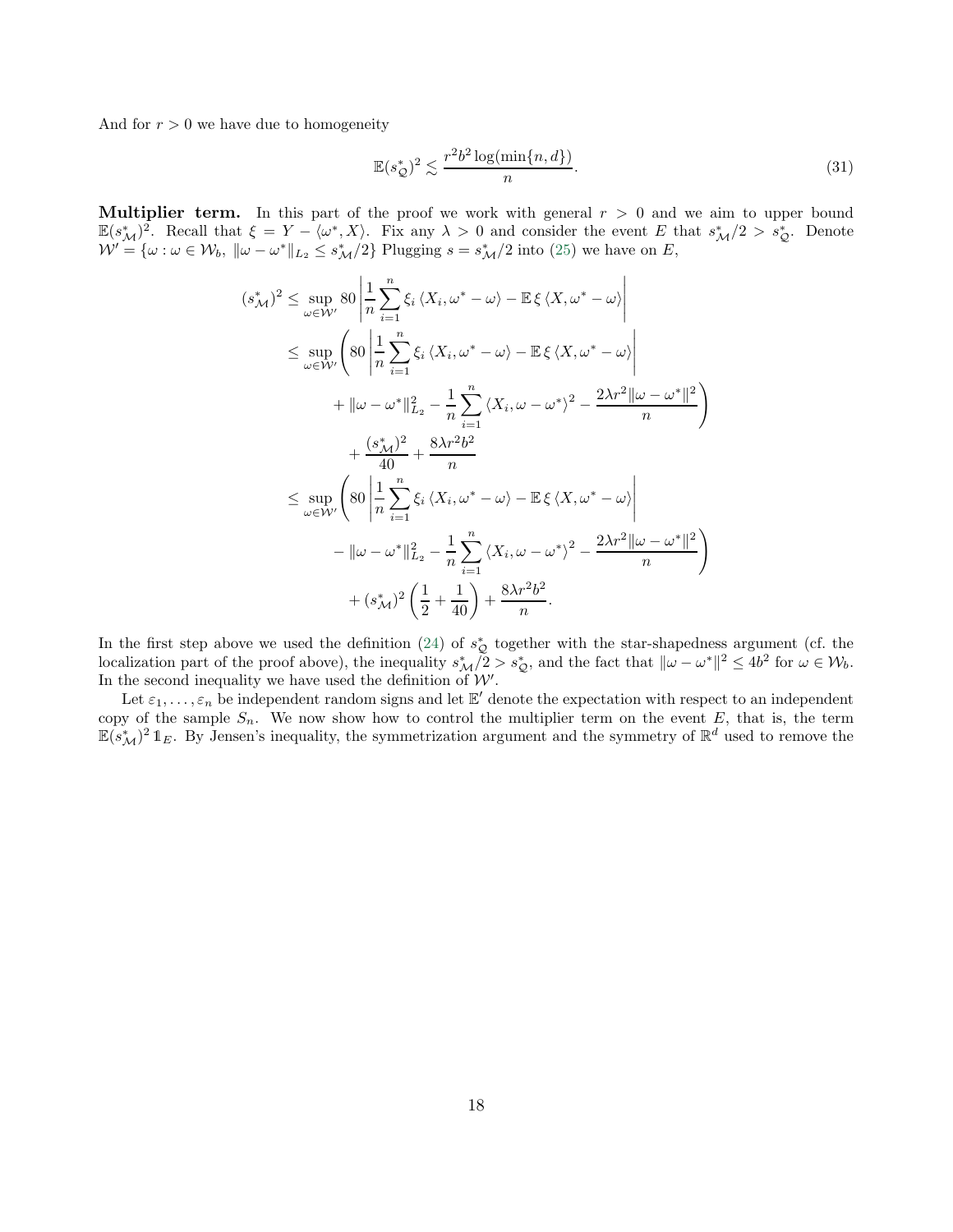absolute value, we have the following:

$$
\mathbb{E} \sup_{\omega \in \mathcal{W}'} \left( \left| \frac{80}{n} \sum_{i=1}^{n} \xi_i \langle X_i, \omega^* - \omega \rangle - \mathbb{E}' \xi \langle X, \omega^* - \omega \rangle \right| \n- \frac{1}{n} \sum_{i=1}^{n} \langle X_i, \omega - \omega^* \rangle^2 - \mathbb{E}' \xi \langle X, \omega^* - \omega \rangle - \frac{2\lambda r^2 ||\omega - \omega^*||^2}{n} \right) \n\leq \mathbb{E} \sup_{v \in \mathbb{R}^d} \left( \left| \frac{80}{n} \sum_{i=1}^{n} \xi_i \langle X_i, v \rangle - \mathbb{E}' \xi \langle X, v \rangle \right| - \frac{1}{n} \sum_{i=1}^{n} \langle X_i, v \rangle^2 - \mathbb{E}' \xi \langle X, v \rangle - \frac{2\lambda r^2 ||v||^2}{n} \right) \n\leq \mathbb{E} \mathbb{E}' \sup_{v \in \mathbb{R}^d} \left( \frac{80}{n} \left| \sum_{i=1}^{n} \varepsilon_i (\xi_i \langle X_i, v \rangle - \xi'_i \langle X'_i, v \rangle) \right| \n- \frac{1}{n} \sum_{i=1}^{n} \langle X_i, v \rangle^2 - \frac{1}{n} \sum_{i=1}^{n} \langle X'_i, v \rangle^2 - \frac{2\lambda r^2 ||v||^2}{n} \right) \n\leq 2 \mathbb{E} \sup_{v \in \mathbb{R}^d} \left( \frac{80}{n} \sum_{i=1}^{n} \varepsilon_i \xi_i \langle X_i, v \rangle - \frac{1}{n} \sum_{i=1}^{n} \langle X_i, v \rangle^2 - \frac{\lambda r^2 ||v||^2}{n} \right) \n= \frac{3200}{n} \mathbb{E} \left( \sum_{i,j} \varepsilon_i \varepsilon_j \xi_i \xi_j X_i^{\mathsf{T}} \left( \lambda r^2 I_d + \sum_{k=1}^{n} X_k X_k^{\mathsf{T}} \right)^{-1} X_j \right) \n= \frac{3200}{n} \mathbb{E} \sum_{i=1}^{n} \xi_i^2 X_i^{\mathsf{T}} \left( \lambda r^2 I_d + \
$$

where in the last lines we used the exact value of  $v$  maximizing the expression as well as the exchangeability of  $X_i$  and  $X_j$ . Finally, we have

$$
\mathbb{E}(s_{\mathcal{M}}^{*})^{2} = \mathbb{E}(s_{\mathcal{M}}^{*})^{2} \mathbb{1}_{\{s_{\mathcal{M}}^{*} \leq 2s_{\mathcal{Q}}^{*}\}} + \mathbb{E}(s_{\mathcal{M}}^{*})^{2} \mathbb{1}_{\{s_{\mathcal{M}}^{*} > 2s_{\mathcal{Q}}^{*}\}}
$$
  
\n
$$
\leq 4 \mathbb{E}(s_{\mathcal{Q}}^{*})^{2} + \frac{3200}{n} \mathbb{E}\xi^{2} X^{\mathsf{T}} \widehat{\Sigma}_{\lambda r^{2}}^{-1} X + \mathbb{E}(s_{\mathcal{M}}^{*})^{2} \left(\frac{1}{2} + \frac{1}{40}\right) + \frac{8\lambda r^{2} b^{2}}{n}
$$

.

 $\Box$ 

Combining the last inequality with [\(27\)](#page-15-2) and [\(31\)](#page-17-0) we have

$$
\mathbb{E} R(\widehat{\omega}_b^{\text{ERM}}) - R(\omega^*) \lesssim \frac{\mathbb{E} \xi^2 X^{\mathsf{T}} \widehat{\Sigma}_{\lambda r^2}^{-1} X}{n} + \frac{(\lambda + \log(\min\{n, d\})) r^2 b^2}{n}.
$$

This proves Theorem [2.1.](#page-6-1)

#### <span id="page-18-0"></span>4.2 Proof of Theorem [3.1](#page-11-1)

The proof of this result is split into several steps. In this section, we provide three technical lemmas and demonstrate how they imply the result of Theorem [3.1.](#page-11-1) The first two lemmas are based on exact computations using the Sherman-Morrison formula. The proof of the third lemma, for which we sketch a simple heuristic argument before presenting the formal proof, is based on matrix concentration inequalities. We always assume that d (and therefore n, since it satisfies  $n \geq d^3 \log d$ ) is large enough. Within the proofs, we use auxiliary variables  $\alpha, \beta, x, y$ , that are sometimes redefined throughout the text.

Before we proceed, let us remark that  $(X, Y)$  distributed according to [\(16\)](#page-11-2) satisfies  $||X|| \le 1$  almost surely and  $||Y||_{L_{\infty}} \leq 1$ , thus  $r = m = 1$ . Our first lemma, proved in Appendix [D.1,](#page-29-0) provides an excess risk lower bound for any vector  $\omega \in \mathbb{R}^d$ , provided that b is large enough.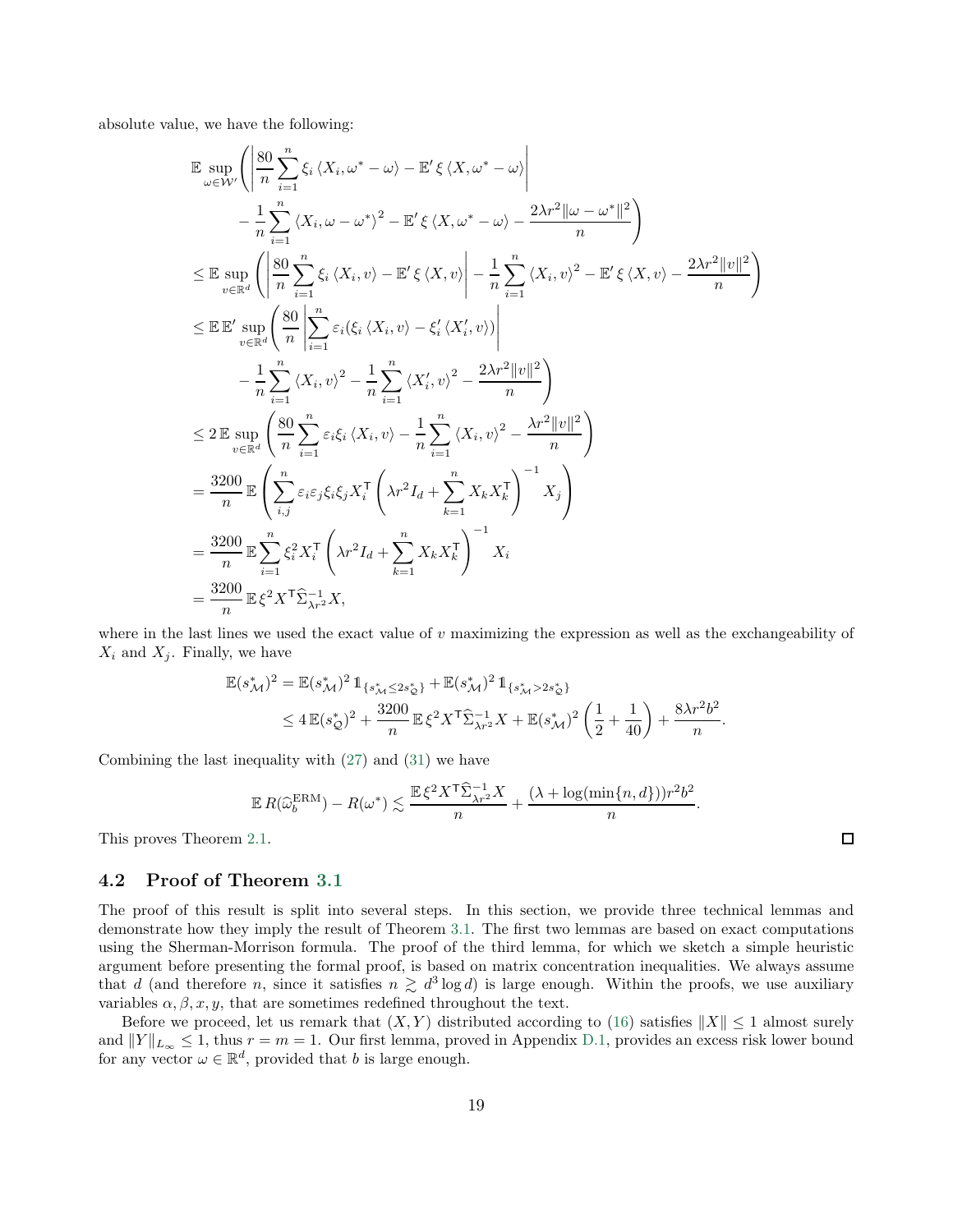<span id="page-19-0"></span>**Lemma 4.1.** Suppose that  $b \ge \sqrt{d}/2, d \ge 4$ , and  $(X, Y)$  is distributed according to [\(16\)](#page-11-2). Then, for any  $\omega \in \mathbb{R}^d$ we have √

$$
R(\omega) - R(\omega_b^*) \ge \frac{1}{2} d^{-3/2} \|\omega - \omega_b^*\|^2 \quad \text{and also} \quad \omega_b^* = \frac{\sqrt{d-1}}{2\sqrt{d-1}} \cdot \mathbf{1}.
$$

Further, we define an unconstrained least squares solution as (dropping the superscript ERM in our notation):

<span id="page-19-1"></span>
$$
\widehat{\omega}_{\infty} = \left(n\widehat{\Sigma}\right)^{-1} \left(\sum_{i=1}^{n} X_i Y_i\right). \tag{32}
$$

In the proof of Theorem [3.1](#page-11-1) we work on the event where  $\hat{\Sigma}$  is invertible which will be shown to hold with sufficient probability. This ensures the uniqueness of  $\hat{\omega}_{\infty}$  hence, we remark that the result of Theorem [3.1](#page-11-1) holds for any constrained least squares estimator. Our proof strategy is quite straightforward: using Lemma [4.1](#page-19-0) we show that the excess risk of  $\hat{\omega}_{\infty}$  is lower bounded by  $cd^{3/2}/n$ , while for large enough b,  $\hat{\omega}_{\infty}$  is also a least squares solution constrained to the ball of radius b. Before stating our next lemma we introduce some additional notation. Let

<span id="page-19-2"></span>
$$
I = \{i \in \{1, \dots, n\} : X_i \neq \mathbf{1}/d\}
$$

denote the (random) subset of data points whose covariates are not equal to  $1/d$ . Denote

$$
A = \sum_{i \in I} X_i X_i^{\mathsf{T}} \quad \text{and hence} \quad \widehat{\Sigma} = \frac{1}{n} \left( (n - |I|) d^{-2} \mathbf{1} \mathbf{1}^{\mathsf{T}} + A \right). \tag{33}
$$

Further, let  $v, \zeta \in \mathbb{R}^d$  denote the (random) vectors such that

<span id="page-19-7"></span>
$$
v_i = A_{ii}\sqrt{d}
$$
 and  $\zeta = v - |I|d^{-1/2}\mathbf{1}.$  (34)

In words, the *i*-th entry of v denotes the number of observations in the set I whose *i*-th entry is non-zero. Conditionally on the size of the set I,  $\mathbb{E} v = |I|d^{-1/2}1$  and hence,  $\zeta$  represents the noise present in the counts vector  $v$ . We will repeatedly rely on the following identities, which can be shown via a simple counting argument:

$$
A\mathbf{1} = v = |I|d^{-1/2}\mathbf{1} + \zeta \quad \text{and} \quad \langle \zeta, \mathbf{1} \rangle = 0. \tag{35}
$$

The following lemma provides a sharp inequality for the norm of  $\hat{\omega}_{\infty}$  as well as an exact expression for the vector  $\widehat{\omega}_{\infty}$  itself. The proof is deferred to Appendix [D.2.](#page-30-0)

<span id="page-19-4"></span>**Lemma 4.2.** Let  $\widehat{\omega}_{\infty}$  be defined by [\(32\)](#page-19-1). The following two identities hold whenever the matrix A defined in [\(33\)](#page-19-2) is invertible:

$$
\widehat{\omega}_{\infty} = \frac{d^{3/2}|I|^{-1}}{(n-|I|)^{-1}d^2 + \mathbf{1}^\top A^{-1} \mathbf{1}} \mathbf{1} - \frac{d^{3/2}|I|^{-1}}{(n-|I|)^{-1}d^2 + \mathbf{1}^\top A^{-1} \mathbf{1}} A^{-1} \zeta,
$$
\n(36)

and

<span id="page-19-5"></span><span id="page-19-3"></span>
$$
\|\widehat{\omega}_{\infty}\|^2 \leq n^2 d^{-2} \mathbf{1}^{\mathsf{T}} A^{-2} \mathbf{1}.
$$

Note that the first summand in [\(36\)](#page-19-3) as well as the vector  $\omega_b^*$  are both proportional to 1. However, it will be shown later that the second summand in [\(36\)](#page-19-3), which is proportional to  $A^{-1}\zeta$ , is almost orthogonal to 1. Combining this observation with the fact that  $\langle 1, \zeta \rangle = 0$  will yield the desired lower bound via Lemma [4.1,](#page-19-0) provided that the magnitude of the second term in [\(36\)](#page-19-3) is large enough.

Combining Lemmas [4.1](#page-19-0) and [4.2,](#page-19-4) the excess risk of the unconstrained least squares solution  $\hat{\omega}_{\infty}$  can be expressed in terms of the random quadratic form  $\mathbf{1}^{\mathsf{T}} A^{-1} \mathbf{1}$  and the random vector  $A^{-1} \zeta$ . Also, the norm of  $\hat{\omega}_{\infty}$  can be upper-bounded in terms of  $\mathbf{1}^{T} A^{-2} \mathbf{1}$ . The following result provides sharp bounds on all the random quantities that we need.

<span id="page-19-6"></span>**Lemma 4.3.** Suppose that d is large enough and  $n \gtrsim d^3 \log d$ . Then, the following results hold simultaneously, with probability at least 1/2: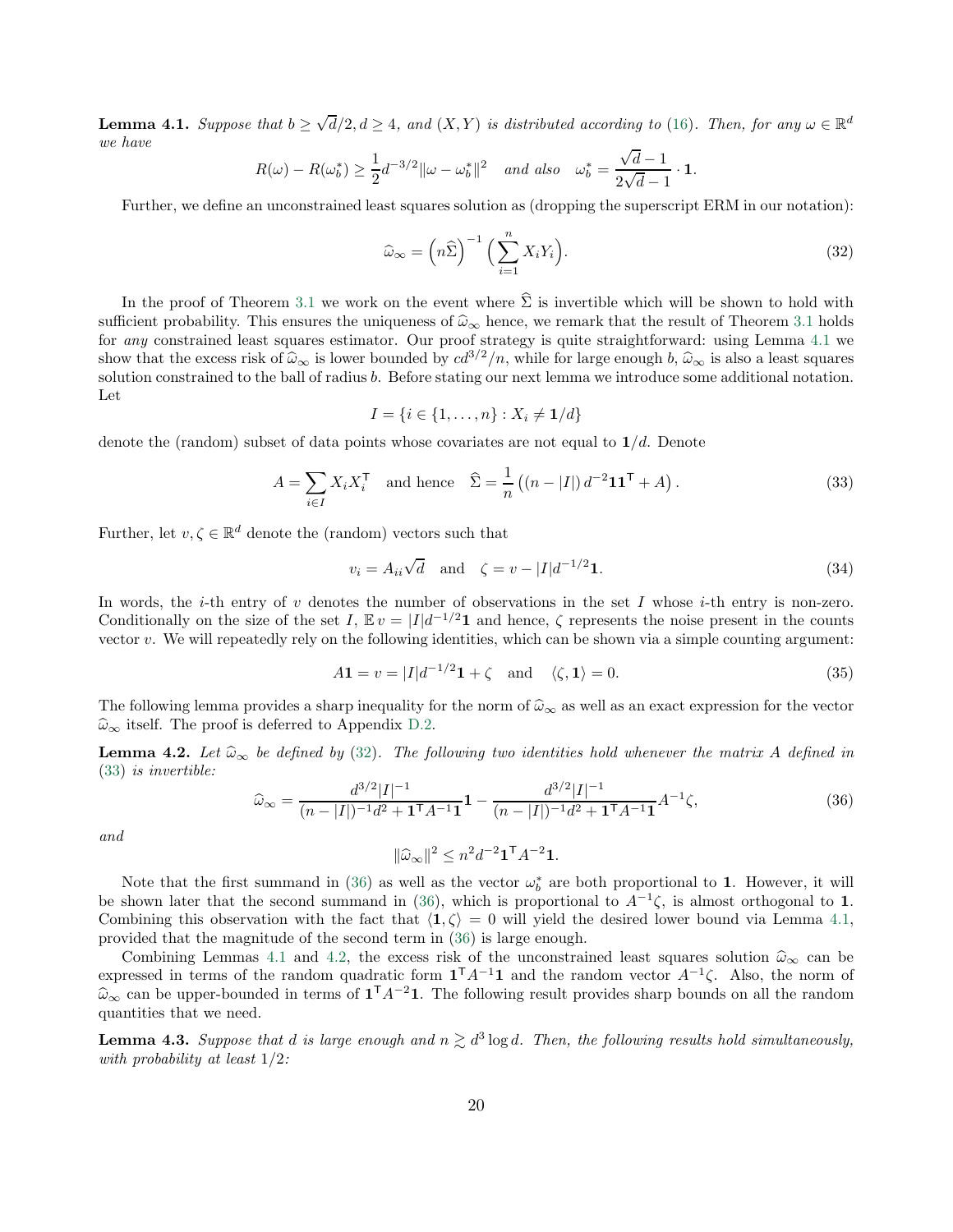(a) |I| ∼ nd<sup>-1/2</sup>; (b)  $\|\zeta\|^2 \sim n;$ (c) The matrix  $A$  defined by [\(33\)](#page-19-2) is invertible; (d)  $\zeta^{\mathsf{T}} A^{-1} \zeta \gtrsim d^{3/2};$ (e)  $\mathbf{1}^{\mathsf{T}} A^{-1} \mathbf{1} \lesssim n^{-1} d^2;$ 

(f)  $\mathbf{1}^{\mathsf{T}} A^{-2} \mathbf{1} \lesssim n^{-2} d^3$ .

Before presenting the formal proof (see Appendix [D.3\)](#page-31-0), we discuss the intuition behind the proof of this lemma. First, observe that (a) follows from the fact that |I| is Binomially distributed with parameters n,  $d^{-1/2}$ . The magnitude of  $\|\zeta\|^2$  follows from a direct computation of its expectation and variance. For large enough n, we expect that  $A \approx \mathbb{E} A$ . Assuming this, we may focus on  $\mathbb{E} A$ , which conditionally on the size of set I has the following simple form:

$$
\mathbb{E} A = |I| \left( (d^{-1} - (d^{3/2} + d)^{-1}) I_d + (d^{3/2} + d)^{-1} \mathbf{1} \mathbf{1}^{\mathsf{T}} \right).
$$

Observe that the eigenvector corresponding to the largest eigenvalue of  $\mathbb{E} A$  is proportional to 1, and the remaining eigenvectors complement this direction and form an orthonormal basis. Moreover, the above expression for  $E A$ implies that  $\lambda_1(\mathbb{E} A) \sim |I| d^{-1/2}$  and  $\lambda_j(\mathbb{E} A) \sim |I| d^{-1}$  for  $j = 2, \ldots, d$ . Thus,  $\mathbb{E} A$  is invertible and in particular, we have

$$
\mathbf{1}^{\mathsf{T}}(\mathbb{E} A)^{-1}\mathbf{1} = d/\lambda_1(\mathbb{E} A) \lesssim n^{-1}d^2, \text{ and } \mathbf{1}^{\mathsf{T}}(\mathbb{E} A)^{-2}\mathbf{1} = d/(\lambda_1(\mathbb{E} A))^2 \lesssim n^{-2}d^3.
$$

Finally, since by [\(35\)](#page-19-5) we have  $\langle \zeta, 1 \rangle = 0$ , the vector  $\zeta$  is orthogonal to the first eigenvalue of E A. Therefore,

$$
\zeta^{\mathsf{T}}(\mathbb{E} A)^{-1}\zeta \ge ||\zeta||^2/\lambda_2(\mathbb{E} A) \gtrsim d^{3/2}.
$$

With the above lemmas at hand, we are ready to prove Theorem [3.1.](#page-11-1)

Proof of Theorem [3.1.](#page-11-1) We work on the event of Lemma [4.3.](#page-19-6) First, note that combining Lemmas [4.2](#page-19-4) and [4.3](#page-19-6) we have

$$
\|\widehat{\omega}_{\infty}\|^2 \lesssim d.
$$

Thus, on the event of Lemma [4.3,](#page-19-6) the unconstrained ERM solution  $\hat{\omega}_{\infty}$  is also a solution over the Euclidean ball of any radius b that satisfies  $b \geq c\sqrt{d}$ , where c is some absolute constant.

We will now lower bound the expected excess risk of  $\hat{\omega}_{\infty}$ . Observe that for any vector x and a unit vector u we have  $||x|| \geq |\langle x, u \rangle|$ . Consider the unit vector  $u = \zeta/||\zeta||$ . Denote

$$
\beta=\frac{d^{3/2}|I|^{-1}}{(n-|I|)^{-1}d^2+\mathbf{1}^\mathsf{T} A^{-1}\mathbf{1}}
$$

Combining Lemmas [4.1](#page-19-0) and [4.2](#page-19-4) together with  $\langle \zeta, 1 \rangle = 0$  given by [\(35\)](#page-19-5) we have

$$
R(\widehat{\omega}_{\infty}) - R(\omega_b^*) \ge \frac{1}{2} d^{-3/2} \left\| \left( \beta - \frac{\sqrt{d} - 1}{2\sqrt{d} - 1} \right) \mathbf{1} - \beta A^{-1} \zeta \right\|^2
$$
  

$$
\ge \frac{1}{2} d^{-3/2} \left( \left\langle \frac{\zeta}{\|\zeta\|}, \left( \beta - \frac{\sqrt{d} - 1}{2\sqrt{d} - 1} \right) \mathbf{1} - \beta A^{-1} \zeta \right\rangle \right)^2
$$
  

$$
= \frac{1}{2} d^{-3/2} \left( \left\langle \frac{\zeta}{\|\zeta\|}, \beta A^{-1} \zeta \right\rangle \right)^2.
$$
 (37)

<span id="page-20-0"></span>.

.

By Lemma [\(4.3\)](#page-19-6) we have  $\beta \gtrsim 1$ , with probability at least  $\frac{1}{2}$ . Hence, the lower bound [\(37\)](#page-20-0) implies on the event of Lemma [4.3](#page-19-6) that

$$
R(\widehat{\omega}_{\infty}) - R(\omega_b^*) \ge \frac{1}{2} d^{-3/2} \beta^2 \left(\frac{\zeta^{\mathsf{T}} A^{-1} \zeta}{\|\zeta\|}\right)^2 \gtrsim \frac{d^{3/2}}{n}
$$

Since the event of Lemma [4.3](#page-19-6) holds with probability at least  $\frac{1}{2}$ , it follows that  $\mathbb{E} R(\hat{\omega}_{\infty}) - R(\omega_b^*) \gtrsim \frac{d^{3/2}}{n}$  $\frac{n}{n}$ . This concludes the proof of our theorem.  $\Box$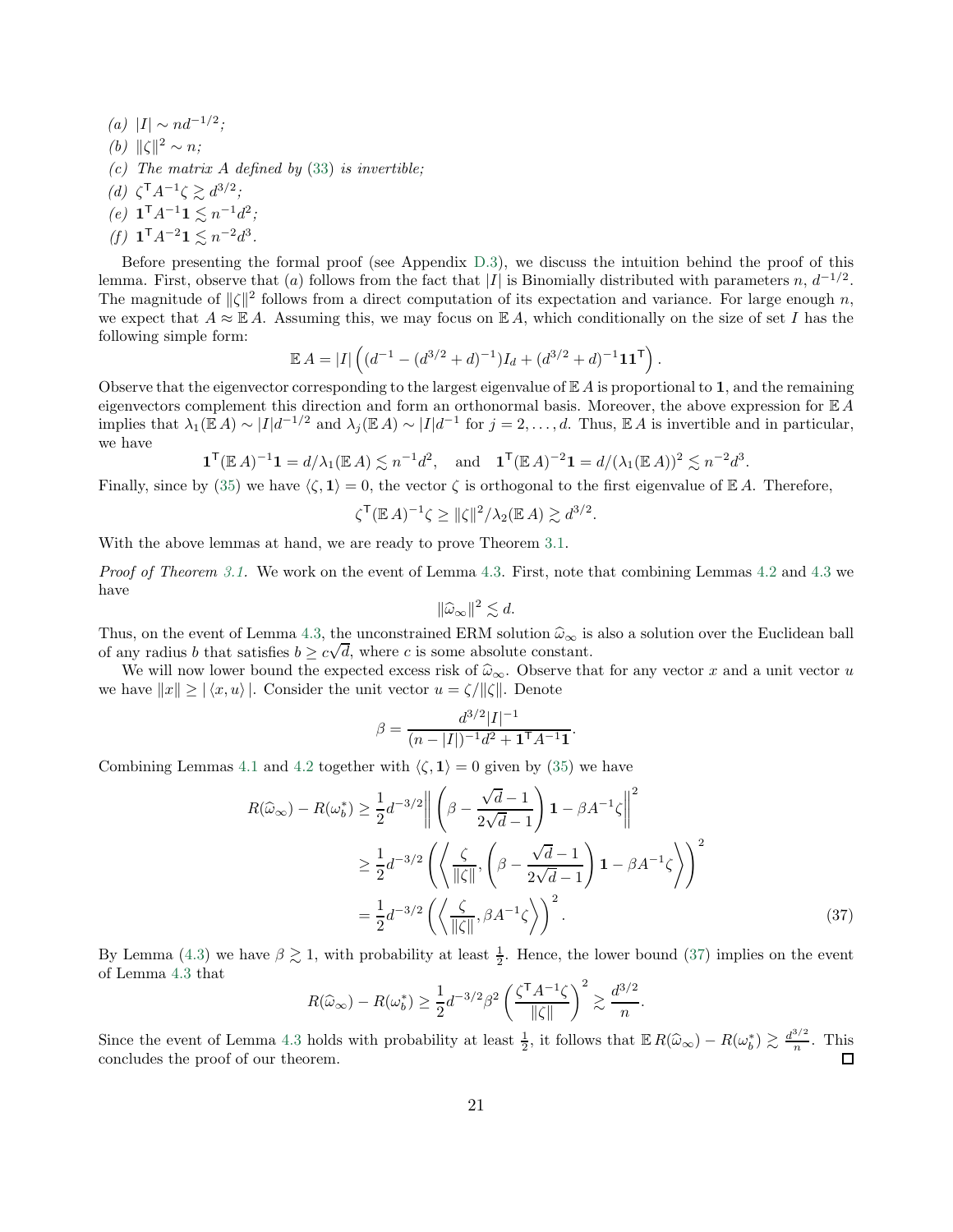## Acknowledgements

We are indebted to Shahar Mendelson for fruitful discussions and valuable feedback: in particular, for suggesting us the technique to analyze the quadratic process in Theorem [2.1](#page-6-1) and for motivating us to work on the lower bounds. We are also grateful to Manfred Warmuth for providing a reference to the predictor that removes the excess logarithmic factor appearing in one of our results. Finally, we thank Jaouad Mourtada for many related discussions.

This work was conducted when Nikita Zhivotovskiy was at Google Research, Zürich. Tomas Vaškevičius is supported by the EPSRC and MRC through the OxWaSP CDT programme (EP/L016710/1).

## References

- <span id="page-21-8"></span>[AC10] Jean-Yves Audibert and Olivier Catoni. Linear regression through pac-bayesian truncation. *arXiv preprint arXiv:1010.0072*, 2010.
- <span id="page-21-1"></span>[AC11] Jean-Yves Audibert and Olivier Catoni. Robust linear least squares regression. *The Annals of Statistics*, 39(5):2766–2794, 2011.
- <span id="page-21-3"></span>[Aud09] Jean-Yves Audibert. Fast learning rates in statistical inference through aggregation. *The Annals of Statistics*, 37(4):1591–1646, 2009.
- <span id="page-21-7"></span>[AW01] Katy S Azoury and Manfred K Warmuth. Relative loss bounds for on-line density estimation with the exponential family of distributions. *Machine Learning*, 43(3):211–246, 2001.
- <span id="page-21-10"></span><span id="page-21-5"></span>[BBM05] Peter L Bartlett, Olivier Bousquet, and Shahar Mendelson. Local Rademacher complexities. *The Annals of Statistics*, 33(4):1497–1537, 2005.
	- [Bel18] Pierre C Bellec. Sharp oracle inequalities for least squares estimators in shape restricted regression. *The Annals of Statistics*, 46(2):745–780, 2018.
	- [BF83] Leo Breiman and David Freedman. How many variables should be entered in a regression equation? *Journal of the American Statistical Association*, 78(381):131–136, 1983.
- <span id="page-21-4"></span><span id="page-21-0"></span>[BGS16] Gábor Balázs, András György, and Csaba Szepesvári. Chaining bounds for empirical risk minimization. *arXiv preprint arXiv:1609.01872*, 2016.
- <span id="page-21-15"></span><span id="page-21-14"></span><span id="page-21-13"></span><span id="page-21-12"></span><span id="page-21-11"></span><span id="page-21-9"></span><span id="page-21-6"></span><span id="page-21-2"></span>[BHMZ20] Olivier Bousquet, Steve Hanneke, Shay Moran, and Nikita Zhivotovskiy. Proper learning, Helly number, and an optimal SVM bound. *Conference on Learning Theory*, 125:582–609, 2020.
	- [Bir06] Lucien Birg´e. Model selection via testing: an alternative to (penalized) maximum likelihood estimators. In *Annales de l'IHP Probabilit´es et statistiques*, volume 42, pages 273–325, 2006.
	- [BM93] Lucien Birg´e and Pascal Massart. Rates of convergence for minimum contrast estimators. *Probability Theory and Related Fields*, 97(1-2):113–150, 1993.
	- [BM06] Peter L Bartlett and Shahar Mendelson. Empirical minimization. *Probability Theory and Related Fields*, 135(3):311–334, 2006.
	- [BM13] Francis R. Bach and E. Moulines. Non-strongly-convex smooth stochastic approximation with convergence rate o(1/n). In *Advances in Neural Information Processing Systems*, volume 26, 2013.
	- [Cat16] Olivier Catoni. Pac-bayesian bounds for the gram matrix and least squares regression with a random design. *arXiv preprint arXiv:1603.05229*, 2016.
	- [CBL06] Nicolo Cesa-Bianchi and G´abor Lugosi. *Prediction, Learning, and Games*. Cambridge University Press, 2006.
	- [CGS15] Sabyasachi Chatterjee, Adityanand Guntuboyina, and Bodhisattva Sen. On risk bounds in isotonic and other shape restricted regression problems. *The Annals of Statistics*, 43(4):1774–1800, 2015.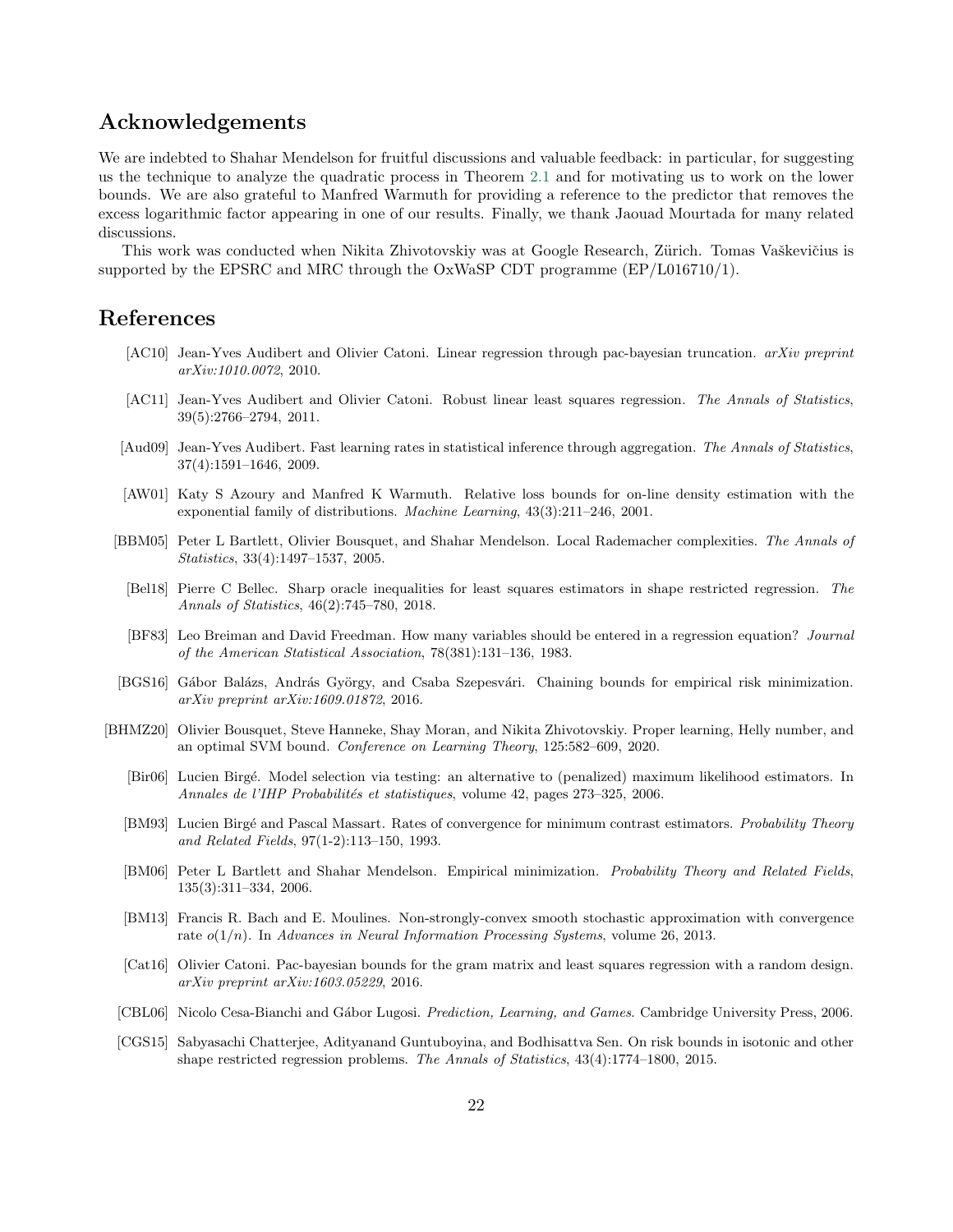- <span id="page-22-11"></span>[Cha14] Sourav Chatterjee. A new perspective on least squares under convex constraint. *The Annals of Statistics*, 42(6):2340–2381, 2014.
- <span id="page-22-1"></span>[CLL19] Geoffrey Chinot, Guillaume Lecué, and Matthieu Lerasle. Robust statistical learning with Lipschitz and convex loss functions. *Probability Theory and Related Fields*, pages 1–44, 2019.
- <span id="page-22-9"></span>[DJ98] David L Donoho and Iain M Johnstone. Minimax estimation via wavelet shrinkage. *The Annals of Statistics*, 26(3):879–921, 1998.
- <span id="page-22-14"></span><span id="page-22-8"></span>[FKL<sup>+</sup>18] Dylan J. Foster, Satyen Kale, Haipeng Luo, Mehryar Mohri, and Karthik Sridharan. Logistic regression: The importance of being improper. In *Conference On Learning Theory*, volume 75, pages 167–208, 2018.
	- [FW02] Jürgen Forster and Manfred K Warmuth. Relative expected instantaneous loss bounds. *Journal of Computer and System Sciences*, 64(1):76–102, 2002.
- <span id="page-22-19"></span><span id="page-22-15"></span><span id="page-22-10"></span><span id="page-22-5"></span>[GKKW02] L Gy¨orfi, M Kohler, A Kryzak, and H Walk. *A distribution-Free Theory of Nonparametric Regression*. Springer, 2002.
	- [GSS17] Alon Gonen and Shai Shalev-Shwartz. Average stability is invariant to data preconditioning: Implications to exp-concave empirical risk minimization. *The Journal of Machine Learning Research*, 18(1):8245–8257, 2017.
	- [Hag89] William W Hager. Updating the inverse of a matrix. *SIAM review*, 31(2):221–239, 1989.
	- [HAK07] Elad Hazan, Amit Agarwal, and Satyen Kale. Logarithmic regret algorithms for online convex optimization. *Machine Learning*, 69(2-3):169–192, 2007.
	- [HKL14] Elad Hazan, Tomer Koren, and Kfir Y Levy. Logistic regression: Tight bounds for stochastic and online optimization. In *Conference on Learning Theory*, pages 197–209, 2014.
	- [HKZ14] Daniel Hsu, Sham M Kakade, and Tong Zhang. Random design analysis of ridge regression. *Foundations of Computational Mathematics*, 14(3):569–600, 2014.
- <span id="page-22-18"></span><span id="page-22-17"></span><span id="page-22-16"></span><span id="page-22-13"></span><span id="page-22-12"></span><span id="page-22-7"></span><span id="page-22-6"></span><span id="page-22-4"></span><span id="page-22-3"></span><span id="page-22-2"></span><span id="page-22-0"></span>[HWCS19] Qiyang Han, Tengyao Wang, Sabyasachi Chatterjee, and Richard J Samworth. Isotonic regression in general dimensions. *The Annals of Statistics*, 47(5):2440–2471, 2019.
	- [JGR20] Rémi Jézéquel, Pierre Gaillard, and Alessandro Rudi. Efficient improper learning for online logistic regression. In *Conference on Learning Theory*, volume 125, pages 2085–2108, 2020.
	- [JRT08] Anatoli Juditsky, Philippe Rigollet, and Alexandre B Tsybakov. Learning by mirror averaging. *The Annals of Statistics*, 36(5):2183–2206, 2008.
	- [KL15] Tomer Koren and Kfir Levy. Fast rates for exp-concave empirical risk minimization. In *Advances in Neural Information Processing Systems*, pages 1477–1485, 2015.
	- [Kol06] Vladimir Koltchinskii. Local Rademacher complexities and oracle inequalities in risk minimization. *The Annals of Statistics*, 34(6):2593–2656, 2006.
	- [Kol11] Vladimir Koltchinskii. *Oracle Inequalities in Empirical Risk Minimization and Sparse Recovery Problems: Ecole d'Et´e de Probabilit´es de Saint-Flour XXXVIII-2008*, volume 2033. Springer Science & Business Media, 2011.
	- [KRG20] Gil Kur, Alexander Rakhlin, and Adityanand Guntuboyina. On suboptimality of least squares with application to estimation of convex bodies. In *Conference on Learning Theory*, pages 2406–2424, 2020.
	- [KZ20] Yegor Klochkov and Nikita Zhivotovskiy. Uniform Hanson-Wright type concentration inequalities for unbounded entries via the entropy method. *Electronic Journal of Probability*, 25:1–30, 2020.
	- [Lec13] Guillaume Lecué. Empirical risk minimization is optimal for the convex aggregation problem. *Bernoulli*, 19(5B):2153–2166, 2013.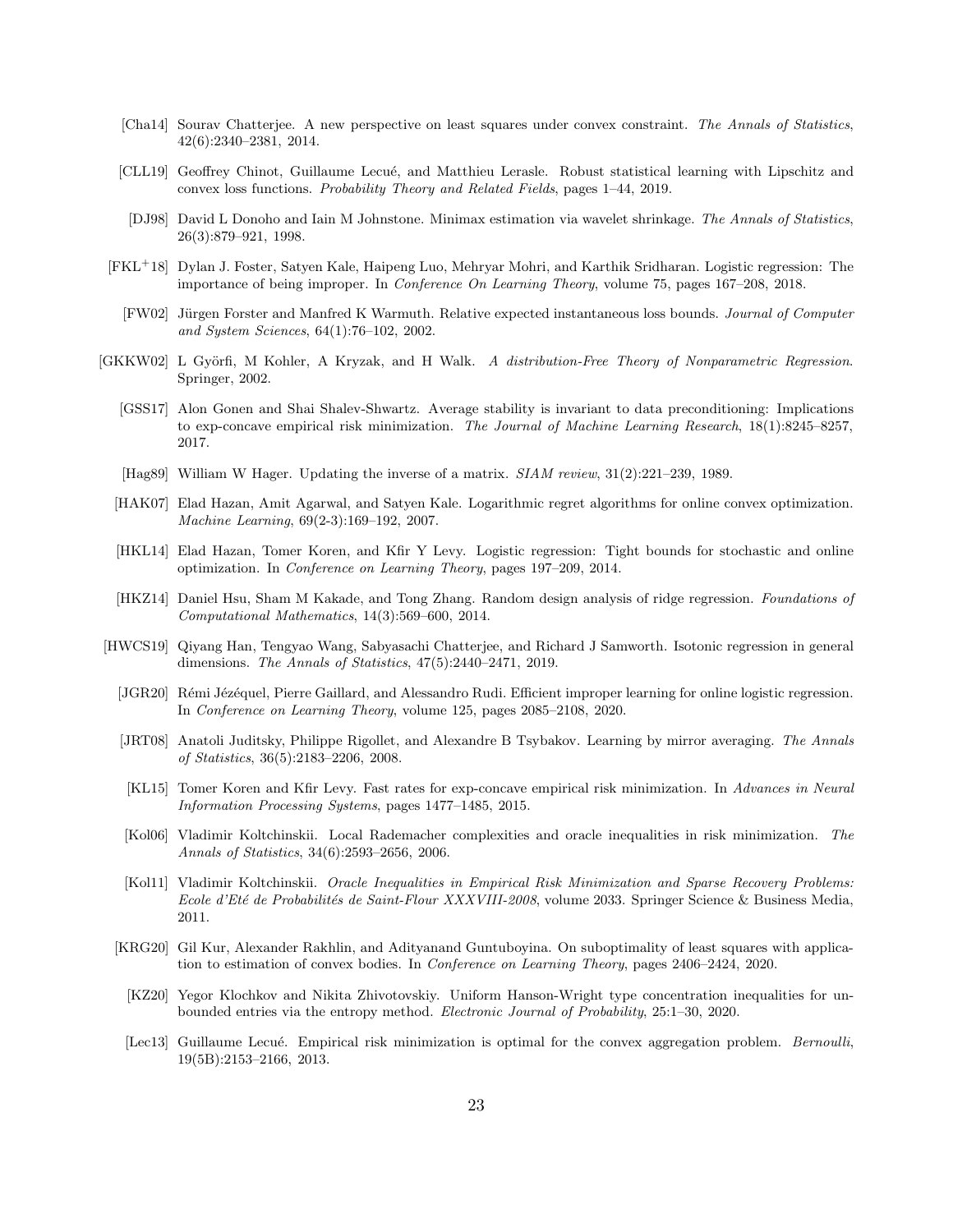- <span id="page-23-15"></span>[LM13] Guillaume Lecué and Shahar Mendelson. Learning subgaussian classes: Upper and minimax bounds. *arXiv preprint arXiv:1305.4825*, 2013.
- <span id="page-23-3"></span>[LM16] Guillaume Lecué and Shahar Mendelson. Performance of empirical risk minimization in linear aggregation. *Bernoulli*, 22(3):1520–1534, 2016.
- <span id="page-23-4"></span>[LM20] Gabor Lugosi and Shahar Mendelson. Risk minimization by median-of-means tournaments. *J. Eur. Math. Soc*, 22:925–965, 2020.
- <span id="page-23-11"></span>[LRS15] Tengyuan Liang, Alexander Rakhlin, and Karthik Sridharan. Learning with square loss: Localization through offset rademacher complexity. In *Conference on Learning Theory*, pages 1260–1285, 2015.
- <span id="page-23-14"></span>[LT13] Michel Ledoux and Michel Talagrand. *Probability in Banach Spaces: Isoperimetry and Processes*. Springer Science & Business Media, 2013.
- <span id="page-23-2"></span>[Men15] Shahar Mendelson. Learning without concentration. *Journal of the ACM*, 62(3), 2015.
- <span id="page-23-7"></span>[Men20] Shahar Mendelson. Extending the scope of the small-ball method. *Studia Mathematica*, 2020.
- <span id="page-23-19"></span>[MG19] Jaouad Mourtada and Stéphane Gaïffas. An improper estimator with optimal excess risk in misspecified density estimation and logistic regression. *arXiv preprint arXiv:1912.10784*, 2019.
- <span id="page-23-0"></span>[Mou19] Jaouad Mourtada. Exact minimax risk for linear least squares, and the lower tail of sample covariance matrices. *arXiv preprint arXiv:1912.10754*, 2019.
- <span id="page-23-20"></span>[MR10] Rajeev Motwani and Prabhakar Raghavan. *Randomized Algorithms*. Chapman & Hall/CRC, 2010.
- <span id="page-23-13"></span>[MS12] Brendan McMahan and Matthew Streeter. Open problem: Better bounds for online logistic regression. In *Conference on Learning Theory*, 2012.
- <span id="page-23-12"></span>[MVZ21] Jaouad Mourtada, Tomas Vaškevičius, and Nikita Zhivotovskiy. Distribution-free robust linear regression. *arXiv preprint arXiv:2102.12919*, 2021.
- <span id="page-23-5"></span>[MZ20] Shahar Mendelson and Nikita Zhivotovskiy. Robust covariance estimation under L<sup>4</sup> − L<sup>2</sup> norm equivalence. *Annals of Statistics*, 48(3):1648–1664, 2020.
- <span id="page-23-8"></span>[Nem00] Arkadi Nemirovski. Topics in non-parametric statistics. *Ecole d'Eté de Probabilités de Saint-Flour*, 28:85, 2000.
- <span id="page-23-17"></span>[Oli10] Roberto Oliveira. Sums of random hermitian matrices and an inequality by Rudelson. *Electronic Communications in Probability*, 15:203–212, 2010.
- <span id="page-23-1"></span>[Oli16] Roberto Oliveira. The lower tail of random quadratic forms with applications to ordinary least squares. *Probability Theory and Related Fields*, 166(3-4):1175–1194, 2016.
- <span id="page-23-18"></span>[Ora19] Francesco Orabona. A modern introduction to online learning. *arXiv preprint arXiv:1912.13213v2*, 2019.
- <span id="page-23-9"></span>[RST17] Alexander Rakhlin, Karthik Sridharan, and Alexandre B Tsybakov. Empirical entropy, minimax regret and minimax risk. *Bernoulli*, 23(2):789–824, 2017.
- <span id="page-23-16"></span>[Rud99] Mark Rudelson. Random vectors in the isotropic position. *Journal of Functional Analysis*, 164(1):60–72, 1999.
- <span id="page-23-6"></span>[Sau18] Adrien Saumard. On optimality of empirical risk minimization in linear aggregation. *Bernoulli*, 24(3):2176– 2203, 2018.
- <span id="page-23-10"></span>[Sha15] Ohad Shamir. The sample complexity of learning linear predictors with the squared loss. *The Journal of Machine Learning Research*, 16(1):3475–3486, 2015.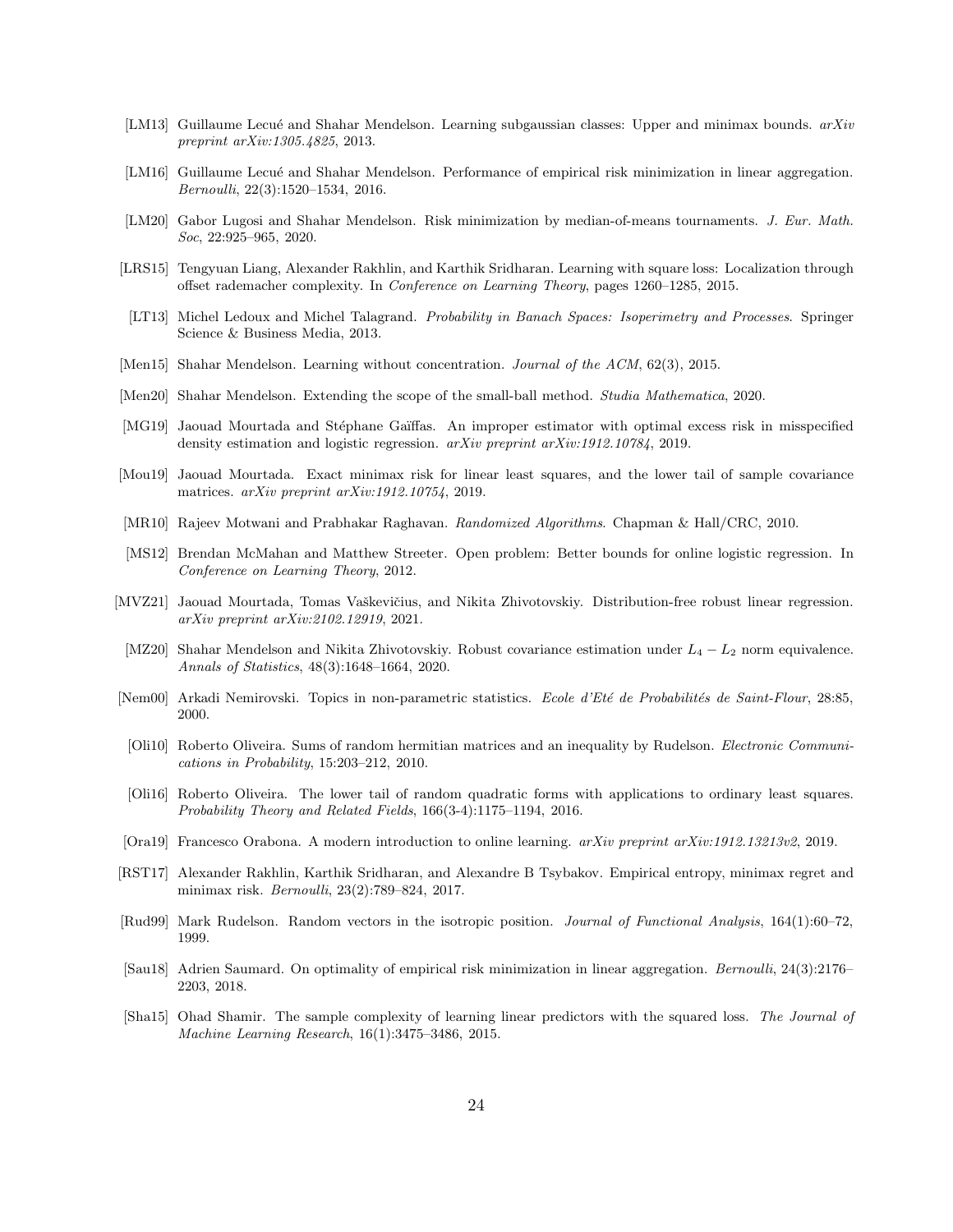- <span id="page-24-7"></span><span id="page-24-5"></span><span id="page-24-4"></span><span id="page-24-0"></span>[SSBD14] Shai Shalev-Shwartz and Shai Ben-David. *Understanding Machine Learning: From Theory to Algorithms*. Cambridge University Press, 2014.
	- [Tro15] Joel A. Tropp. An introduction to matrix concentration inequalities. *Foundations and Trends in Machine Learning*, 8(1-2):1–230, 2015.
	- [Tsy03] Alexandre B Tsybakov. Optimal rates of aggregation. *Conference on Learning Theory*, pages 303–313, 2003.
	- [Ver16] Roman Vershynin. *High-Dimensional Probability: An Introduction with Applications*, volume 47 of *Cambridge Series in Statistical and Probabilistic Mathematics*. Cambridge University Press, 2016.
	- [Vov98] Volodya Vovk. Competitive on-line linear regression. In *Advances in Neural Information Processing Systems*, pages 364–370, 1998.
	- [Vov01] Volodya Vovk. Competitive on-line statistics. *International Statistical Review*, 69(2):213–248, 2001.
	- [Wai19] Martin J Wainwright. *High-dimensional Statistics: A Non-Asymptotic Viewpoint*. Cambridge University Press, 2019.
- <span id="page-24-8"></span><span id="page-24-3"></span><span id="page-24-2"></span><span id="page-24-1"></span>[Wan18] Yu-Xiang Wang. Revisiting differentially private linear regression: optimal and adaptive prediction and estimation in unbounded domain. In *Uncertainty in Artificial Intelligence*, 2018.

## <span id="page-24-6"></span>A Proof of Theorem [2.2](#page-7-1)

Our analysis is based on the notion of average stability (for more details we refer to e.g., [\[SSBD14\]](#page-24-4) and reference therein). Although there is a vast literature on stability based techniques, with several recent related papers [\[KL15](#page-22-4), [GSS17\]](#page-22-5), we could not find any general result that implies Theorem [2.2.](#page-7-1) Therefore, we provide an elementary proof. One of the differences compared with some of the previous results is that we provide an exact formula for the average stability as well as an exact analysis of the fitting term as an intermediate step in our proof. Our analysis of the fitting term exploits the curvature of the quadratic loss and, in particular, allows to rewrite the stability term as the multiplier term that appears in Theorem [2.1.](#page-6-1) Crucially, stability based approach allows us to replace the quadratic term appearing in the proof of Theorem [2.1](#page-6-1) by a bias term that scales as  $\frac{\lambda b^2}{n}$ and consequently, removes multiplicative factor  $\log(\min\{n, d\})$  that is unimprovable for constrained ERM as we demonstrate in Proposition [2.3.](#page-7-0)

Similarly to the proof of Theorem [2.1](#page-6-1) presented in Section [4.1,](#page-13-1) we drop the subscript b from  $\omega_b^*$  and denote it by  $\omega^*$  in the rest of this section. We also introduce an additional independent element  $(X_{n+1}, Y_{n+1})$  distributed according to  $P_r$  to the sample. With a slight abuse of notation, we define for  $j = 1, \ldots, n+1$  the penalized (but not normalized by the sample size as in [\(7\)](#page-5-1)) empirical second moment matrices by

$$
\tilde{\Sigma}_{\lambda} = \lambda I_d + \sum_{i=1}^{n+1} X_i X_i^{\mathsf{T}} \text{ and } \tilde{\Sigma}_{\lambda}^{(-j)} = \lambda I_d + \sum_{i=1, i \neq j}^{n+1} X_i X_i^{\mathsf{T}}.
$$

For any  $\lambda > 0$ , the (unique) ridge estimator [\(8\)](#page-5-2) constructed on all but the *j*-th sample, and all the  $n+1$  samples respectively, is defined as follows:

$$
\widehat{\omega}_{\lambda}^{(-j)} = (\tilde{\Sigma}_{\lambda}^{(-j)})^{-1} \sum_{i=1, i \neq j}^{n+1} Y_i X_i \quad \text{and} \quad \widetilde{\omega}_{\lambda} = \tilde{\Sigma}_{\lambda}^{-1} \sum_{i=1}^{n+1} Y_i X_i,
$$
\n(38)

Therefore, the ridge estimator defined in  $(8)$  is trained on the first n samples and hence it satisfies

$$
\widehat{\omega}_{\lambda} = \widehat{\omega}_{\lambda}^{(- (n+1))}
$$

<span id="page-24-9"></span>.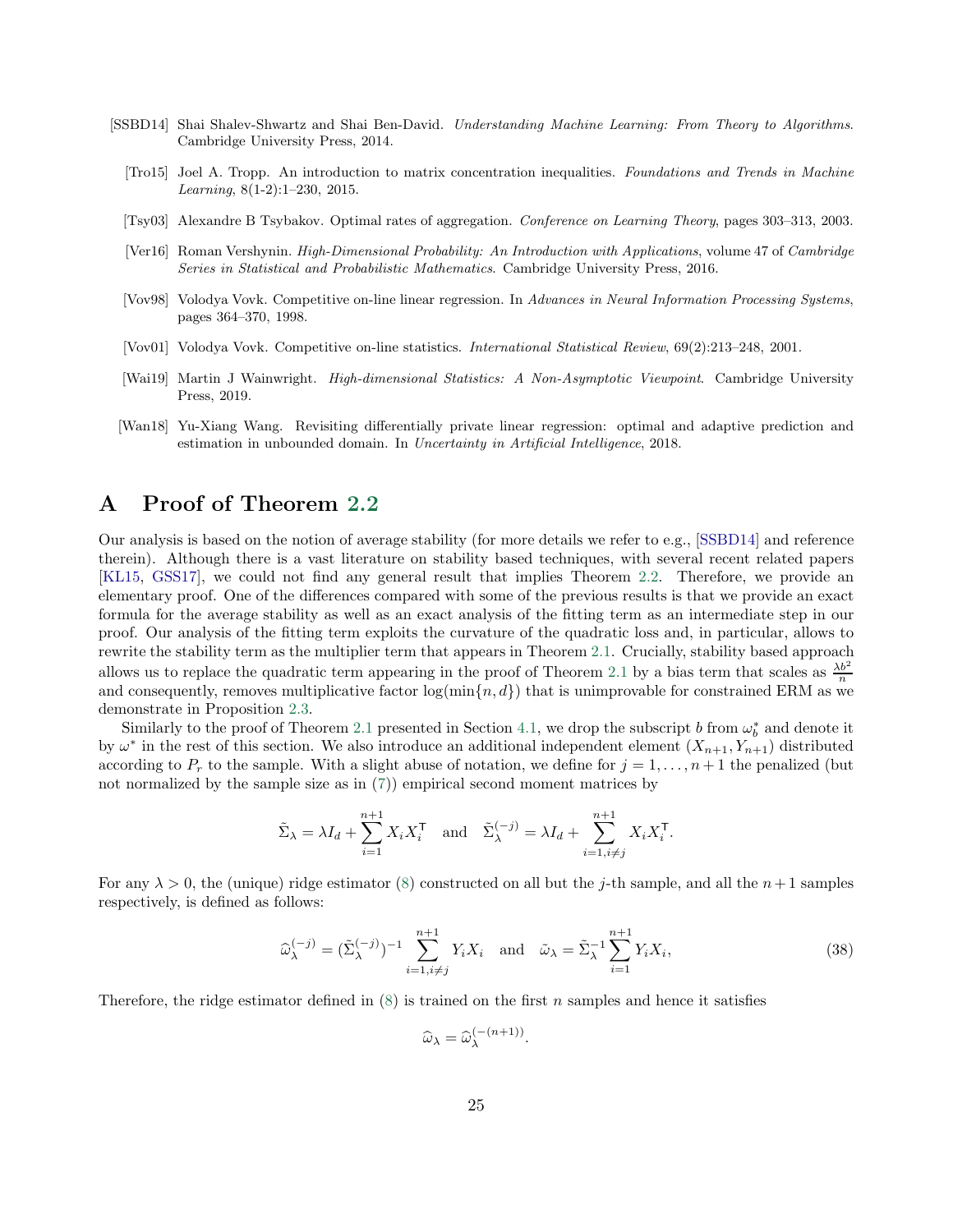Let E denote the expectation with respect to all  $n+1$  samples  $(X_1, Y_1), \ldots, (X_{n+1}, Y_{n+1})$ . Since the sample is exchangeable we have

$$
\mathbb{E} R(\widehat{\omega}_{\lambda}) - R(\omega^*) = \mathbb{E}(Y_{n+1} - \langle \widehat{\omega}_{\lambda}, X_{n+1} \rangle)^2 - \frac{1}{n+1} \sum_{i=1}^{n+1} \mathbb{E}(Y_i - \langle \omega^*, X_i \rangle)^2
$$

$$
= \frac{1}{n+1} \Biggl( \sum_{i=1}^{n+1} \underbrace{\mathbb{E}\left( (Y_i - \langle \widehat{\omega}_{\lambda}^{(-i)}, X_i \rangle)^2 - (Y_i - \langle \widehat{\omega}_{\lambda}, X \rangle)^2 \right)}_{\text{Average stability}}
$$

$$
+ \mathbb{E} \sum_{i=1}^{n+1} \left( (Y_i - \langle \widehat{\omega}_{\lambda}, X_i \rangle)^2 - (Y_i - \langle \omega^*, X_i \rangle)^2 \right),
$$
Fitting term

where the two terms in the last display are interpreted as the *fitting-stability trade-off* [\[SSBD14\]](#page-24-4). Indeed, the first term corresponds to the average sensitivity of the estimator to the perturbation in one point of the sample and is called the *average stability*. The second term shows how the empirical loss of the estimator compares to the empirical loss of the best linear predictor  $\omega^*$  and is called the *fitting term*. The remainder of the proof is devoted to the analysis of these two terms.

Average stability term. We provide exact computations for the average stability term via the Sherman-Morrison formula (see e.g., [\[Hag89\]](#page-22-19)), which states that for any  $j = 1, \ldots, n + 1$  we have

$$
\left(\tilde{\Sigma}_{\lambda}^{(-j)}\right)^{-1} = \tilde{\Sigma}_{\lambda}^{-1} + \frac{\tilde{\Sigma}_{\lambda}^{-1} X_j X_j^{\mathsf{T}} \tilde{\Sigma}_{\lambda}^{-1}}{1 - X_j^{\mathsf{T}} \tilde{\Sigma}_{\lambda}^{-1} X_j}.
$$
\n(39)

To simplify the notation we denote for the rest of the proof the  $j$ -th (random) leverage score by

<span id="page-25-1"></span><span id="page-25-0"></span>
$$
h_j = X_j^{\mathsf{T}} \tilde{\Sigma}_{\lambda}^{-1} X_j.
$$

Using the definition [\(38\)](#page-24-9), Sherman-Morrison formula [\(39\)](#page-25-0) and simple algebra we demonstrate the following equality:

$$
(Y_i - \langle \widehat{\omega}_{\lambda}^{(-i)}, X_i \rangle)^2
$$
  
=  $\left(Y_i - \left\langle (\tilde{\Sigma}_{\lambda}^{(-i)})^{-1} \sum_{j=1}^{n+1} Y_j X_j, X_i \right\rangle + \left\langle (\tilde{\Sigma}_{\lambda}^{(-i)})^{-1} Y_i X_i, X_i \right\rangle \right)^2$   
=  $\left(Y_i - \left\langle (\tilde{\Sigma}_{\lambda}^{(-i)})^{-1} \sum_{j=1}^{n+1} Y_j X_j, X_i \right\rangle + Y_i \left( h_i + \frac{h_i^2}{1 - h_i} \right) \right)^2$   
=  $\left(Y_i - \left\langle \tilde{\Sigma}_{\lambda}^{-1} \sum_{j=1}^{n+1} Y_j X_j, X_i \right\rangle - \frac{1}{1 - h_i} \left\langle \tilde{\Sigma}_{\lambda}^{-1} X_i X_i^{\mathsf{T}} \tilde{\omega}_{\lambda}, X_i \right\rangle + \frac{Y_i h_i}{1 - h_i} \right)^2$   
=  $\left(Y_i - \langle \tilde{\omega}_{\lambda}, X_i \rangle - \frac{h_i}{1 - h_i} \langle \tilde{\omega}_{\lambda}, X_i \rangle + \frac{Y_i h_i}{1 - h_i} \right)^2 = \left(\frac{1}{1 - h_i}\right)^2 (Y_i - \langle \tilde{\omega}_{\lambda}, X_i \rangle)^2.$ 

The above result implies

$$
\mathbb{E}\left((Y_i - \langle \widehat{\omega}_{\lambda}^{(-i)}, X_i \rangle)^2 - (Y_i - \langle \widehat{\omega}_{\lambda}, X_i \rangle)^2\right) = \mathbb{E}\left(\left(\frac{1}{1 - h_i}\right)^2 - 1\right) (Y_i - \langle \widehat{\omega}_{\lambda}, X_i \rangle)^2
$$

$$
= \mathbb{E}\left(\frac{h_i}{(1 - h_i)^2} + \frac{h_i}{1 - h_i}\right) (Y_i - \langle \widehat{\omega}_{\lambda}, X_i \rangle)^2.
$$
(40)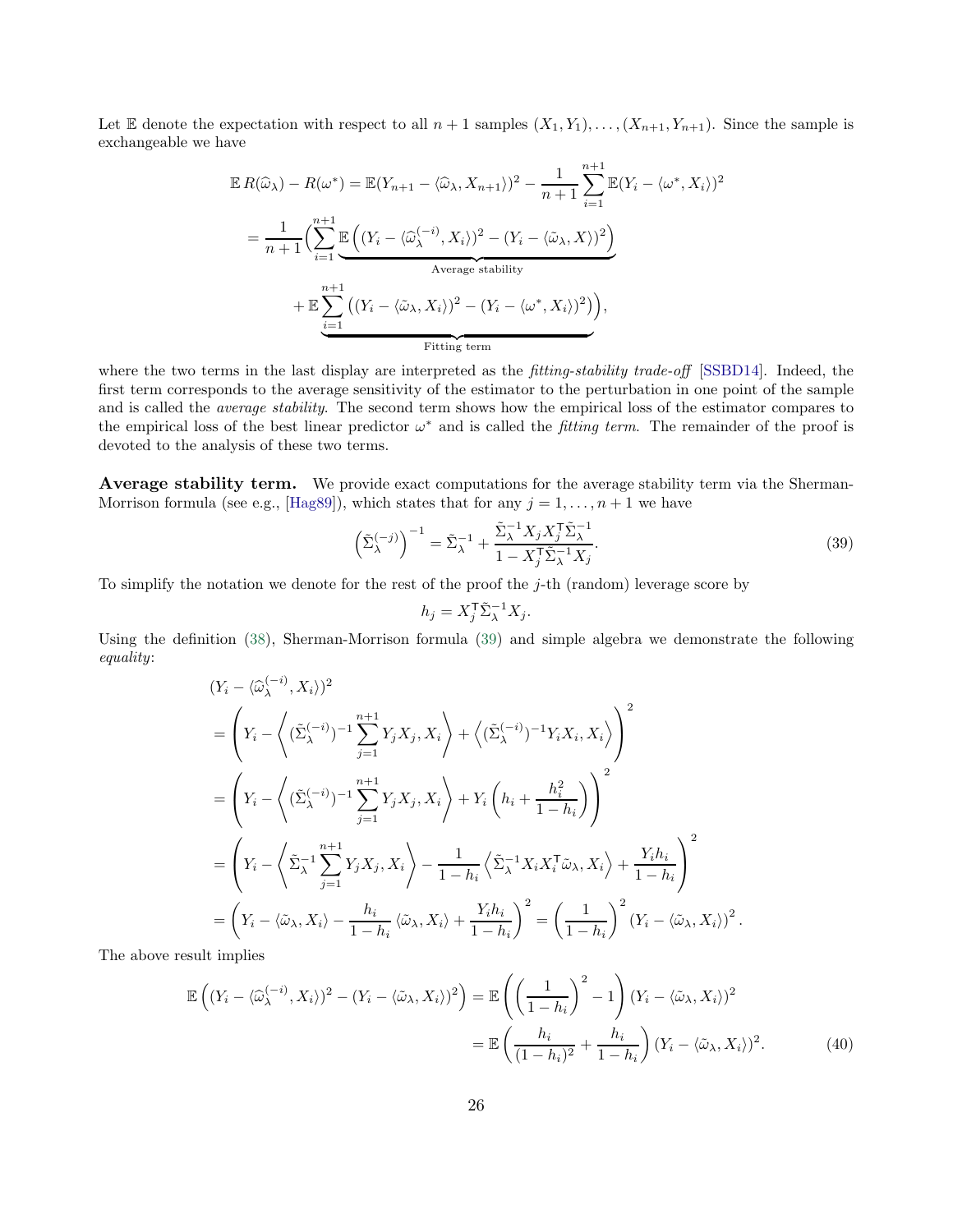Finally, we show that if  $\lambda > cr^2$  for some numerical constant  $c > 0$ , then  $h_i$  is separated from 1. First, observe that  $X_j X_j^{\mathsf{T}} + \lambda I_d \preceq \tilde{\Sigma}_{\lambda}$ . Since  $X_j X_j^{\mathsf{T}}$  is a rank one matrix having at most one non-zero positive eigenvalue denoted by  $\mu$ , we have

<span id="page-26-2"></span><span id="page-26-1"></span>
$$
0 \le h_j = X_j^{\mathsf{T}} \tilde{\Sigma}_{\lambda}^{-1} X_j = \text{Tr}(\tilde{\Sigma}_{\lambda}^{-1} X_j X_j^{\mathsf{T}})
$$
  
 
$$
\le \text{Tr}((X_j X_j^{\mathsf{T}} + \lambda I_d)^{-1} X_j X_j^{\mathsf{T}}) = \frac{\mu}{\mu + \lambda} \le \frac{r^2}{r^2 + \lambda} \le \frac{1}{1 + c}, \tag{41}
$$

where we applied the facts that  $(X_j X_j^{\mathsf{T}} + \lambda I_d)^{-1} X_j X_j^{\mathsf{T}}$  is rank one matrix,  $x \mapsto \frac{x}{x+\lambda}$  is monotone, and  $\mu \leq r^2$ . Using simple algebra and the identity given in [\(40\)](#page-25-1), for any  $\lambda \geq cr^2$  we have

$$
\mathbb{E}\left((Y_i - \langle \widehat{\omega}_{\lambda}^{(-i)}, X_i \rangle)^2 - (Y_i - \langle \widehat{\omega}_{\lambda}, X_i \rangle)^2\right) \le \frac{1 + 3c + 2c^2}{c^2} \mathbb{E} \, h_i (Y_i - \langle \widehat{\omega}_{\lambda}, X_i \rangle)^2. \tag{42}
$$

**Fitting term.** In contrast to the naive upper bound, which follows by adding and subtracting  $\frac{1}{n+1}(\lambda||\tilde{\omega}_{\lambda}||^2 \|\omega^*\|^2$  to the (unnormalized) fitting term and using the fact that  $\tilde{\omega}_{\lambda}$  minimizes the ridge regression optimization objective:

$$
\mathbb{E}\sum_{i=1}^{n+1} \left( (Y_i - \langle \tilde{\omega}_\lambda, X_i \rangle)^2 - (Y_i - \langle \omega^*, X_i \rangle)^2 \right) \leq \lambda \left( \|\omega^*\|^2 - \|\tilde{\omega}_\lambda^2\| \right) \leq \lambda b^2,
$$

in the proof below, we exploit the curvature of the squared loss, which results in an improved upper bound. The improvement that comes from extra negative terms allow us to compensate rewrite the average stability term as localized multiplier term, thus establishing a direct link between localization and stability analysis. Recall the definition [\(9\)](#page-6-2) of the noise variable  $\xi$ . We show that the following deterministic inequality holds for the fitting term:

$$
\sum_{i=1}^{n+1} \left( (Y_i - \langle \tilde{\omega}_\lambda, X_i \rangle)^2 - (Y_i - \langle \omega^*, X_i \rangle)^2 \right) \le -\sum_{i=1}^{n+1} (\xi_i - \hat{\xi}_i)^2 + \lambda \| \omega^* \|^2 / 2, \tag{43}
$$

where we denote  $\hat{\xi}_i = Y_i - \langle \tilde{\omega}_\lambda, X_i \rangle$ . Since  $\tilde{\omega}_\lambda$  by the first order optimality conditions nullifies the gradient of the penalized empirical risk, that is

$$
0 = \nabla_{\tilde{\omega}_{\lambda}} \left( \sum_{i=1}^{n+1} (Y_i - \langle \tilde{\omega}_{\lambda}, X_i \rangle)^2 + \lambda ||\tilde{\omega}_{\lambda}||^2 \right)
$$

it follows that

<span id="page-26-0"></span>
$$
\sum_{i=1}^{n+1} X_i(\langle \tilde{\omega}_\lambda, X_i \rangle - Y_i) + \lambda \tilde{\omega}_\lambda = 0.
$$

Taking an inner product with  $\tilde{\omega}_{\lambda} - \omega^*$  in the above equality yields

$$
\sum_{i=1}^{n+1} (\langle \tilde{\omega}_{\lambda}, X_i \rangle - Y_i)(\langle \tilde{\omega}_{\lambda}, X_i \rangle - \langle \omega^*, X_i \rangle) = \lambda(\langle \tilde{\omega}_{\lambda}, \omega^* \rangle - ||\tilde{\omega}_{\lambda}||^2).
$$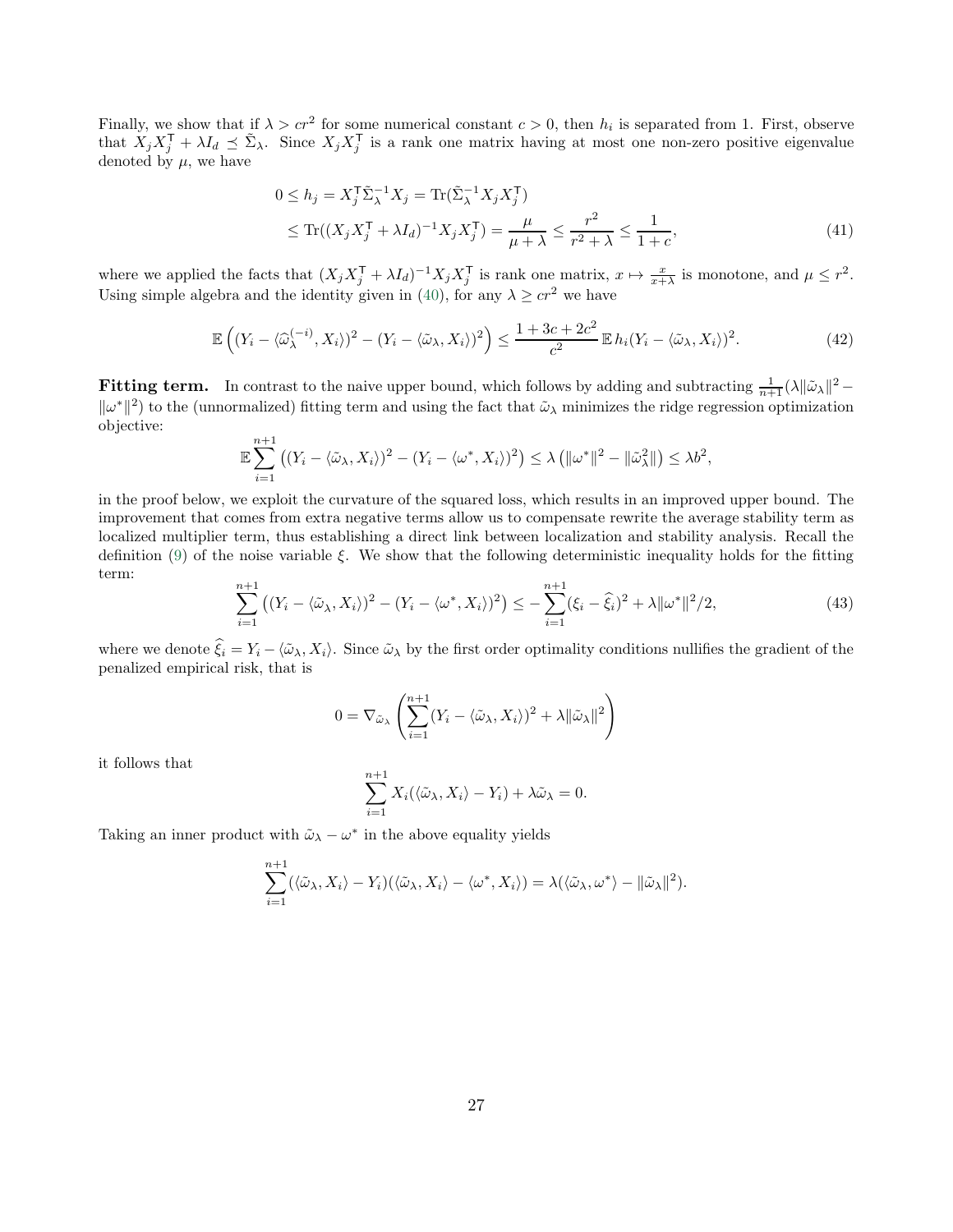The bound [\(43\)](#page-26-0) follows by combining the last equality together with the following formula for the excess loss  $P_n\mathcal{L}_{\tilde{\omega}_{\lambda}}$  as in the proof of Theorem [2.1](#page-6-1) (cf. Equation [\(21\)](#page-14-5)):

$$
\sum_{i=1}^{n+1} ((Y_i - \langle \tilde{\omega}_{\lambda}, X_i \rangle)^2 - (Y_i - \langle \omega^*, X_i \rangle)^2)
$$
  
= 
$$
- \sum_{i=1}^{n+1} \langle \tilde{\omega}_{\lambda} - \omega^*, X_i \rangle^2 + 2 \sum_{i=1}^{n+1} (\langle \tilde{\omega}_{\lambda}, X_i \rangle - Y_i) \cdot \langle \tilde{\omega}_{\lambda} - \omega^*, X_i \rangle
$$
  
= 
$$
- \sum_{i=1}^{n+1} (\xi_i - \hat{\xi}_i)^2 + 2\lambda (\langle \tilde{\omega}_{\lambda}, \omega^* \rangle - ||\tilde{\omega}_{\lambda}||^2)
$$
  

$$
\leq - \sum_{i=1}^{n+1} (\xi_i - \hat{\xi}_i)^2 + \lambda ||\omega^*||^2 / 2,
$$

where in the last line we apply the Cauchy-Schwarz inequality and the fact that  $\|\tilde{\omega}_{\lambda}\|\|\omega^*\| - \|\tilde{\omega}_{\lambda}\|^2 \le \|\omega^*\|^2/4$ .

Completing the proof. We are ready to finish the proof of Theorem [2.2](#page-7-1) via the stability-fitting trade-off and inequalities [\(42\)](#page-26-1) and [\(43\)](#page-26-0). Indeed, optimizing the below quadratic function yields the following inequality:

$$
\alpha \hat{\xi}_i^2 - (\xi_i - \hat{\xi}_i)^2 = \hat{\xi}_i^2 (\alpha - 1) + 2\hat{\xi}_i \xi_i - \xi_i^2 \le \xi_i^2 \left(\frac{\alpha}{1 - \alpha}\right),
$$

which holds for any  $0 < \alpha < 1$ , we have that if  $\frac{1+3c+2c^2}{c^2}$  $\frac{c+2c^2}{c^2}h_i < 1$ , then

$$
\mathbb{E} R(\widehat{\omega}_{\lambda}) - R(\omega^*)
$$
\n
$$
\leq \frac{1}{n+1} \mathbb{E} \left( \sum_{i=1}^{n+1} \left( \frac{1+3c+2c^2}{c^2} h_i \widehat{\xi}_i^2 - (\xi_i - \widehat{\xi}_i)^2 \right) + \lambda ||\omega^*||^2 / 2 \right)
$$
\n
$$
\leq \frac{1}{n+1} \mathbb{E} \left( \sum_{i=1}^{n+1} \left( \frac{1+3c+2c^2}{c^2} h_i \xi_i^2 \right) / \left( 1 - \frac{1+3c+2c^2}{c^2} h_i \right) + \lambda ||\omega^*||^2 / 2 \right)
$$

.

Using the inequality on the leverage scores given in [\(41\)](#page-26-2), a simple computation shows that the choice  $c = 3$ guarantees that  $\frac{1+3c+2c^2}{c^2}$  $\frac{c+2c^2}{c^2}/\left(1-\frac{1+3c+2c^2}{c^2}\right)$  $\left(\frac{c+2c^2}{c^2}h_i\right) \leq 14$ , which concludes our proof.

Observe that we never used any specific properties of  $\omega^*$  and it can be replaced by any vector in  $\mathbb{R}^d$ . In contrast, our proof technique based on localization (cf. Section [4.1\)](#page-13-1) crucially relies on the fact that  $\omega^* = \omega_b^*$ minimizes the population risk over all vectors in  $W_b$ . Finally, note that we have established our results for the leverage scores  $h_i$  that are computed on the sample of size  $n+1$ . However, it is easy to see that one may decrease the sample size by one so that the original claim of Theorem [2.2](#page-7-1) holds.  $\square$ 

## <span id="page-27-0"></span>B Proof of Proposition [2.3](#page-7-0)

Without loss of generality we set  $r = 1$  (otherwise we can rescale the covariates introduced below by r). Let  $Y = 0$ , so that  $\omega_b^* = 0$  and  $Y = \langle \omega_b^*, X \rangle$  (i.e., the problem is noise-free). Let  $k = k(d, n) \le d$  be an integer to be specified later. Let the covariates X follow a uniform distribution on the set of first k basis vectors  $e_1, \ldots, e_k$ . The distribution of the samples  $(X, Y)$  hence satisfies  $||X|| \leq 1$ .

We aim to choose the value of k such that with probability at least  $1/2$ , at most  $k-1$  out of the k basis vectors are observed in the random sample  $X_1, \ldots, X_n$  (i.e., at least one of the basis vectors is not observed). This analysis follows from the coupon collector argument showing that one needs, with probability at least 1/2, a sample of size at least  $ck \log k$  to observe all k vectors where c is a numerical constant. Let T be a random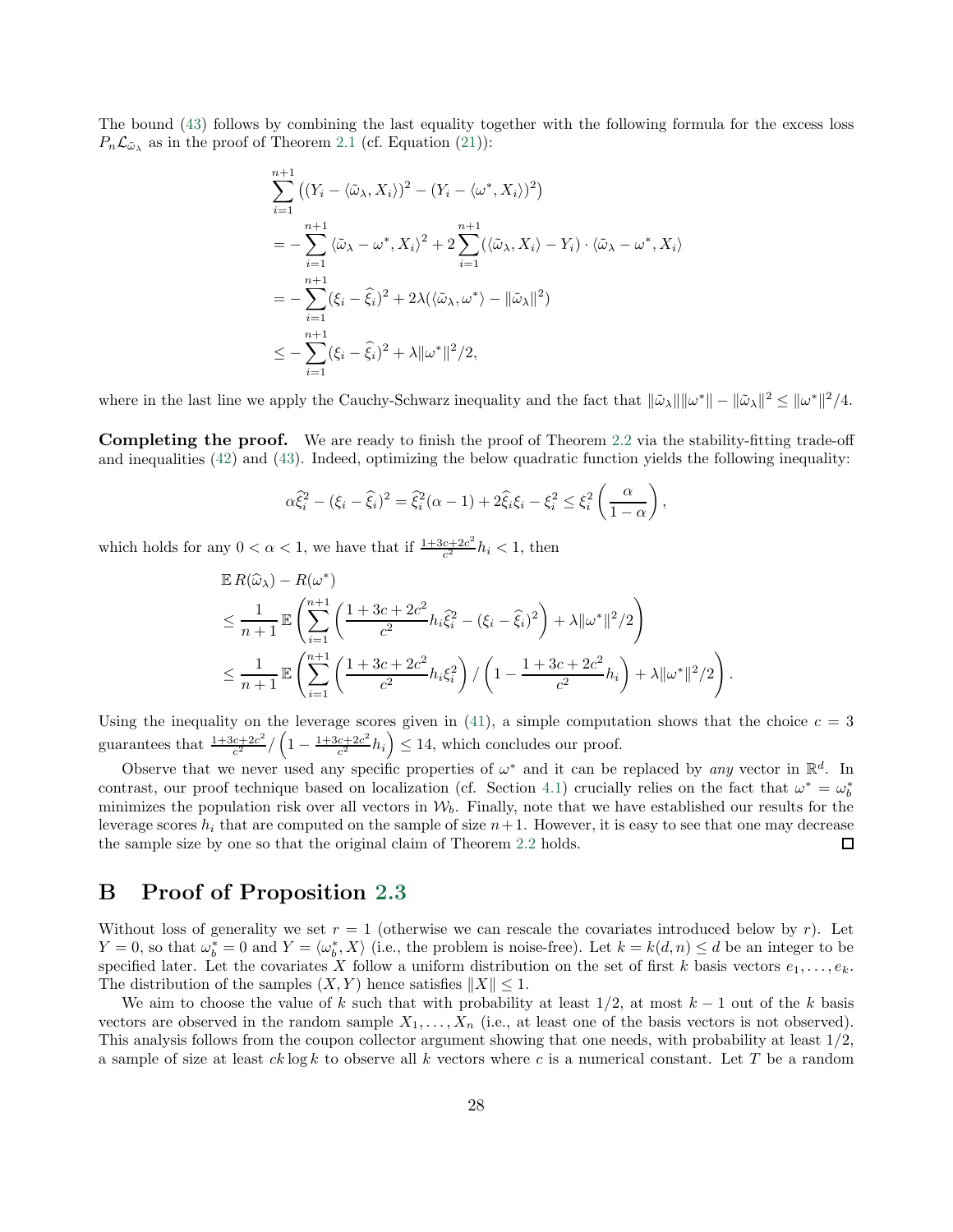variable that counts the (random) number of trials needed to observe all  $k$  basis vectors. A basic result (see, e.g., [\[MR10,](#page-23-20) Section 3.6]) shows that for any  $t > 0$ ,

$$
\Pr\left(|T - kH_k| \ge tk\right) \le \frac{\pi^2}{6t^2},
$$

where  $H_k$  is the k-th Harmonic number. Since  $\log k < H_k$  we have, with probability at least  $1/2$ ,

$$
T > k \log k - \frac{\pi}{\sqrt{3}} k \ge \frac{k}{2} \log k,
$$

where a simple computation shows that the last inequality holds provided that  $k \geq 38$ . In what follows, we choose k to be the smallest integer such that  $n \leq \frac{1}{2}k \log k$ ; the condition  $k \geq 38$  can be always be satisfied provided that  $n$  is large enough. By the above, with probability at least  $1/2$  there is at least one basis vector among  $e_1, \ldots, e_k$  such that it is not included in the sample  $X_1, \ldots, X_n$ . Denote such a (random) basis vector by  $e^*$  and the corresponding event by E. Observe that on this event the vector  $be^* \in W_b$  satisfies  $\langle be^*, X_i \rangle = 0$ ; thus it is one of the least squares solutions (on the observed sample) in  $W_b$  with  $R(be^*) = b^2/k$ . Let  $\hat{\omega}$  be equal to be equal to sure linear least square on the coupling of property  $\overline{E}$ . Let  $\hat{\omega}$  be equal to to be<sup>\*</sup> on E and equal to any linear least squares on the complementary event  $\overline{E}$ . Using Markov's inequality we have

$$
\mathbb{E} R(\widehat{\omega}) - R(\omega_b^*) = \mathbb{E} R(\widehat{\omega}) \ge \frac{b^2}{k} \Pr\left(R(\widehat{\omega}) \ge \frac{b^2}{k}\right) \ge \frac{b^2}{k} \Pr\left(E\right) \ge \frac{b^2}{2k} \ge \frac{b^2 \log n}{10n},
$$

where the last step can be proved as follows: by our choice of k, we have  $\frac{1}{2}(k-1)\log(k-1) \leq n \leq \frac{1}{2}k\log k \leq$  $(k-1)^2$  which implies  $k \leq \frac{2n}{\log(k-1)} + 1 \leq \frac{4n}{\log n} + 1 \leq \frac{5n}{\log n}$ . This concludes our proof.

## <span id="page-28-0"></span>C Proof of Proposition [2.8](#page-10-0)

Let  $c \geq 1$  denote the numerical constant that satisfies the assumption  $\mathbb{E} \langle \omega, X \rangle^4 \leq c \left( \mathbb{E} \langle \omega, X \rangle^2 \right)^2$ . Since the leverage scores  $X^{\mathsf{T}}(n\widehat{\Sigma}_{\lambda})^{-1}X$  are in [0, 1], using  $||\xi||_{L_{\infty}} \leq m + rb$  we have

<span id="page-28-1"></span>
$$
\xi^2 X^{\mathsf{T}} \widehat{\Sigma}_{\lambda}^{-1} X \le n(m + rb)^2.
$$

Let E denote the event that  $\|\Sigma^{1/2}\hat{\Sigma}_{\lambda}^{-1}\Sigma^{1/2}\| \leq 2$ . Combining the above <u>inequality</u>, the Cauchy-Schwarz inequality, and the  $L_4 - L_2$  moment equivalence assumption  $\|\xi\|_{L_4} \lesssim \|\xi\|_{L_2} = \sqrt{R(\omega_b^*)} \leq m$ , we have

$$
\mathbb{E}\xi^{2}X^{\mathsf{T}}\widehat{\Sigma}_{\lambda}^{-1}X = \mathbb{E}\xi^{2}(X^{\mathsf{T}}\Sigma^{-1/2})(\Sigma^{1/2}\widehat{\Sigma}_{\lambda}^{-1}\Sigma^{1/2})(\Sigma^{-1/2}X)\mathbb{1}_{E} + \mathbb{E}\xi^{2}X^{\mathsf{T}}\widehat{\Sigma}_{\lambda}^{-1}X\mathbb{1}_{E}
$$
\n
$$
\leq \mathbb{E}\xi^{2}\|\Sigma^{-1/2}X\|^{2}\|\Sigma^{1/2}\widehat{\Sigma}_{\lambda}^{-1}\Sigma^{1/2}\|\mathbb{1}_{E} + n(m + rb)^{2}\Pr(\overline{E})
$$
\n
$$
\leq 2\mathbb{E}\xi^{2}\|\Sigma^{-1/2}X\|^{2} + n(m + rb)^{2}\Pr(\overline{E})
$$
\n
$$
\leq 2\sqrt{\mathbb{E}\xi^{4}}\sqrt{\mathbb{E}\|\Sigma^{-1/2}X\|^{4}} + n(m + rb)^{2}\Pr(\overline{E})
$$
\n
$$
\lesssim 2m^{2}\sqrt{\mathbb{E}\|\Sigma^{-1/2}X\|^{4}} + n(m + rb)^{2}\Pr(\overline{E}). \tag{44}
$$

A direct calculation [\[Mou19](#page-23-0), Remark 3] shows that  $\mathbb{E} \|\Sigma^{-1/2}X\|^4 \lesssim d^2$  under our assumption. Indeed, fixing  $\omega_i = \sum_{i=1}^{i} e_i$  the following holds for  $i = 1, \ldots, d$ :

$$
\mathbb{E}\left\langle \Sigma^{-1/2}e_i, X\right\rangle^4 \le c\left(\mathbb{E}\left\langle \Sigma^{-1/2}e_i, X\right\rangle^2\right)^2 = c.
$$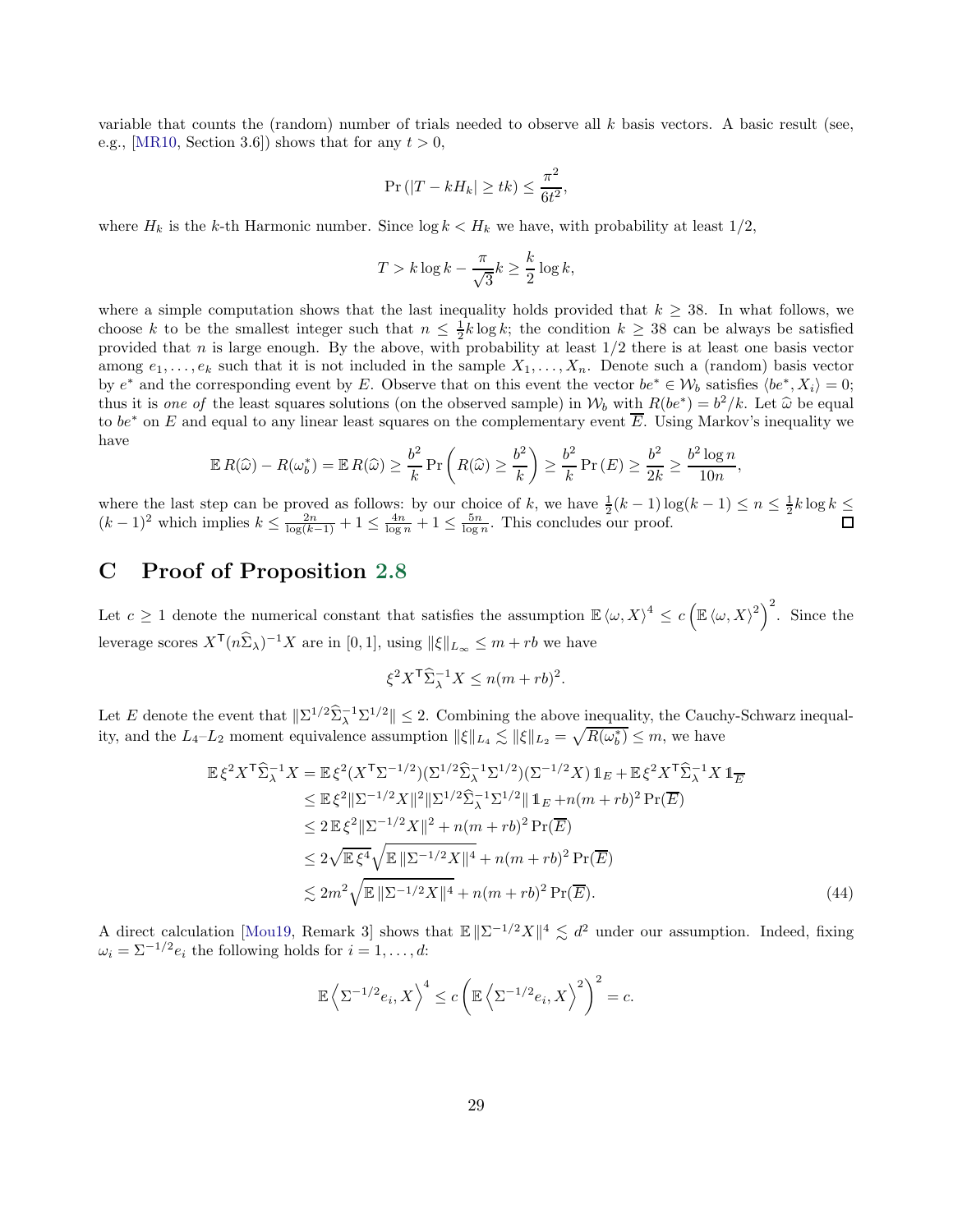Therefore, by the Cauchy-Schwarz inequality we have

$$
\mathbb{E} \|\Sigma^{-1/2} X\|^4 = \mathbb{E} \left( \sum_{i=1}^d \left\langle e_i, \Sigma^{-1/2} X \right\rangle^2 \right)^2
$$
  

$$
\leq \sum_{i,j}^d \sqrt{\mathbb{E} \left( \left\langle e_i, \Sigma^{-1/2} X \right\rangle \right)^4} \sqrt{\mathbb{E} \left( \left\langle e_j, \Sigma^{-1/2} X \right\rangle \right)^4} \leq cd^2.
$$
 (45)

Under the  $L_4-L_2$  moment equivalence assumption on the marginals  $\langle \omega, X \rangle$ , the following lower tail bound given in [\[Oli16,](#page-23-1) Theorem 1.1] shows that for any  $\delta \in (0,1)$ , with probability at least  $1-\delta$ , simultaneously for all  $v \in \mathbb{R}^d$ , it holds that

<span id="page-29-2"></span><span id="page-29-1"></span>
$$
v^{\mathsf{T}}\widehat{\Sigma}_0 v \ge \left(1 - 9c\sqrt{\frac{d + 2\log\frac{2}{\delta}}{n}}\right)v^{\mathsf{T}}\Sigma v.
$$
\n(46)

For  $\delta = \frac{1}{n}$  we have  $1 - 9c\sqrt{\frac{d+2\log(2n)}{n}}$  $\frac{\log(2n)}{n} \geq \frac{1}{2}$ , provided that  $n \gtrsim d$ . Hence, by [\(46\)](#page-29-1), with probability at least  $1 - \frac{1}{n}$ ,

$$
\begin{aligned} \|\Sigma^{1/2}\widehat{\Sigma}_{\lambda}^{-1}\Sigma^{1/2}\| &= \left(\inf_{v\in S^{d-1}} v^{\mathsf{T}}\Sigma^{-1/2}\widehat{\Sigma}_{\lambda}\Sigma^{-1/2}v\right)^{-1} \\ &= \left(\inf_{u:u^{\mathsf{T}}\Sigma u=1} u^{\mathsf{T}}\widehat{\Sigma}_{\lambda}u\right)^{-1} \le \left(\inf_{u:u^{\mathsf{T}}\Sigma u=1} u^{\mathsf{T}}\widehat{\Sigma}_{0}u\right)^{-1} \le 2. \end{aligned}
$$

The above inequality implies  $Pr(\overline{E}) \leq \frac{1}{n}$  and combined with inequalities [\(44\)](#page-28-1) and [\(45\)](#page-29-2) yields

$$
\mathbb{E}\,\xi^2 X^{\mathsf{T}}\widehat{\Sigma}_{\lambda}^{-1} X \lesssim dm^2 + (m+rb)^2 \lesssim dm^2 + r^2b^2.
$$

The proof is complete.

We remark that one may choose  $\delta = \exp(-c_0 n)$  in [\(46\)](#page-29-1), for some small enough numerical constant  $c_0$  and improve the resulting bound. This may be important since as discussed in Section [2.4,](#page-8-0) a bound on the quadratic term better than  $\frac{r^2b^2}{n}$  $\frac{e^{2b}}{n}$  could be possible under moment equivalence assumptions. Since this is not the main focus of our paper we do not pursue this direction.  $\Box$ 

## D Proofs of Lemmas Supporting Theorem [3.1](#page-11-1)

#### <span id="page-29-0"></span>D.1 Proof of Lemma [4.1](#page-19-0)

The proof is split into two steps. We first compute  $\omega_{\infty}^* = \inf_{\omega \in \mathbb{R}^d} R(\omega)$  and show that  $\|\omega_{\infty}^*\| \le \sqrt{d}/2$  so that  $\omega_{\infty}^* = \omega_b^*$  whenever  $b \ge \sqrt{d}/2$ . Next, we show that the lower bound follows via the Bernstein assumption [\(20\)](#page-13-3).

**Computing**  $\omega_b^*$ . Differentiating  $R(\omega)$  with respect to  $\omega$  and applying the first order optimality conditions, we obtain the following well-known expression for an unconstrained minimizer of the population risk over  $\mathbb{R}^d$ :  $\omega_{\infty}^* = \Sigma^{-1} \mathbb{E} XY$ , where  $\Sigma = \mathbb{E} XX^{\mathsf{T}}$ . A simple calculation shows that

<span id="page-29-3"></span>
$$
\Sigma = \alpha \mathbf{1} \mathbf{1}^{\mathsf{T}} + \beta I_d, \quad \text{with} \quad \alpha = (1 - d^{-1/2})d^{-2} + (d^2 + d^{3/2})^{-1}
$$
\n
$$
\text{and} \quad \beta = d^{-3/2} - (d^2 + d^{3/2})^{-1}.
$$
\n(47)

By the Sherman-Morrison formula, we have

$$
\Sigma^{-1} = (\beta I_d)^{-1} - \frac{(\beta I_d)^{-1} \alpha \mathbf{1} \mathbf{1}^{\mathsf{T}} (\beta I_d)^{-1}}{1 + \alpha \mathbf{1}^{\mathsf{T}} (\beta I_d)^{-1} \mathbf{1}} = \beta^{-1} I_d - \frac{\alpha \beta^{-2}}{1 + \alpha \beta^{-1} d} \mathbf{1} \mathbf{1}^{\mathsf{T}},
$$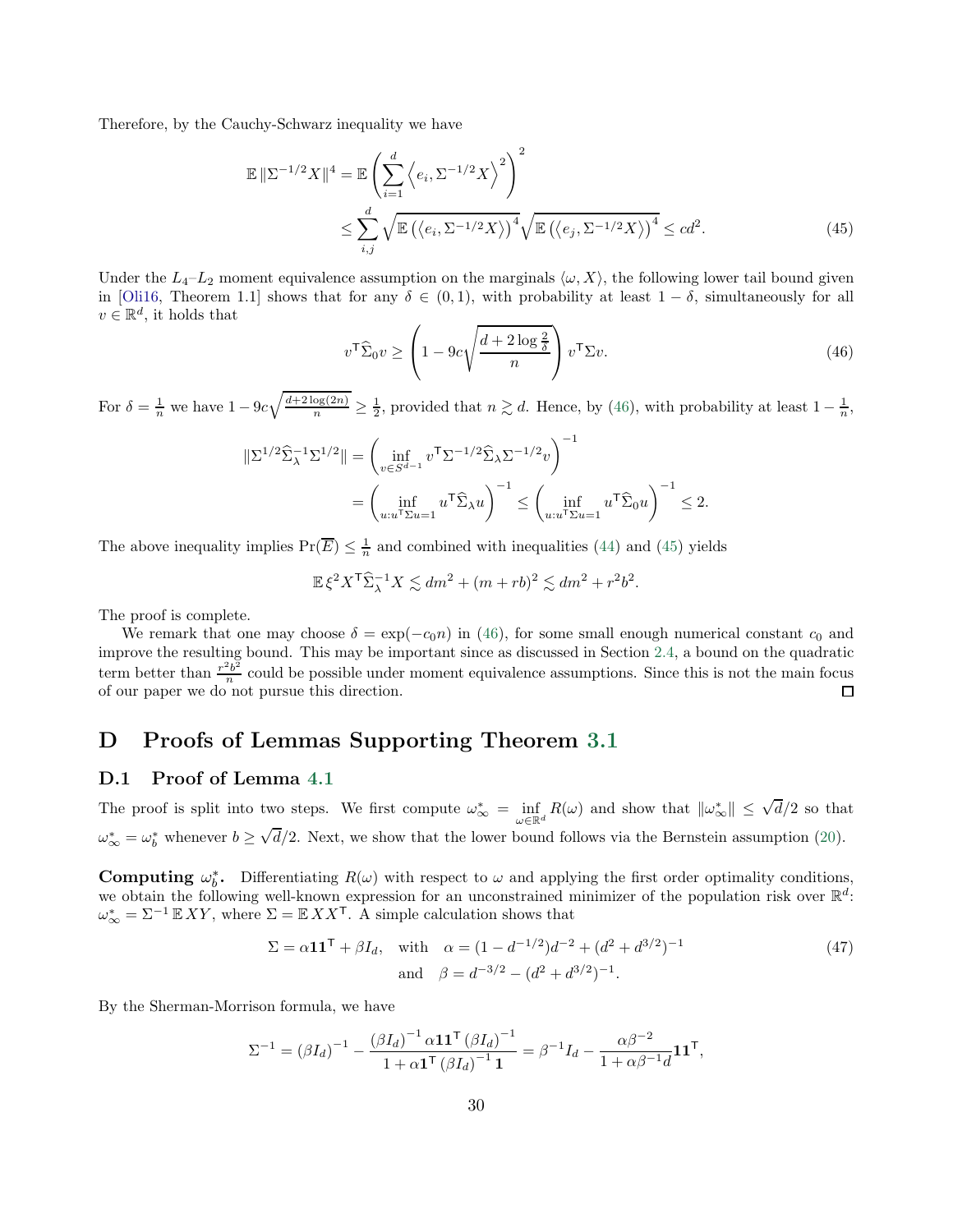which plugged into the equation  $\omega_{\infty}^* = \Sigma^{-1} \mathbb{E} XY$  yields

$$
\omega_b^* = \left(\beta^{-1} - \frac{\alpha \beta^{-2} d}{1 + \alpha \beta^{-1} d}\right) (1 - d^{-1/2}) d^{-1} \cdot \mathbf{1} = \frac{\sqrt{d} - 1}{2 \sqrt{d} - 1} \cdot \mathbf{1}.
$$

For all  $d \ge 1$  we have  $0 \le (\sqrt{d}-1)/(2\sqrt{d}-1) \le 1/2$  and, in particular,  $\|\omega^*_{\infty}\| \le \sqrt{d}/2 \le b$ .

Lower bounding the excess risk. Let  $\omega$  denote any parameter vector in  $\mathbb{R}^d$ . Since we have already shown that  $\omega_b^*$  minimizes  $R(\omega)$  over all of  $\mathbb{R}^d$ , by the Bernstein assumption stated in [\(20\)](#page-13-3) we have

$$
R(\omega) - R(\omega_b^*) \ge \mathbb{E} \langle X, \omega - \omega_b^* \rangle^2 = (\omega - \omega_b^*)^T \Sigma(\omega - \omega_b^*)
$$
  
=  $(\omega - \omega_b^*)(\alpha \mathbf{1} \mathbf{1}^T + \beta I_d)(\omega - \omega_b^*),$ 

with the values of  $\alpha$  and  $\beta$  given in [\(47\)](#page-29-3). Since  $11^{\mathsf{T}}$  is positive semi-definite, it hence follows that

$$
R(\omega) - R(\omega_b^*) \ge \beta \|\omega - \omega_b^*\|^2.
$$

Finally, for  $d \ge 4$  we have  $\beta \ge \frac{1}{2}d^{-3/2}$ , which completes our proof.

## <span id="page-30-0"></span>D.2 Proof of Lemma [4.2](#page-19-4)

**Computing**  $\widehat{\omega}_{\infty}$ . We set once again  $\alpha = (n - |I|)d^{-2}$  and  $y = \mathbf{1}^{T}A^{-1}$  $\sum$ **omputing**  $\widehat{\omega}_{\infty}$ . We set once again  $\alpha = (n - |I|)d^{-2}$  and  $y = \mathbf{1}^{\dagger}A^{-1}\mathbf{1}$ . Combining [\(32\)](#page-19-1) and [\(33\)](#page-19-2) with  $\sum_{i=1}^{n} X_i Y_i = (n - |I|)\mathbf{1}/d$  and the Sherman-Morrison formula we have

$$
\widehat{\omega}_{\infty} = d\alpha \left( A^{-1} \mathbf{1} - \frac{\alpha y A^{-1} \mathbf{1}}{1 + \alpha y} \right) = \left( d\alpha - \frac{d\alpha^2 y}{1 + \alpha y} \right) A^{-1} \mathbf{1} = \frac{d\alpha}{1 + \alpha y} A^{-1} \mathbf{1}.
$$
\n(48)

By [\(35\)](#page-19-5), we have  $A\mathbf{1} = |I|d^{-1/2}\mathbf{1} + \zeta$ . Multiplying both sides by  $A^{-1}$  and rearranging yields

$$
A^{-1}\mathbf{1} = |I|^{-1}d^{1/2}(\mathbf{1} - A^{-1}\zeta).
$$

Plugging the above into [\(48\)](#page-30-1) yields

$$
\widehat{\omega}_{\infty} = \frac{d^{3/2}|I|^{-1}\alpha}{1+\alpha y}(\mathbf{1} - A^{-1}\zeta).
$$

**Computing**  $\|\widehat{\omega}_{\infty}\|^2$ . Using the computations as above, we obtain

$$
\|\widehat{\omega}_{\infty}\|^2 = \langle \widehat{\omega}_{\infty}, \widehat{\omega}_{\infty} \rangle = (n - |I|)^2 d^{-2} \cdot \mathbf{1}^{\mathsf{T}} (n \widehat{\Sigma})^{-2} \mathbf{1}.
$$
 (49)

To simplify the notation, let  $\alpha = (n - |I|)d^{-2}$ ,  $x = \mathbf{1}^{\mathsf{T}}A^{-2}\mathbf{1}$  and  $y = \mathbf{1}^{\mathsf{T}}A^{-1}\mathbf{1}$ . Applying the Sherman-Morrison formula together with [\(33\)](#page-19-2) we have

$$
\begin{split} &\mathbf{1}^{\mathsf{T}}(n\widehat{\Sigma})^{-2}\mathbf{1} \\ &=\mathbf{1}^{\mathsf{T}}\left(A^{-1}-\frac{\alpha A^{-1}\mathbf{1}\mathbf{1}^{\mathsf{T}}A^{-1}}{1+\alpha y}\right)^{2}\mathbf{1} \\ &=\mathbf{1}^{\mathsf{T}}\left(A^{-2}-\frac{\alpha A^{-2}\mathbf{1}\mathbf{1}^{\mathsf{T}}A^{-1}}{1+\alpha y}-\frac{\alpha A^{-1}\mathbf{1}\mathbf{1}^{\mathsf{T}}A^{-2}}{1+\alpha y}+\frac{\alpha^{2}A^{-1}\mathbf{1}\mathbf{1}^{\mathsf{T}}A^{-2}\mathbf{1}\mathbf{1}^{\mathsf{T}}A^{-1}}{(1+\alpha y)^{2}}\right)\mathbf{1} \\ &=x-\frac{\alpha xy}{1+\alpha y}-\frac{\alpha yx}{1+\alpha y}+\frac{\alpha^{2}yxy}{(1+\alpha y)^{2}}=\frac{x}{(1+\alpha y)^{2}}. \end{split}
$$

Plugging the above into [\(49\)](#page-30-2) yields

$$
\|\widehat{\omega}_{\infty}\|^2 = (n-|I|)^2 d^{-2} \frac{\mathbf{1}^{\mathsf{T}} A^{-2} \mathbf{1}}{(1+(n-|I|)d^{-2} \mathbf{1}^{\mathsf{T}} A^{-1} \mathbf{1})^2} \le n^2 d^{-2} \mathbf{1}^{\mathsf{T}} A^{-2} \mathbf{1}.
$$

The claim follows.

<span id="page-30-2"></span> $\Box$ 

<span id="page-30-1"></span> $\Box$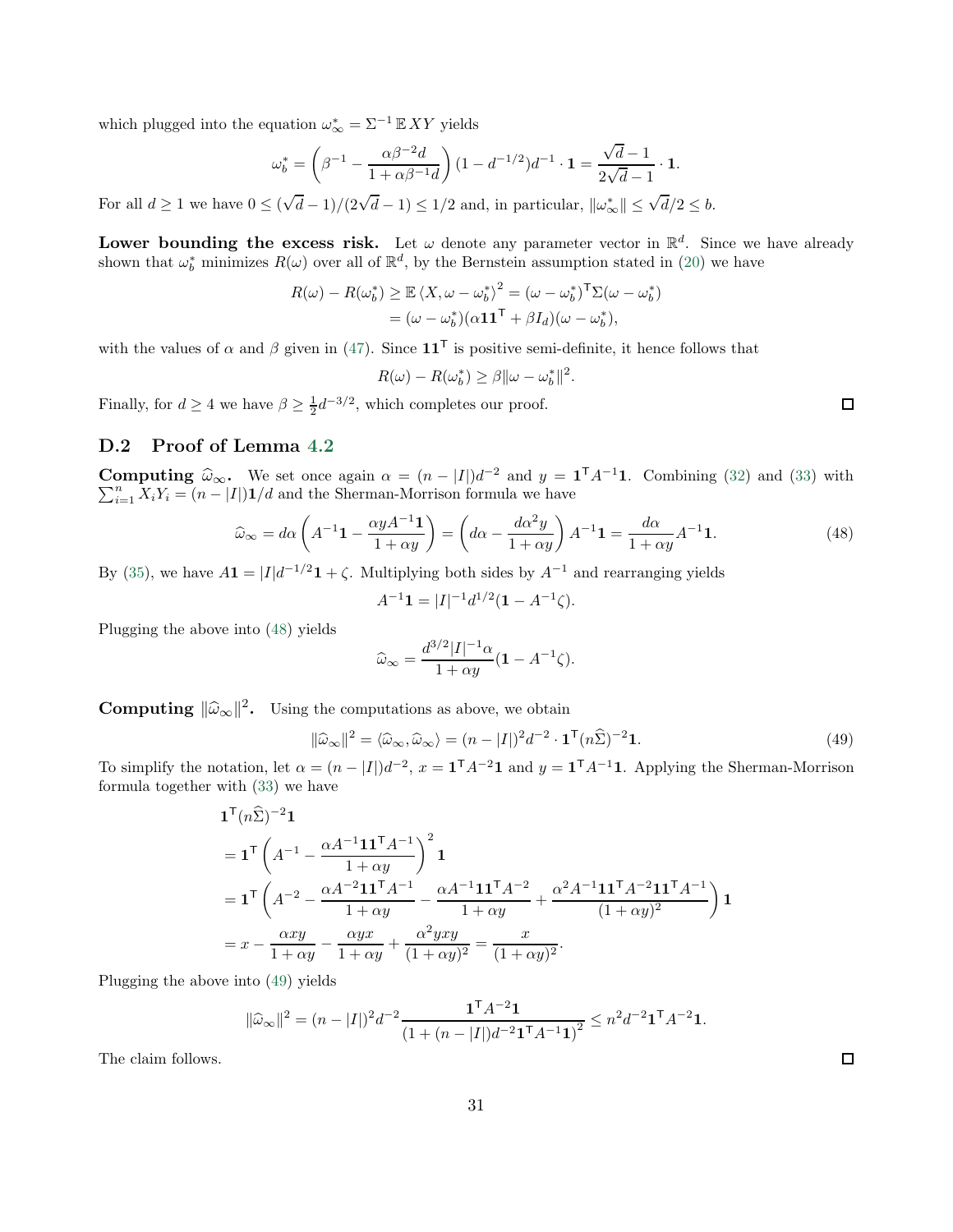#### <span id="page-31-0"></span>D.3 Proof of Lemma [4.3](#page-19-6)

The proof is based on applying the union bound on the probability of several events. Adjusting the constants one may always guarantee that the statement of Lemma [4.3](#page-19-6) holds with probability at least  $\frac{1}{2}$ . By writing that the event holds with *sufficient probability* we mean that it holds with probability at least  $\frac{99}{100}$ . Additionally, in many places we work conditionally on the size of the set  $|I|$ .

**Controlling**  $|I|$ . The result follows from Chebyshev's inequality since  $|I|$  follows the Binomial distribution with parameters  $n, d^{-1/2}$ .

**Bound on**  $\|\zeta\|^2$ . Recalling [\(33\)](#page-19-2) and [\(34\)](#page-19-7) we may rewrite  $v_i = \sum_{i=1}^{|I|}$  $\sum_{j=1} v_{i,j}$ , where  $v_{i,j}$  has a Bernoulli distribution with parameter  $d^{-1/2}$ . Moreover, for any fixed i we have that  $v_{i,1},\ldots,v_{i,|I|}$  are independent and for any j it holds that  $\sum_{ }^{d}$  $\sum_{i=1} v_{i,j} = d^{1/2}$ . Combining these facts we have

$$
\|\zeta\|^2 = \sum_{i=1}^d \left( \sum_{j=1}^{|I|} \left( v_{i,j} - d^{-1/2} \right) \right)^2
$$
  
= 
$$
\sum_{i=1}^d \sum_{j=1}^{|I|} \left( v_{i,j} - d^{-1/2} \right)^2 + \sum_{i=1}^d \sum_{j \neq k}^{|I|} \left( v_{i,j} - d^{-1/2} \right) \left( v_{i,k} - d^{-1/2} \right)
$$
  
= 
$$
d^{1/2} |I| - |I| + \sum_{i=1}^d \sum_{j \neq k}^{|I|} \left( v_{i,j} - d^{-1/2} \right) \left( v_{i,k} - d^{-1/2} \right).
$$

We proceed with analysis of the zero mean sum  $\sum_{n=1}^{d}$  $i=1$  $\frac{|I|}{\sum}$  $j \neq k$  $(v_{i,j} - d^{-1/2}) (v_{i,k} - d^{-1/2})$ . Observe that for any given j the values  $v_{1,j}, \ldots, v_{d,j}$  are not independent but are sampled with replacement. However, it is possible to avoid this problem using a direct computation. First, for  $i_1 \neq i_2$  and any j we have

$$
\mathbb{E}\left(v_{i_1,j} - d^{-1/2}\right)\left(v_{i_2,j} - d^{-1/2}\right) = \mathbb{E}\,v_{i_1,j}v_{i_2,j} - d^{-1} = \frac{d^{1/2}}{d} \cdot \frac{d^{1/2} - 1}{d-1} - d^{-1}
$$
\n
$$
= -\frac{1}{d^{3/2} + d}.
$$

This implies the following correlation identity

$$
\mathbb{E}\left(\sum_{j\neq k}^{|I|} \left(v_{i_1,j} - d^{-1/2}\right) \left(v_{i_1,k} - d^{-1/2}\right)\right) \left(\sum_{j\neq k}^{|I|} \left(v_{i_2,j} - d^{-1/2}\right) \left(v_{i_2,k} - d^{-1/2}\right)\right)
$$
\n
$$
= \mathbb{E}\left(\sum_{j\neq k}^{|I|} \left(v_{i_1,j} - d^{-1/2}\right) \left(v_{i_1,k} - d^{-1/2}\right) \left(v_{i_2,j} - d^{-1/2}\right) \left(v_{i_2,k} - d^{-1/2}\right)\right)
$$
\n
$$
= \frac{|I|^2 - |I|}{(d^{3/2} + d)^2}.
$$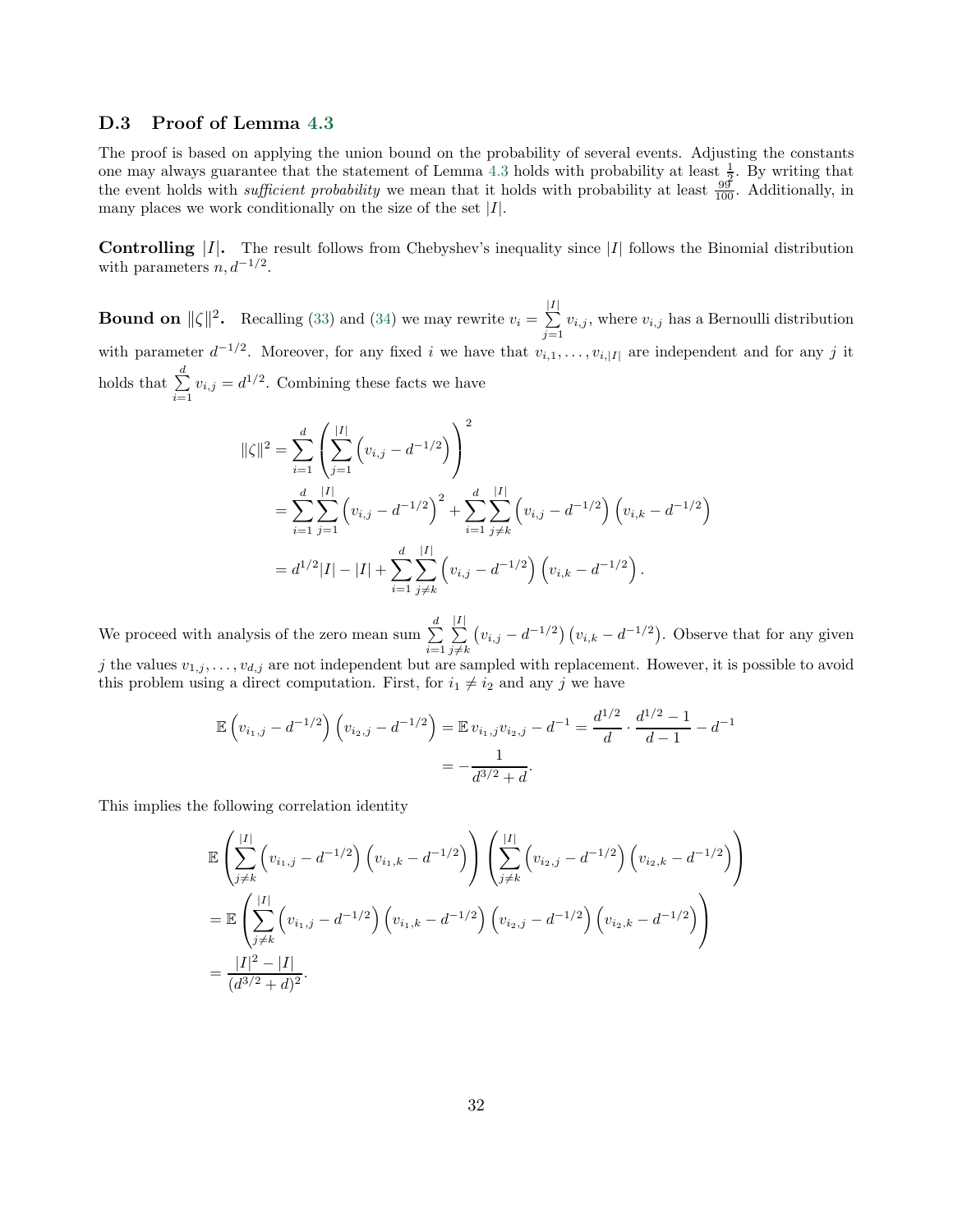The last identity leads to

$$
\mathbb{E}\left(\sum_{i=1}^{d}\sum_{j\neq k}^{|I|} \left(v_{i,j} - d^{-1/2}\right) \left(v_{i,k} - d^{-1/2}\right)\right)^{2}
$$
\n
$$
= \sum_{i=1}^{d} \mathbb{E}\left(\sum_{j\neq k}^{|I|} \left(v_{i,j} - d^{-1/2}\right) \left(v_{i,k} - d^{-1/2}\right)\right)^{2} + (d^{2} - d)\frac{|I|^{2} - |I|}{(d^{3/2} + d)^{2}}
$$
\n
$$
= d(|I|^{2} - |I|) \left(d^{-1/2}(1 - d^{-1/2})\right)^{2} + (d^{2} - d)\frac{|I|^{2} - |I|}{(d^{3/2} + d)^{2}} \le 2|I|^{2}.
$$

Finally, using Chebyshev's inequality we have  $\|\zeta\|^2 \sim |I| d^{1/2} \sim n$  with sufficient probability.

**Invertibility of A.** Observe that A is a sum |I| independent positive semi-definite random matrixes such that each summand has the operator norm equaling one. Using the lower tail of the matrix Chernoff bound [\[Tro15](#page-24-5), Theorem 5.1.1] we have

$$
\Pr(\lambda_d(A) \le \lambda_d(\mathbb{E} A)/2) \le d(2e^{-1})^{|I|(d^{-1} + (d^{3/2} + d)^{-1})/2},
$$

which is arbitrary small for large enough d and  $n \gtrsim d^3 \log d$ . Finally, observe that

$$
\lambda_d(\mathbb{E} A) = \lambda_d\left(|I| \left( (d^{-1} - (d^{3/2} + d)^{-1})I_d + (d^{3/2} + d)^{-1} \mathbf{1} \mathbf{1}^\mathsf{T} \right) \right) \sim |I| d^{-1}.
$$

Therefore,  $\lambda_d(A) > 0$  with sufficient probability and A is invertible.

**A lower bound on**  $\lambda_1(A)$ . By [\(34\)](#page-19-7) we have  $\mathbf{1}^{\mathsf{T}} A \mathbf{1} = \mathbf{1}^{\mathsf{T}}(|I|d^{-1/2}\mathbf{1} + \zeta) = |I|d^{-1/2}||\mathbf{1}||^2$ , which shows that

<span id="page-32-2"></span>
$$
\lambda_1(A) \ge |I|d^{-1/2}.\tag{50}
$$

An upper bound on  $\lambda_2(A)$ . We need the following bound which states what with sufficient probability

<span id="page-32-1"></span><span id="page-32-0"></span>
$$
\lambda_2(A) \lesssim |I|d^{-1}.\tag{51}
$$

By the Courant-Fischer theorem we have

$$
\lambda_2(A) = \inf_{v} \sup_{x \in S^{d-1}, \langle x, v \rangle = 0} x^{\mathsf{T}} A x \le \sup_{x \in S^{d-1}, \langle x, \mathbf{1} \rangle = 0} x^{\mathsf{T}} A x.
$$

Consider the  $d \times d$  partial isometry matrix R defined as follows. Fix an orthonormal basis  $w_1, \ldots, w_d$  in  $\mathbb{R}^d$  such that  $w_1$  is proportional to 1. The matrix R has its first row equal to zero and its i-th row for  $i \geq 2$  equal to  $w_i$ . Observe that  $R \mathbf{1} = 0$  and for any v such that  $\langle u, \mathbf{1} \rangle = 0$  we have  $||Ru|| = ||u||$  together with  $RR^{\mathsf{T}} = I_d - e_1 e_1^{\mathsf{T}}$ . Next, we show

$$
\sup_{x \in S^{d-1}, \langle x, \mathbf{1} \rangle = 0} x^{\mathsf{T}} A x = \sup_{x \in S^{d-1}} x^{\mathsf{T}} R A R^{\mathsf{T}} x. \tag{52}
$$

Indeed, consider a maximizer  $x_0 \in S^{d-1}$  of the right-hand side. We have that  $R^Tx_0$  is orthogonal to 1 since  $\mathbf{1}^\mathsf{T} R^\mathsf{T} x_0 = (R \; \mathbf{1})^\mathsf{T} x_0 = 0.$  Finally, we have that for any  $x' \in S^{d-1}$  such that  $\langle x', \mathbf{1} \rangle = 0$  there is  $x \in S^{d-1}$  such that  $R^{\mathsf{T}} x = x'$ . This is because  $x' = \alpha_2 w_2 + \dots \alpha_d w_d = R^{\mathsf{T}} x$ , where  $x^{\mathsf{T}} = (0, \alpha_2, \dots, \alpha_d) \in S^{d-1}$ . Therefore, [\(52\)](#page-32-0) follows.

Further, the matrix  $RAR^{\mathsf{T}}$  is non-negative semi-definite as well as each additive term that forms it. We have

$$
RAR^{\mathsf{T}} = \sum_{i \in I} RX_i X_i^{\mathsf{T}} R^{\mathsf{T}}
$$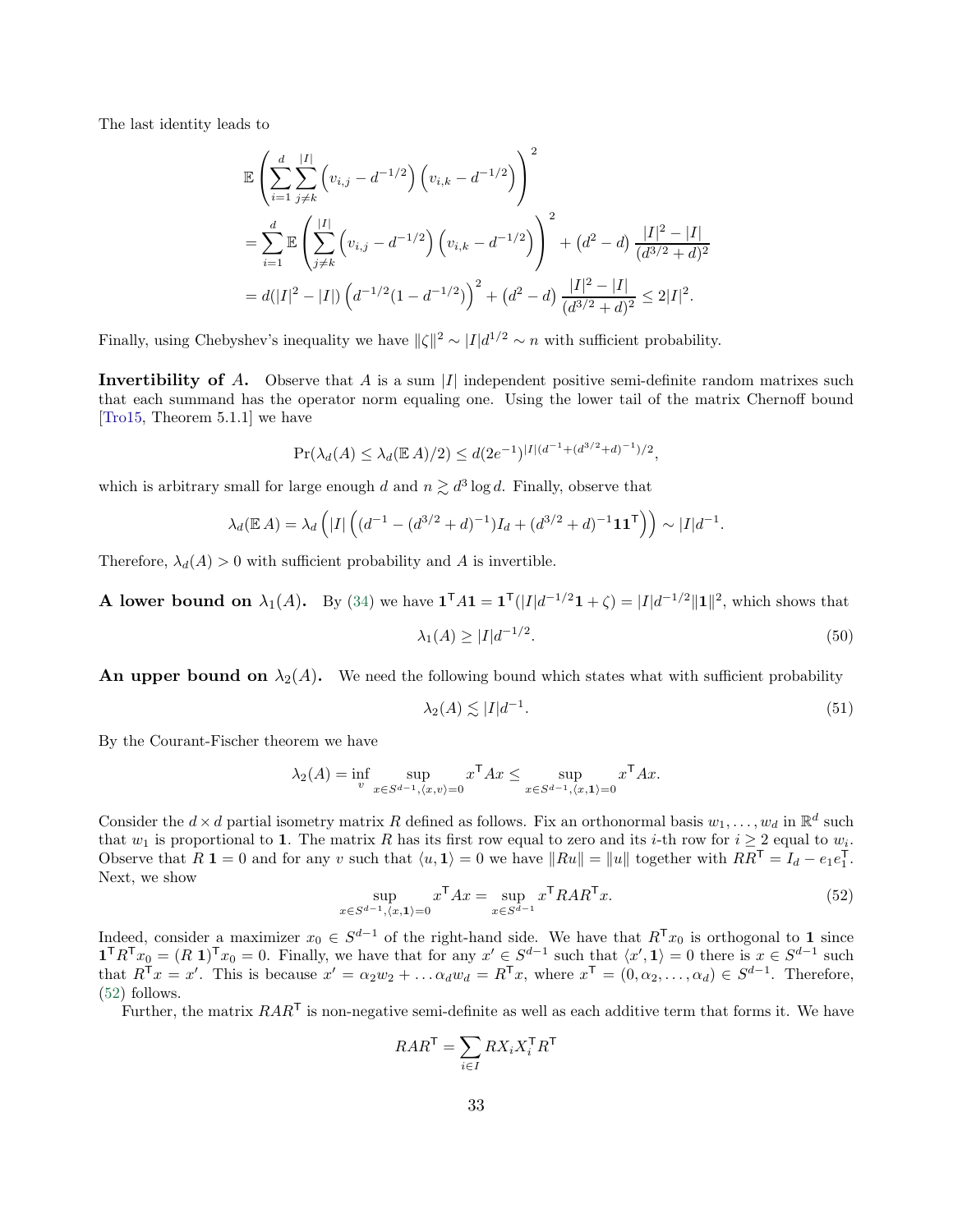and for the operator norm we have  $||RX_iX_i^{\mathsf{T}}R^{\mathsf{T}}|| \leq ||R|| ||X_iX_i^{\mathsf{T}}|| ||R^{\mathsf{T}}|| = ||R|| ||R^{\mathsf{T}}|| \leq 1$ . Note that

$$
\mathbb{E} \, R A R^{\mathsf{T}} = R \, \mathbb{E} \left( A \right) R^{\mathsf{T}} = |I| R \left( (d^{-1} - (d^{3/2} + d)^{-1}) I_d + (d^{3/2} + d)^{-1} \mathbf{1} \mathbf{1}^{\mathsf{T}} \right) R^{\mathsf{T}}.
$$

Using  $R\mathbf{1}=0$ , the above simplifies to

<span id="page-33-1"></span>
$$
\mathbb{E} \, R A R^{\mathsf{T}} = R \, \mathbb{E} \left( A \right) R^{\mathsf{T}} = |I| (d^{-1} - (d^{3/2} + d)^{-1}) R R^{\mathsf{T}}.
$$

Since  $RR^{\mathsf{T}} = I_d - e_1e_1^{\mathsf{T}}$ , we have  $\lambda_1(\mathbb{E} \, RAR^{\mathsf{T}}) = |I|(d^{-1} - (d^{3/2} + d)^{-1})$ . Applying the matrix Chernoff inequality [\[Tro15](#page-24-5), Theorem 5.1.1] we obtain

$$
\Pr\left(\lambda_2(A) \ge 2|I|(d^{-1} - (d^{3/2} + d)^{-1})\right) \le \Pr\left(\lambda_1(RAR^{\mathsf{T}}) \ge 2|I|(d^{-1} - (d^{3/2} + d)^{-1})\right)
$$
  

$$
\le d(e/4)^{|I|(d^{-1} + (d^{3/2} + d)^{-1})}.
$$
 (53)

The above probability is arbitrary small for large enough d and  $n \gtrsim d^3 \log d$ . The bound follows.

**A lower bound on**  $\zeta^T A^{-1} \zeta$ . Let  $u_1, \ldots, u_d$  be an orthonormal basis of eigenvectors of A. Using the spectral decomposition and  $\sum_{i=1}^{d} \langle u_i, \zeta \rangle^2 = ||\zeta||^2$ , we have

$$
\zeta^{\mathsf{T}}A^{-1}\zeta = \sum_{i=1}^d \langle u_i, \zeta \rangle^2 \lambda_i(A)^{-1} \geq \lambda_2(A)^{-1} \sum_{i=2}^d \langle u_i, \zeta \rangle^2 = \lambda_2(A)^{-1} (\|\zeta\|^2 - \langle u_1, \zeta \rangle^2).
$$

By [\(51\)](#page-32-1) we have  $\lambda_2(A) \leq nd^{-3/2}$  and by above computations  $\|\zeta\|^2 \sim n$ . Therefore, the claim immediately follows if we prove that  $\langle u_1, \zeta \rangle^2 \ll n$ . Note that

$$
\lambda_1(A) \langle u_1, \zeta \rangle = \langle Au_1, \zeta \rangle = \langle (A - \mathbb{E} A)u_1, \zeta \rangle + \langle (\mathbb{E} A)u_1, \zeta \rangle
$$

implies

<span id="page-33-0"></span>
$$
\langle u_1, \zeta \rangle^2 \le \lambda_1(A)^{-2} (\|A - \mathbb{E}A\| \|\zeta\| + |\langle (\mathbb{E}A)u_1, \zeta \rangle|)^2. \tag{54}
$$

Recall that

$$
\mathbb{E} |A| = |I| \left( (d^{-1} - (d^{3/2} + d)^{-1}) I_d + (d^{3/2} + d)^{-1} \mathbf{1} \mathbf{1}^\mathsf{T} \right) \quad \text{and} \quad \langle \mathbf{1}, \zeta \rangle = 0.
$$

We have

$$
|\langle (\mathbb{E} A)u_1, \zeta \rangle| = |I|(d^{-1} + (d^{3/2} + d)^{-1}) |\langle u_1, \zeta \rangle| \le |I|(d^{-1} + (d^{3/2} + d)^{-1}) ||\zeta||.
$$

Using that  $(X_i X_i^{\mathsf{T}})^2 = X_i X_i^{\mathsf{T}}$  for  $i \in I$ , we have

$$
\left\| \sum_{i=1}^{|I|} \mathbb{E} \left( X_i X_i^{\mathsf{T}} - \mathbb{E} X_i X_i^{\mathsf{T}} \right)^2 \right\| \le \left\| \sum_{i=1}^{|I|} \mathbb{E} \left( X_i X_i^{\mathsf{T}} \right)^2 \right\| = \|\mathbb{E} A\| \le 2|I| d^{-1/2}.
$$

Applying the matrix Bernstein inequality [\[Tro15,](#page-24-5) Theorem 6.6.1] we obtain

<span id="page-33-2"></span>
$$
\Pr\left(\|A - \mathbb{E}A\| \ge |I|d^{-1}\right) \le d \exp\left(-\frac{|I|^2 d^{-2}/2}{2|I|d^{-1/2} + d/3}\right),\tag{55}
$$

where the above probability is arbitrary small for large enough d and  $n \geq d^3 \log d$ . Hence, [\(54\)](#page-33-0) gives with sufficient probability

$$
\langle u_1, \zeta \rangle^2 \le 2\lambda_1(A)^{-2} (\|A - \mathbb{E}A\|^2 + 2|I|^2 d^{-2}) \|\zeta\|^2 \lesssim \lambda_1(A)^{-2} |I|^2 d^{-2} \|\zeta\|^2 \lesssim n/d.
$$

The claim follows.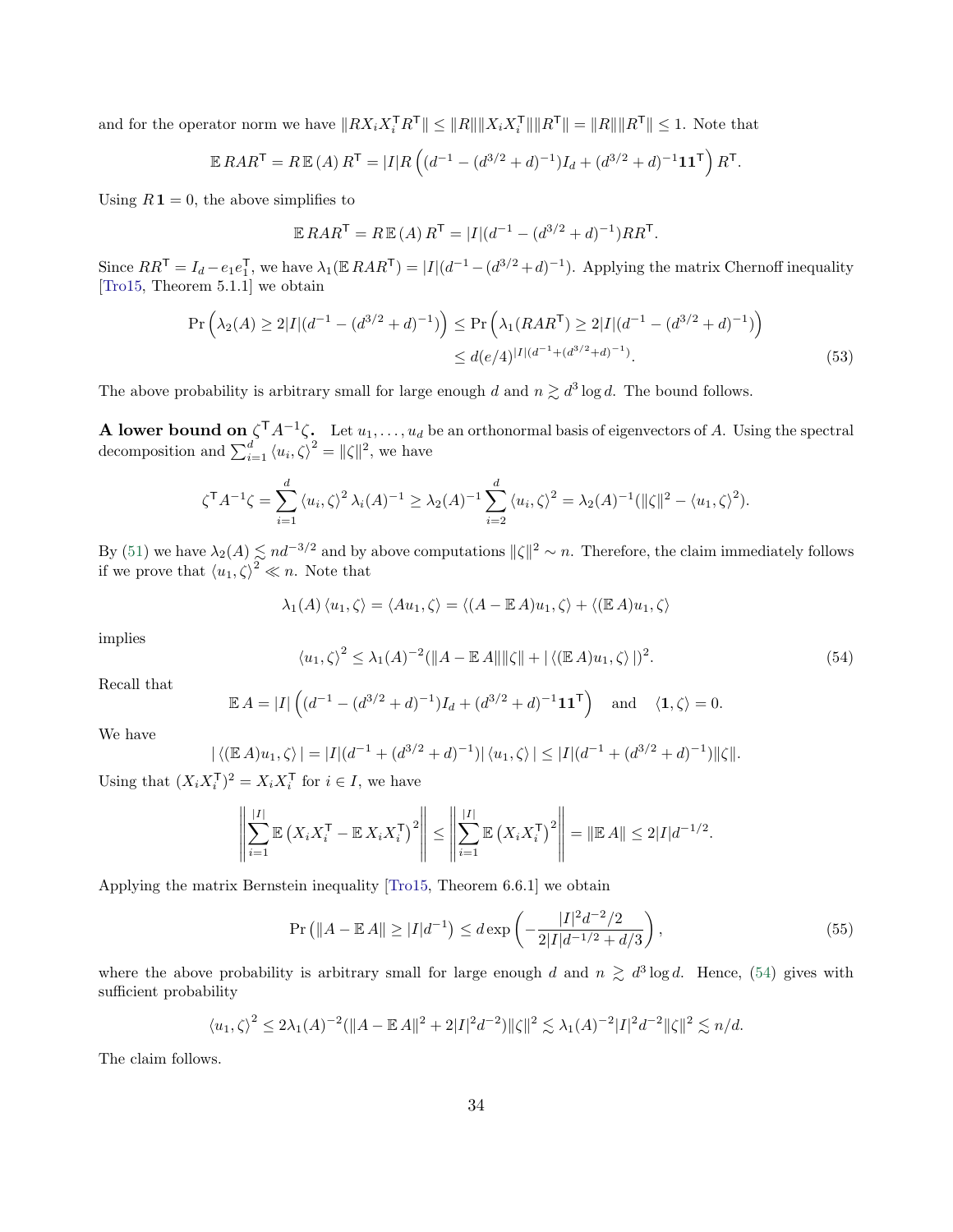**An upper bound on**  $1^TA^{-1}1$ **.** As before let  $u_1, \ldots, u_d$  be an orthonormal basis of eigenvectors of A. Using the lower bound [\(50\)](#page-32-2) and  $\sum_{i=2}^{d} \langle u_i, \mathbf{1} \rangle^2 = d - \langle u_1, \mathbf{1} \rangle^2$ , we have

$$
\mathbf{1}^{\mathsf{T}} A^{-1} \mathbf{1} = \sum_{i=1}^{d} \langle u_i, \mathbf{1} \rangle^2 \lambda_i (A^{-1})
$$
  
 
$$
\leq \langle u_1, \mathbf{1} \rangle^2 / \lambda_1 (A) + (d - \langle u_1, \mathbf{1} \rangle^2) / \lambda_d (A) \leq d^{3/2} / |I| + (d - \langle u_1, \mathbf{1} \rangle^2) / \lambda_d (A).
$$
 (56)

We want to provide an upper bound on  $d - \langle u_1, 1 \rangle^2$ . By [\(53\)](#page-33-1) we have that with sufficient probability  $\lambda_j(A) \le$  $2|I|d^{-1}$  for  $j = 2, ..., d$  and therefore, for the same values of j we have  $\lambda_j(A)/\lambda_1(A) \leq 2d^{-1/2}$ . Using the last fact we have

$$
\frac{\mathbf{1}^{\mathsf{T}} A \mathbf{1}}{\lambda_1(A)} = \langle u_1, \mathbf{1} \rangle^2 + \sum_{i=2}^d \langle u_i, \mathbf{1} \rangle^2 \frac{\lambda_i(A)}{\lambda_1(A)} \leq \langle u_1, \mathbf{1} \rangle^2 + 2d^{-1/2} (d - \langle u_1, \mathbf{1} \rangle^2).
$$

The last inequality combined with the fact that 1 is the first eigenvector of  $\mathbb{E} A$  implies for  $d \geq 16$ ,

$$
d - \langle u_1, \mathbf{1} \rangle^2 \le (1 - 2d^{-1/2})^{-1} \left( d - \frac{\mathbf{1}^\mathsf{T} A \mathbf{1}}{\lambda_1(A)} \right) \le 2 \left( \frac{\mathbf{1}^\mathsf{T} \mathbb{E} A \mathbf{1}}{\lambda_1(\mathbb{E} A)} - \frac{\mathbf{1}^\mathsf{T} A \mathbf{1}}{\lambda_1(A)} \right) \tag{57}
$$

Finally, since  $|\lambda_1(A) - \lambda_1(\mathbb{E} A)| \leq ||A - \mathbb{E} A||$  and by the lower bound [\(50\)](#page-32-2) we have

$$
\frac{\mathbf{1}^{\mathsf{T}}\mathbb{E}A\mathbf{1}}{\lambda_{1}(\mathbb{E}A)} - \frac{\mathbf{1}^{\mathsf{T}}A\mathbf{1}}{\lambda_{1}(A)} = \mathbf{1}^{\mathsf{T}}\mathbb{E}A\mathbf{1}\left(\frac{1}{\lambda_{1}(\mathbb{E}A)} - \frac{1}{\lambda_{1}(A)}\right) + \frac{\mathbf{1}^{\mathsf{T}}(\mathbb{E}A - A)\mathbf{1}}{\lambda_{1}(A)}
$$

$$
\leq \frac{2d\|A - \mathbb{E}A\|}{\lambda_{1}(A)} \leq \frac{2d^{3/2}\|A - \mathbb{E}A\|}{|I|}. \tag{58}
$$

By [\(55\)](#page-33-2), we have that with sufficient probability  $||A - \mathbb{E} A|| \lesssim |I| d^{-1}$ . Therefore, combining this with [\(57\)](#page-34-0) we have with sufficient probability

<span id="page-34-2"></span><span id="page-34-1"></span><span id="page-34-0"></span>
$$
d - \langle u_1, \mathbf{1} \rangle^2 \lesssim \sqrt{d}.
$$

Plugging the above inequality into [\(56\)](#page-34-1) and using our lower bound  $\lambda_d(A) \gtrsim |I| d^{-1}$  we prove the claim.

# An upper bound on  $1^TA^{-2}1$ . The proof is completely analogous to the case  $1^TA^{-1}1$ . We have

$$
\mathbf{1}^{\mathsf{T}}A^{-2}\mathbf{1} \le \langle u_1, \mathbf{1}\rangle^2 / (\lambda_1(A))^2 + (d - \langle u_1, \mathbf{1}\rangle^2) / (\lambda_d(A))^2
$$
  
 
$$
\le d^2 / |I|^2 + (d - \langle u_1, \mathbf{1}\rangle^2) / (\lambda_d(A))^2.
$$

As before, with sufficient probability we have  $d^2/|I|^2 \lesssim n^{-2}d^3$ . The only difficulty is that we need a slightly sharper variant of the upper bound on  $||A - \mathbb{E} A||$ . Recalling the bound [\(55\)](#page-33-2), by the matrix Bernstein inequality [\[Tro15](#page-24-5), Theorem 6.6.1] we have

$$
\Pr\left(\|A - \mathbb{E}A\| \ge |I|d^{-3/2}\right) \le d \exp\left(-\frac{|I|^2 d^{-3/2}}{4|I|d^{-1/2} + d/3}\right),\,
$$

which is arbitrarily small provided that d is large enough and  $n \gtrsim d^3 \log d$ . Observe that this is the step where we have our strongest requirement on  $n$ . Note that using that by matrix Chernoff inequality, as shown above in the proof that  $A$  is invertible, we have with sufficient probability:

$$
\lambda_d(A) \gtrsim |I|d^{-1}.
$$

Using  $(57)$ ,  $(58)$  and the two inequalities above, we conclude that the following holds with sufficient probability:

$$
\frac{d - \langle u_1, 1 \rangle^2}{\lambda_d(A)^2} \lesssim \frac{d^{3/2} ||A - \mathbb{E}[A||/|I||}{|I|^2 d^{-2}} \lesssim \frac{d^{7/2} |I| d^{-3/2}}{|I|^3} = \frac{d^2}{|I|^2} \lesssim \frac{d^3}{n^2}.
$$

The proof of our result is complete.

 $\Box$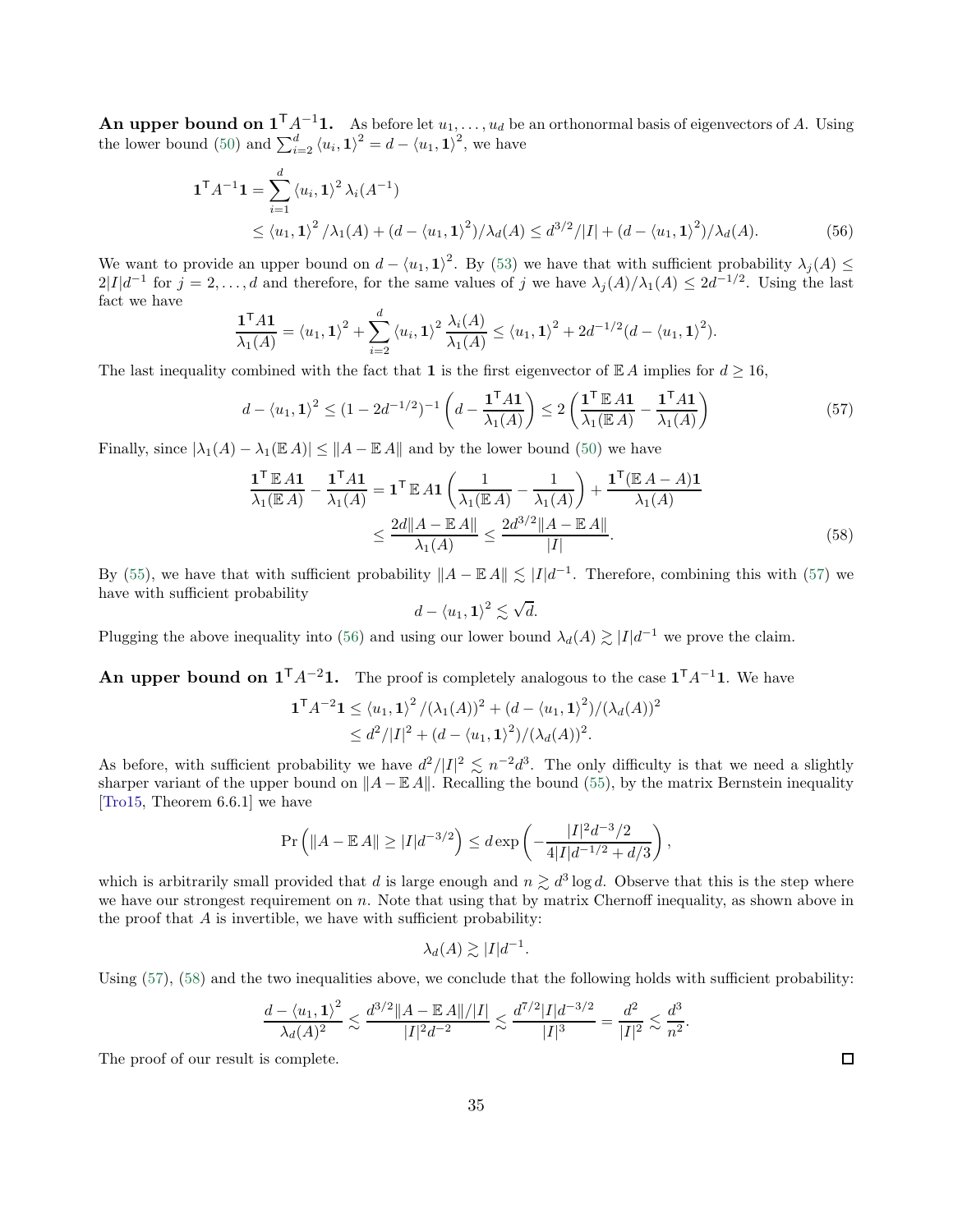## <span id="page-35-0"></span>E Proof of the Theorem by Forster and Warmuth

For the sake of completeness, in this section we present the leave-one-out analysis due to [\[FW02](#page-22-8)]. Following the notation used in the proof of Theorem [2.2,](#page-7-1) we introduce an additional independent element  $(X_{n+1}, Y_{n+1})$ distributed according to P to the sample  $S_{n+1}$ . With a slight abuse of notation, we define for  $j = 1, ..., n + 1$ the unnormalized and unpenalized (as opposed to [\(7\)](#page-5-1)) empirical second moment matrices by

$$
\tilde{\Sigma} = \sum_{i=1}^{n+1} X_i X_i^{\mathsf{T}} \quad \text{and} \quad \tilde{\Sigma}^{(-j)} = \sum_{i=1, i \neq j}^{n+1} X_i X_i^{\mathsf{T}}.
$$

Given the sample  $S_{n+1}$ , fix the minimum  $\ell_2$  norm ERM defined as follows:

$$
\widehat{\omega}_{\infty} = \tilde{\Sigma}^{\dagger} \Big( \sum_{i=1}^{n+1} Y_i X_i \Big),
$$

where recall that  $\tilde{\Sigma}^{\dagger}$  denotes the Moore-Penrose inverse of the matrix  $\tilde{\Sigma}$ . For  $i = 1, \ldots, n + 1$ , let  $h_i$  denote the i-th leverage score:

<span id="page-35-2"></span><span id="page-35-1"></span>
$$
h_i = X_i^{\mathsf{T}} \tilde{\Sigma}^{\dagger} X_i.
$$

Let  $\tilde{f}^{(-j)}$  denote the non-linear estimator trained on the n samples  $S_{n+1} \setminus \{(X_j, Y_j)\}$ . By the definition of  $\tilde{f}^{(-j)}$ , we have

$$
\widehat{f}^{(-j)}(X_j) = (1 - h_j) \left\langle \left( \tilde{\Sigma}^{(-j)} + X_j X_j^{\mathsf{T}} \right)^{\dagger} \left( \sum_{i=1, i \neq j}^{n+1} Y_i X_i \right), X_j \right\rangle
$$

$$
= (1 - h_j) \left\langle \tilde{\Sigma}^{\dagger} \left( \sum_{i=1}^{n+1} Y_i X_i \right) - \tilde{\Sigma}^{\dagger} Y_j X_j, X_j \right\rangle
$$

$$
= (1 - h_j) (\langle \widehat{\omega}_{\infty}, X_j \rangle - h_j Y_j).
$$
(59)

The analysis in [\[FW02](#page-22-8)] presented below is akin to the one used in our ridge regression proof (cf. Appendix [A\)](#page-24-6), albeit with one simplifying modification. Instead of decomposing the excess risk into the stability and fitting terms, we use the following leave-one-out decomposition:

$$
\mathbb{E}_{S_{n+1}}\left(\hat{f}^{(-n+1)}(X_{n+1}) - Y_{n+1}\right)^2 - \inf_{\omega \in \mathbb{R}^d} R(\omega)
$$
\n
$$
= \mathbb{E}_{S_{n+1}}\left(\frac{1}{n+1}\sum_{i=1}^{n+1} \left(\hat{f}^{(-i)}(X_i) - Y_i\right)^2\right) - \inf_{\omega \in \mathbb{R}^d} \mathbb{E}_{S_{n+1}}\left(\frac{1}{n+1}\sum_{i=1}^n \left(\langle \omega, X_i \rangle - Y_i\right)^2\right)
$$
\n
$$
\leq \mathbb{E}_{S_{n+1}}\left(\frac{1}{n+1}\sum_{i=1}^{n+1} \left(\hat{f}^{(-i)}(X_i) - Y_i\right)^2\right) - \mathbb{E}_{S_{n+1}}\inf_{\omega \in \mathbb{R}^d} \left(\frac{1}{n+1}\sum_{i=1}^n \left(\langle \omega, X_i \rangle - Y_i\right)^2\right)
$$
\n
$$
= \mathbb{E}_{S_{n+1}}\left(\frac{1}{n+1}\sum_{i=1}^{n+1} \left(\hat{f}^{(-i)}(X_i) - Y_i\right)^2\right) - \mathbb{E}_{S_{n+1}}\left(\frac{1}{n+1}\sum_{i=1}^n \left(\langle \hat{\omega}_{\infty}, X_i \rangle - Y_i\right)^2\right)
$$
\n
$$
= \mathbb{E}_{S_{n+1}}\left(\frac{1}{n+1}\sum_{i=1}^{n+1} \left(\hat{f}^{(-i)}(X_i) - Y_i\right)^2 - \left(\langle \hat{\omega}_{\infty}, X_i \rangle - Y_i\right)^2\right).
$$
\n(60)